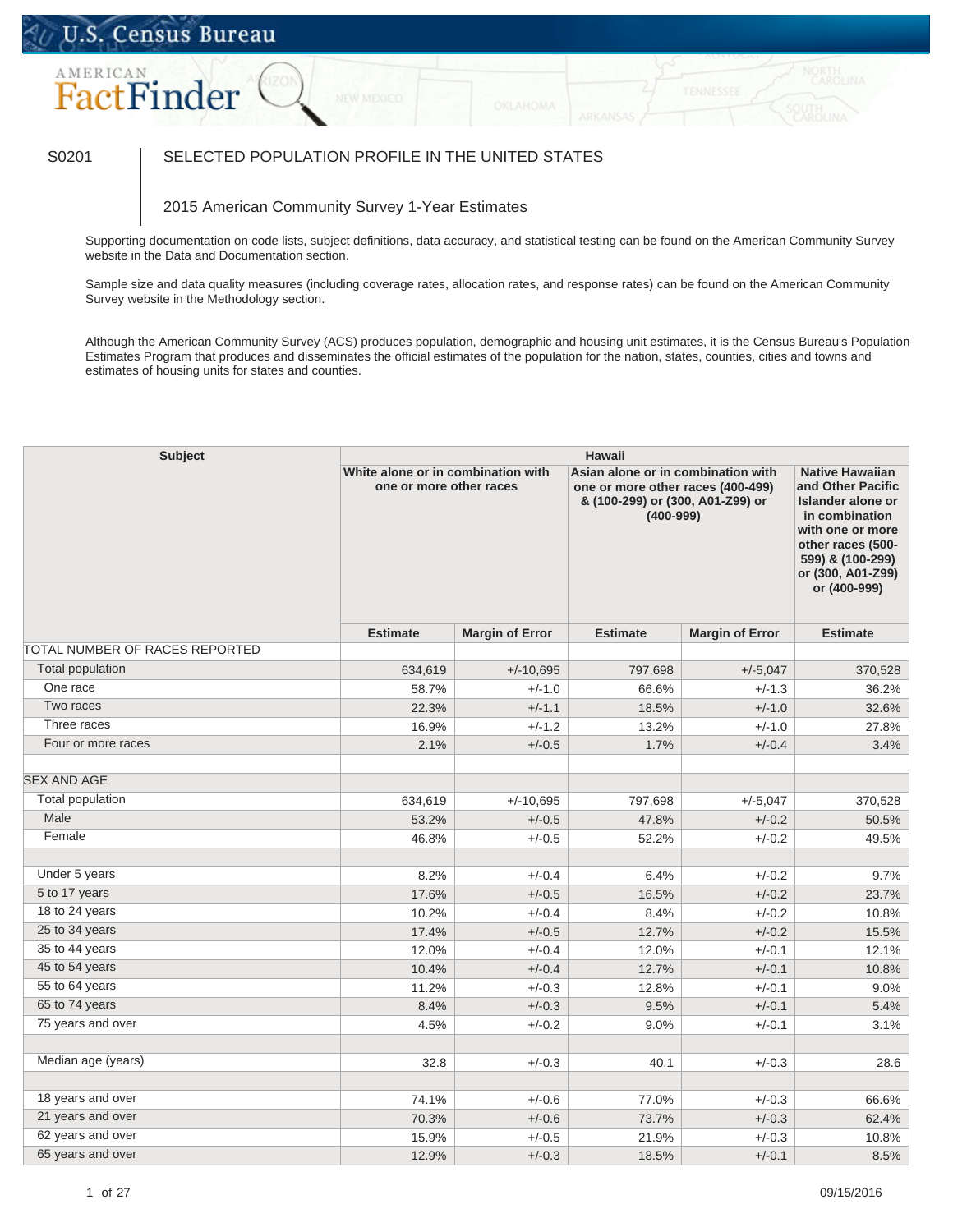| <b>Subject</b>                                         | <b>Hawaii</b>                                                 |                        |                                                                                                                              |                        |                                                                                                                                                                                      |  |  |
|--------------------------------------------------------|---------------------------------------------------------------|------------------------|------------------------------------------------------------------------------------------------------------------------------|------------------------|--------------------------------------------------------------------------------------------------------------------------------------------------------------------------------------|--|--|
|                                                        | White alone or in combination with<br>one or more other races |                        | Asian alone or in combination with<br>one or more other races (400-499)<br>& (100-299) or (300, A01-Z99) or<br>$(400 - 999)$ |                        | <b>Native Hawaiian</b><br>and Other Pacific<br>Islander alone or<br>in combination<br>with one or more<br>other races (500-<br>599) & (100-299)<br>or (300, A01-Z99)<br>or (400-999) |  |  |
|                                                        | <b>Estimate</b>                                               | <b>Margin of Error</b> | <b>Estimate</b>                                                                                                              | <b>Margin of Error</b> | <b>Estimate</b>                                                                                                                                                                      |  |  |
| Under 18 years                                         | 164,058                                                       | $+/-5,219$             | 183,297                                                                                                                      | $+/-3,038$             | 123,588                                                                                                                                                                              |  |  |
| Male                                                   | 51.9%                                                         | $+/-1.0$               | 51.3%                                                                                                                        | $+/-0.7$               | 51.9%                                                                                                                                                                                |  |  |
| Female                                                 | 48.1%                                                         | $+/-1.0$               | 48.7%                                                                                                                        | $+/-0.7$               | 48.1%                                                                                                                                                                                |  |  |
|                                                        |                                                               |                        |                                                                                                                              |                        |                                                                                                                                                                                      |  |  |
| 18 years and over                                      | 470,561                                                       | $+/-7,724$             | 614,401                                                                                                                      | $+/-3,155$             | 246,940                                                                                                                                                                              |  |  |
| Male                                                   | 53.7%                                                         | $+/-0.6$               | 46.8%                                                                                                                        | $+/-0.2$               | 49.8%                                                                                                                                                                                |  |  |
| Female                                                 | 46.3%                                                         | $+/-0.6$               | 53.2%                                                                                                                        | $+/-0.2$               | 50.2%                                                                                                                                                                                |  |  |
|                                                        |                                                               |                        |                                                                                                                              |                        |                                                                                                                                                                                      |  |  |
| 18 to 34 years                                         | 175,344                                                       | $+/-5,052$             | 167,608                                                                                                                      | $+/-2,192$             | 97,395                                                                                                                                                                               |  |  |
| Male                                                   | 57.2%                                                         | $+/-1.1$               | 51.1%                                                                                                                        | $+/-0.6$               | 51.5%                                                                                                                                                                                |  |  |
| Female                                                 | 42.8%                                                         | $+/-1.1$               | 48.9%                                                                                                                        | $+/-0.6$               | 48.5%                                                                                                                                                                                |  |  |
|                                                        |                                                               |                        |                                                                                                                              |                        |                                                                                                                                                                                      |  |  |
| 35 to 64 years                                         | 213,397                                                       | $+/-4,268$             | 299,268                                                                                                                      | $+/-1,750$             | 118,107                                                                                                                                                                              |  |  |
| Male                                                   | 52.3%                                                         | $+/-0.9$               | 46.8%                                                                                                                        | $+/-0.2$               | 49.6%                                                                                                                                                                                |  |  |
| Female                                                 | 47.7%                                                         | $+/-0.9$               | 53.2%                                                                                                                        | $+/-0.2$               | 50.4%                                                                                                                                                                                |  |  |
| 65 years and over                                      | 81,820                                                        | $+/-1,858$             | 147,525                                                                                                                      | $+/-598$               | 31,438                                                                                                                                                                               |  |  |
| Male                                                   | 49.9%                                                         | $+/-0.9$               | 41.8%                                                                                                                        | $+/-0.2$               | 45.3%                                                                                                                                                                                |  |  |
| Female                                                 | 50.1%                                                         | $+/-0.9$               | 58.2%                                                                                                                        | $+/-0.2$               | 54.7%                                                                                                                                                                                |  |  |
|                                                        |                                                               |                        |                                                                                                                              |                        |                                                                                                                                                                                      |  |  |
| <b>RELATIONSHIP</b>                                    |                                                               |                        |                                                                                                                              |                        |                                                                                                                                                                                      |  |  |
| Population in households                               | 613,641                                                       | $+/-11,141$            | 782,767                                                                                                                      | $+/-5,312$             | 360,309                                                                                                                                                                              |  |  |
| Householder or spouse                                  | 49.7%                                                         | $+/-1.0$               | 44.3%                                                                                                                        | $+/-0.8$               | 33.7%                                                                                                                                                                                |  |  |
| Child                                                  | 31.3%                                                         | $+/-0.8$               | 31.6%                                                                                                                        | $+/-0.8$               | 38.6%                                                                                                                                                                                |  |  |
| Other relatives                                        | 10.5%                                                         | $+/-0.9$               | 18.4%                                                                                                                        | $+/-1.0$               | 20.3%                                                                                                                                                                                |  |  |
| Nonrelatives                                           | 8.5%                                                          | $+/-0.7$               | 5.7%                                                                                                                         | $+/-0.5$               | 7.4%                                                                                                                                                                                 |  |  |
| Unmarried partner                                      | 2.5%                                                          | $+/-0.3$               | 1.7%                                                                                                                         | $+/-0.2$               | 2.3%                                                                                                                                                                                 |  |  |
| <b>HOUSEHOLDS BY TYPE</b>                              |                                                               |                        |                                                                                                                              |                        |                                                                                                                                                                                      |  |  |
| Households                                             | 209,141                                                       | $+/-4,354$             | 223,285                                                                                                                      | $+/-4,985$             | 81,156                                                                                                                                                                               |  |  |
| Family households                                      | 65.9%                                                         | $+/-1.4$               | 71.8%                                                                                                                        | $+/-1.4$               | 76.6%                                                                                                                                                                                |  |  |
| With own children of the householder under 18          | 27.8%                                                         | $+/-1.4$               | 23.9%                                                                                                                        | $+/-1.2$               | 33.9%                                                                                                                                                                                |  |  |
| years                                                  |                                                               |                        |                                                                                                                              |                        |                                                                                                                                                                                      |  |  |
| Married-couple family                                  | 52.5%                                                         | $+/-1.5$               | 52.1%                                                                                                                        | $+/-1.4$               | 48.7%                                                                                                                                                                                |  |  |
| With own children of the householder under 18<br>years | 21.4%                                                         | $+/-1.3$               | 18.4%                                                                                                                        | $+/-1.1$               | 21.9%                                                                                                                                                                                |  |  |
| Female householder, no husband present, family         | 9.0%                                                          | $+/-1.0$               | 13.9%                                                                                                                        | $+/-1.1$               | 18.7%                                                                                                                                                                                |  |  |
| With own children of the householder under 18          | 4.4%                                                          | $+/-0.7$               | 4.0%                                                                                                                         | $+/-0.6$               | 8.3%                                                                                                                                                                                 |  |  |
| years<br>Nonfamily households                          |                                                               | $+/-1.4$               |                                                                                                                              |                        |                                                                                                                                                                                      |  |  |
| Male householder                                       | 34.1%<br>17.5%                                                | $+/-1.3$               | 28.2%<br>12.5%                                                                                                               | $+/-1.4$<br>$+/-1.0$   | 23.4%<br>11.1%                                                                                                                                                                       |  |  |
| Living alone                                           | 12.5%                                                         | $+/-1.0$               | 10.1%                                                                                                                        | $+/-0.9$               | 7.2%                                                                                                                                                                                 |  |  |
| Not living alone                                       | 4.9%                                                          | $+/-0.9$               | 2.4%                                                                                                                         | $+/-0.4$               | 4.0%                                                                                                                                                                                 |  |  |
| Female householder                                     | 16.6%                                                         | $+/-1.0$               | 15.6%                                                                                                                        | $+/-1.2$               | 12.2%                                                                                                                                                                                |  |  |
| Living alone                                           | 11.9%                                                         | $+/-0.9$               | 12.6%                                                                                                                        | $+/-1.0$               | 7.9%                                                                                                                                                                                 |  |  |
| Not living alone                                       | 4.7%                                                          | $+/-0.7$               | 3.0%                                                                                                                         | $+/-0.6$               | 4.4%                                                                                                                                                                                 |  |  |
|                                                        |                                                               |                        |                                                                                                                              |                        |                                                                                                                                                                                      |  |  |
| Average household size                                 | 2.87                                                          | $+/-0.06$              | 3.35                                                                                                                         | $+/-0.07$              | 3.87                                                                                                                                                                                 |  |  |
| Average family size                                    | 3.42                                                          | $+/-0.07$              | 3.97                                                                                                                         | $+/-0.08$              | 4.38                                                                                                                                                                                 |  |  |
|                                                        |                                                               |                        |                                                                                                                              |                        |                                                                                                                                                                                      |  |  |
| <b>MARITAL STATUS</b>                                  |                                                               |                        |                                                                                                                              |                        |                                                                                                                                                                                      |  |  |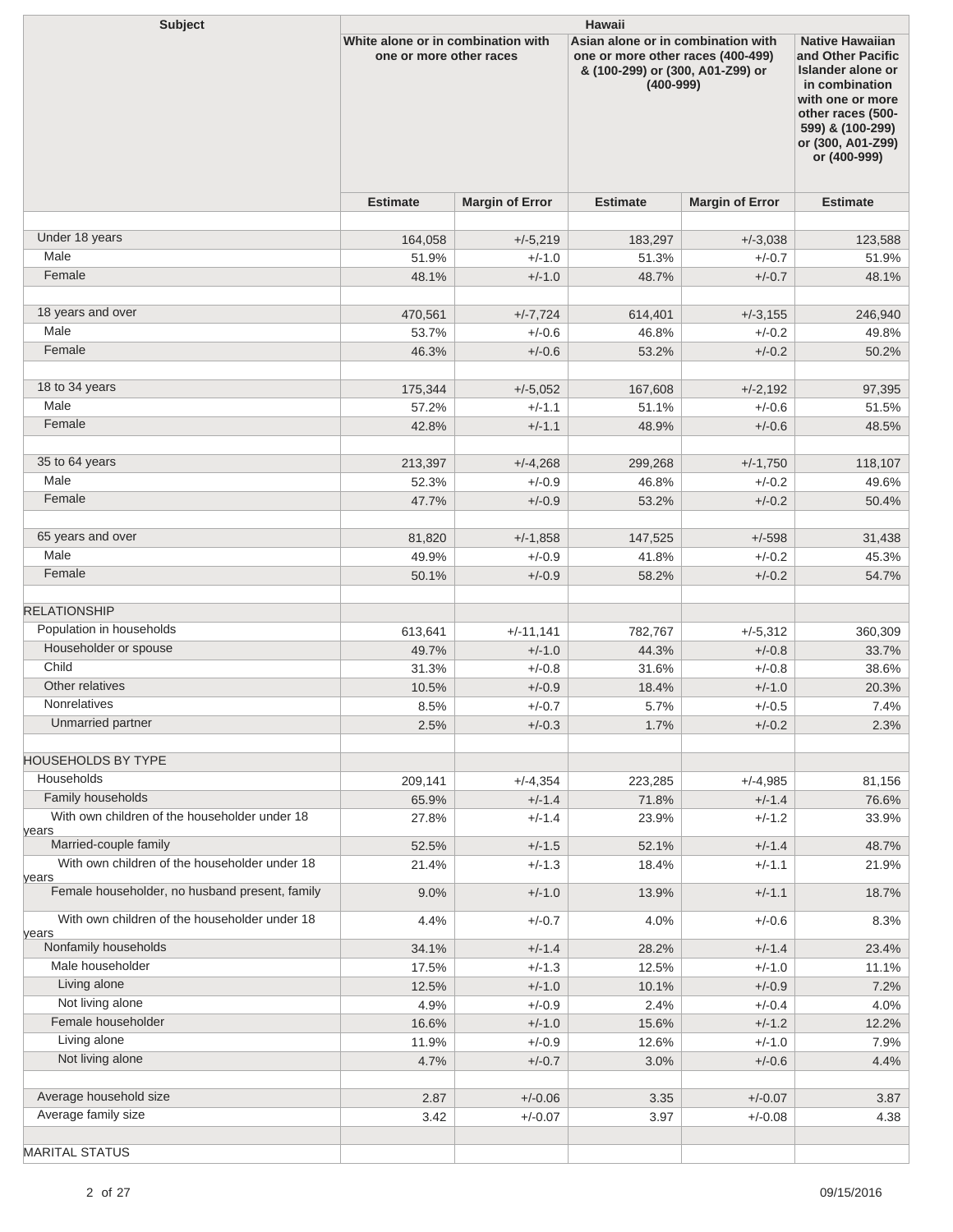| <b>Subject</b>                                                              | <b>Hawaii</b>                                                 |                        |                                                                                                                              |                        |                                                                                                                                                                                      |  |  |
|-----------------------------------------------------------------------------|---------------------------------------------------------------|------------------------|------------------------------------------------------------------------------------------------------------------------------|------------------------|--------------------------------------------------------------------------------------------------------------------------------------------------------------------------------------|--|--|
|                                                                             | White alone or in combination with<br>one or more other races |                        | Asian alone or in combination with<br>one or more other races (400-499)<br>& (100-299) or (300, A01-Z99) or<br>$(400 - 999)$ |                        | <b>Native Hawaiian</b><br>and Other Pacific<br>Islander alone or<br>in combination<br>with one or more<br>other races (500-<br>599) & (100-299)<br>or (300, A01-Z99)<br>or (400-999) |  |  |
|                                                                             | <b>Estimate</b>                                               | <b>Margin of Error</b> | <b>Estimate</b>                                                                                                              | <b>Margin of Error</b> | <b>Estimate</b>                                                                                                                                                                      |  |  |
| Population 15 years and over                                                | 492,339                                                       | $+/-8,145$             | 644,987                                                                                                                      | $+/-3,492$             | 264,741                                                                                                                                                                              |  |  |
| Now married, except separated                                               | 48.6%                                                         | $+/-1.3$               | 48.6%                                                                                                                        | $+/-1.1$               | 40.4%                                                                                                                                                                                |  |  |
| Widowed                                                                     | 4.5%                                                          | $+/-0.5$               | 7.3%                                                                                                                         | $+/-0.4$               | 4.7%                                                                                                                                                                                 |  |  |
| <b>Divorced</b>                                                             | 11.1%                                                         | $+/-0.8$               | 8.8%                                                                                                                         | $+/-0.7$               | $9.0\%$                                                                                                                                                                              |  |  |
| Separated                                                                   | 1.2%                                                          | $+/-0.2$               | 1.3%                                                                                                                         | $+/-0.2$               | 1.6%                                                                                                                                                                                 |  |  |
| Never married                                                               | 34.6%                                                         | $+/-1.0$               | 34.0%                                                                                                                        | $+/-0.9$               | 44.4%                                                                                                                                                                                |  |  |
| Male 15 years and over                                                      | 264,120                                                       | $+/-4,587$             | 302,626                                                                                                                      | $+/-2,320$             | 132,549                                                                                                                                                                              |  |  |
| Now married, except separated                                               | 50.2%                                                         | $+/-1.4$               | 48.9%                                                                                                                        | $+/-1.3$               | 40.8%                                                                                                                                                                                |  |  |
| Widowed                                                                     | 2.6%                                                          | $+/-0.6$               | 2.8%                                                                                                                         | $+/-0.4$               | 2.4%                                                                                                                                                                                 |  |  |
| <b>Divorced</b>                                                             | 8.9%                                                          | $+/-0.8$               | 7.5%                                                                                                                         | $+/-0.7$               | 8.6%                                                                                                                                                                                 |  |  |
| Separated                                                                   | 1.0%                                                          | $+/-0.4$               | 1.3%                                                                                                                         | $+/-0.4$               | 1.2%                                                                                                                                                                                 |  |  |
| Never married                                                               | 37.3%                                                         | $+/-1.3$               | 39.5%                                                                                                                        | $+/-1.3$               | 47.0%                                                                                                                                                                                |  |  |
|                                                                             |                                                               |                        |                                                                                                                              |                        |                                                                                                                                                                                      |  |  |
| Female 15 years and over                                                    | 228,219                                                       | $+/-5,325$             | 342,361                                                                                                                      | $+/-2,153$             | 132,192                                                                                                                                                                              |  |  |
| Now married, except separated                                               | 46.8%                                                         | $+/-1.6$               | 48.3%                                                                                                                        | $+/-1.2$               | 40.0%                                                                                                                                                                                |  |  |
| Widowed                                                                     | 6.8%                                                          | $+/-0.7$               | 11.2%                                                                                                                        | $+/-0.7$               | $7.0\%$                                                                                                                                                                              |  |  |
| <b>Divorced</b>                                                             | 13.6%                                                         | $+/-1.2$               | 10.0%                                                                                                                        | $+/-1.0$               | 9.3%                                                                                                                                                                                 |  |  |
| Separated                                                                   | 1.4%                                                          | $+/-0.4$               | 1.3%                                                                                                                         | $+/-0.3$               | 1.9%                                                                                                                                                                                 |  |  |
| Never married                                                               | 31.4%                                                         | $+/-1.5$               | 29.2%                                                                                                                        | $+/-1.0$               | 41.8%                                                                                                                                                                                |  |  |
|                                                                             |                                                               |                        |                                                                                                                              |                        |                                                                                                                                                                                      |  |  |
| <b>SCHOOL ENROLLMENT</b>                                                    |                                                               |                        |                                                                                                                              |                        |                                                                                                                                                                                      |  |  |
| Population 3 years and over enrolled in school<br>Nursery school, preschool | 167,848                                                       | $+/-5,245$             | 192,136                                                                                                                      | $+/-4,173$             | 114,269                                                                                                                                                                              |  |  |
|                                                                             | 7.9%                                                          | $+/-1.1$               | 7.2%                                                                                                                         | $+/-1.0$               | 7.7%                                                                                                                                                                                 |  |  |
| Kindergarten<br>Elementary school (grades 1-8)                              | 4.7%                                                          | $+/-0.9$               | 4.2%                                                                                                                         | $+/-0.8$               | 6.0%                                                                                                                                                                                 |  |  |
| High school (grades 9-12)                                                   | 41.0%                                                         | $+/-1.6$               | 40.8%                                                                                                                        | $+/-1.2$               | 44.1%                                                                                                                                                                                |  |  |
| College or graduate school                                                  | 17.7%                                                         | $+/-1.2$               | 21.4%                                                                                                                        | $+/-0.9$               | 22.7%                                                                                                                                                                                |  |  |
|                                                                             | 28.7%                                                         | $+/-1.7$               | 26.4%                                                                                                                        | $+/-1.2$               | 19.4%                                                                                                                                                                                |  |  |
| Male 3 years and over enrolled in school                                    | 86,237                                                        | $+/-3,911$             | 95,444                                                                                                                       | $+/-2,551$             | 54,911                                                                                                                                                                               |  |  |
| Percent enrolled in kindergarten to grade 12                                | 63.8%                                                         | $+/-2.6$               | 67.6%                                                                                                                        | $+/-1.9$               | 76.7%                                                                                                                                                                                |  |  |
| Percent enrolled in college or graduate school                              | 28.2%                                                         | $+/-2.4$               | 24.8%                                                                                                                        | $+/-1.6$               | 15.5%                                                                                                                                                                                |  |  |
| Female 3 years and over enrolled in school                                  | 81,611                                                        | $+/-3,535$             | 96,692                                                                                                                       | $+/-3,192$             | 59,358                                                                                                                                                                               |  |  |
| Percent enrolled in kindergarten to grade 12                                | 63.0%                                                         | $+/-2.6$               | 65.3%                                                                                                                        | $+/-2.0$               | 69.4%                                                                                                                                                                                |  |  |
| Percent enrolled in college or graduate school                              | 29.2%                                                         | $+/-2.2$               | 27.9%                                                                                                                        | $+/-1.6$               | 23.0%                                                                                                                                                                                |  |  |
| EDUCATIONAL ATTAINMENT                                                      |                                                               |                        |                                                                                                                              |                        |                                                                                                                                                                                      |  |  |
| Population 25 years and over                                                | 405,536                                                       | $+/-6,192$             | 547,722                                                                                                                      | $+/-2,620$             | 206,981                                                                                                                                                                              |  |  |
| Less than high school diploma                                               | 5.1%                                                          | $+/-0.6$               | 11.4%                                                                                                                        | $+/-0.8$               | 8.4%                                                                                                                                                                                 |  |  |
| High school graduate (includes equivalency)                                 | 22.9%                                                         | $+/-1.1$               | 28.5%                                                                                                                        | $+/-1.1$               | 41.1%                                                                                                                                                                                |  |  |
| Some college or associate's degree                                          | 35.0%                                                         | $+/-1.3$               | 30.8%                                                                                                                        | $+/-1.0$               | 34.0%                                                                                                                                                                                |  |  |
| Bachelor's degree                                                           | 22.7%                                                         | $+/-1.0$               | 20.9%                                                                                                                        | $+/-0.9$               | 10.9%                                                                                                                                                                                |  |  |
| Graduate or professional degree                                             | 14.3%                                                         | $+/-0.8$               | 8.4%                                                                                                                         | $+/-0.5$               | 5.6%                                                                                                                                                                                 |  |  |
| High school graduate or higher                                              | 94.9%                                                         | $+/-0.6$               | 88.6%                                                                                                                        | $+/-0.8$               | 91.6%                                                                                                                                                                                |  |  |
| Male, high school graduate or higher                                        | 94.6%                                                         | $+/-0.8$               | 88.9%                                                                                                                        | $+/-1.0$               | 90.5%                                                                                                                                                                                |  |  |
| Female, high school graduate or higher                                      | 95.1%                                                         | $+/-0.9$               | 88.4%                                                                                                                        | $+/-1.0$               | 92.8%                                                                                                                                                                                |  |  |
| Bachelor's degree or higher                                                 | 37.0%                                                         | $+/-1.3$               | 29.2%                                                                                                                        | $+/-1.1$               | 16.5%                                                                                                                                                                                |  |  |
| Male, bachelor's degree or higher                                           | 35.3%                                                         | $+/-1.7$               | 28.1%                                                                                                                        | $+/-1.5$               | 14.5%                                                                                                                                                                                |  |  |
| Female, bachelor's degree or higher                                         | 38.9%                                                         | $+/-1.8$               | 30.2%                                                                                                                        | $+/-1.2$               | 18.6%                                                                                                                                                                                |  |  |
|                                                                             |                                                               |                        |                                                                                                                              |                        |                                                                                                                                                                                      |  |  |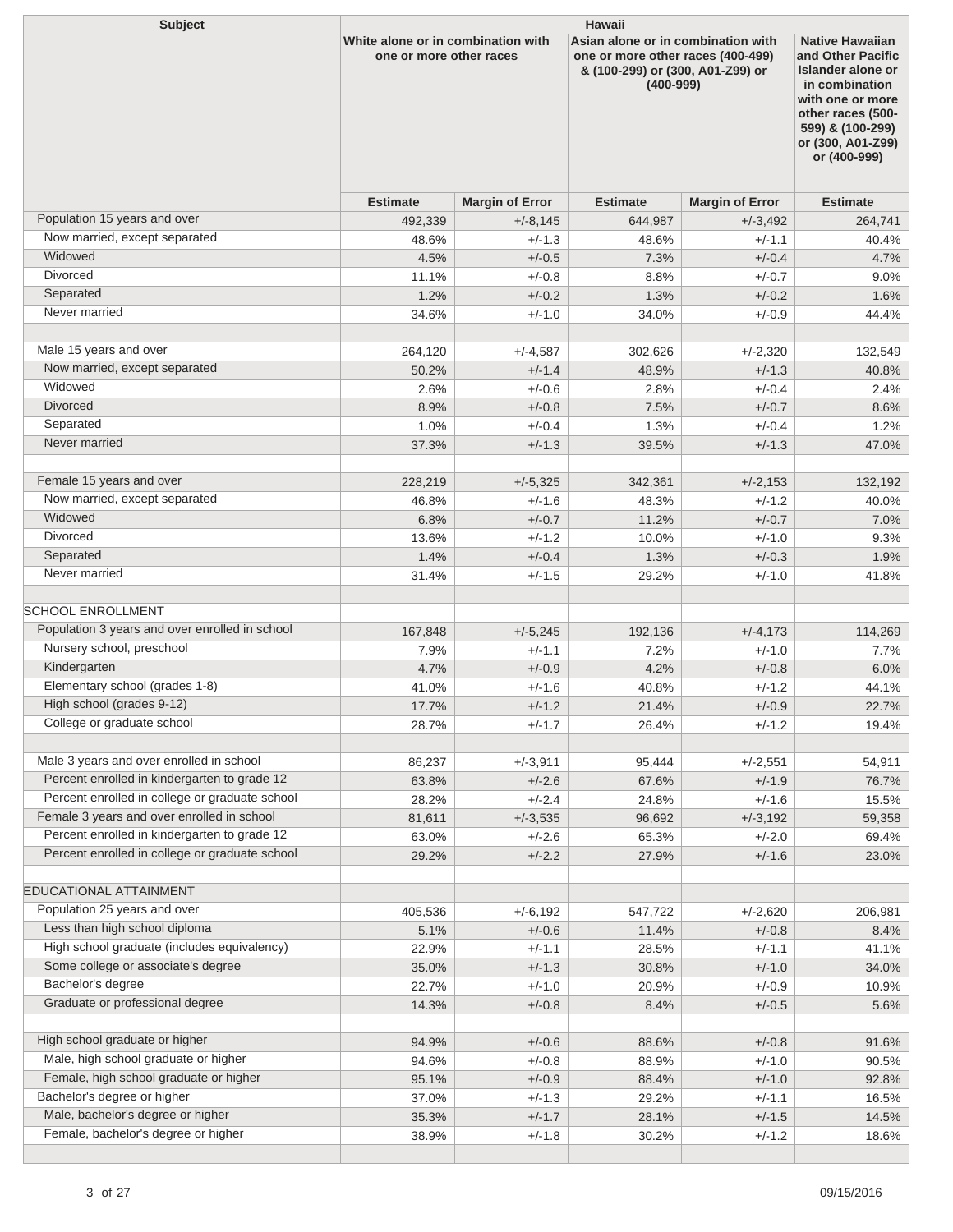| <b>Subject</b>                                                                             | <b>Hawaii</b>                                                 |                        |                                                                                                                              |                        |                                                                                                                                                                                      |  |  |
|--------------------------------------------------------------------------------------------|---------------------------------------------------------------|------------------------|------------------------------------------------------------------------------------------------------------------------------|------------------------|--------------------------------------------------------------------------------------------------------------------------------------------------------------------------------------|--|--|
|                                                                                            | White alone or in combination with<br>one or more other races |                        | Asian alone or in combination with<br>one or more other races (400-499)<br>& (100-299) or (300, A01-Z99) or<br>$(400 - 999)$ |                        | <b>Native Hawaiian</b><br>and Other Pacific<br>Islander alone or<br>in combination<br>with one or more<br>other races (500-<br>599) & (100-299)<br>or (300, A01-Z99)<br>or (400-999) |  |  |
|                                                                                            | <b>Estimate</b>                                               | <b>Margin of Error</b> | <b>Estimate</b>                                                                                                              | <b>Margin of Error</b> | <b>Estimate</b>                                                                                                                                                                      |  |  |
| <b>FERTILITY</b>                                                                           |                                                               |                        |                                                                                                                              |                        |                                                                                                                                                                                      |  |  |
| Women 15 to 50 years                                                                       | 139,681                                                       | $+/-4,440$             | 182,223                                                                                                                      | $+/-2,274$             | 90,477                                                                                                                                                                               |  |  |
| Women 15 to 50 years who had a birth in the past 12<br>months                              | 8,841                                                         | $+/-1,305$             | 8,650                                                                                                                        | $+/-1,314$             | 5,800                                                                                                                                                                                |  |  |
| Unmarried women 15 to 50 years who had a birth in<br>the past 12 months                    | 2,412                                                         | $+/-823$               | 3,659                                                                                                                        | $+/-1,000$             | 3,332                                                                                                                                                                                |  |  |
| As a percent of all women with a birth in the past<br>12 months                            | 27.3%                                                         | $+/-7.7$               | 42.3%                                                                                                                        | $+/-8.0$               | 57.4%                                                                                                                                                                                |  |  |
|                                                                                            |                                                               |                        |                                                                                                                              |                        |                                                                                                                                                                                      |  |  |
| <b>RESPONSIBILITY FOR GRANDCHILDREN UNDER 18</b><br><b>YEARS</b>                           |                                                               |                        |                                                                                                                              |                        |                                                                                                                                                                                      |  |  |
| Population 30 years and over                                                               | 347,391                                                       | $+/-5,349$             | 496,334                                                                                                                      | $+/-2,160$             | 178,351                                                                                                                                                                              |  |  |
| Grandparents living with grandchild(ren)                                                   | 4.2%                                                          | $+/-0.7$               | 7.2%                                                                                                                         | $+/-0.6$               | 8.9%                                                                                                                                                                                 |  |  |
| Grandparents responsible for grandchildren as a<br>percentage of living with grandchildren | 21.1%                                                         | $+/-5.7$               | 15.2%                                                                                                                        | $+/-3.1$               | 25.7%                                                                                                                                                                                |  |  |
| <b>VETERAN STATUS</b>                                                                      |                                                               |                        |                                                                                                                              |                        |                                                                                                                                                                                      |  |  |
| Civilian population 18 years and over                                                      | 438,167                                                       | $+/-7,850$             | 611,316                                                                                                                      | $+/-3,191$             | 245,593                                                                                                                                                                              |  |  |
| Civilian veteran                                                                           | 12.7%                                                         | $+/-0.9$               | 7.0%                                                                                                                         | $+/-0.4$               | 6.5%                                                                                                                                                                                 |  |  |
| <b>DISABILITY STATUS</b>                                                                   |                                                               |                        |                                                                                                                              |                        |                                                                                                                                                                                      |  |  |
| Total civilian noninstitutionalized population                                             | 598,081                                                       | $+/-11,024$            | 788,638                                                                                                                      | $+/-5,224$             | 365,741                                                                                                                                                                              |  |  |
| With a disability                                                                          | 9.9%                                                          | $+/-0.6$               | 10.5%                                                                                                                        | $+/-0.5$               | 10.5%                                                                                                                                                                                |  |  |
| Civilian noninstitutionalized population under 18 years                                    | 164,010                                                       | $+/-5,220$             | 183,214                                                                                                                      | $+/-3,044$             | 123,468                                                                                                                                                                              |  |  |
| With a disability                                                                          | 2.7%                                                          | $+/-0.7$               | 2.2%                                                                                                                         | $+/-0.5$               | 3.5%                                                                                                                                                                                 |  |  |
| Civilian noninstitutionalized population 18 to 64 years                                    | 352,768                                                       | $+/-7,676$             | 461,484                                                                                                                      | $+/-3,246$             | 211,204                                                                                                                                                                              |  |  |
| With a disability                                                                          | 8.4%                                                          | $+/-0.7$               | 6.6%                                                                                                                         | $+/-0.6$               | 10.5%                                                                                                                                                                                |  |  |
| Civilian noninstitutionalized population 65 years and                                      | 81,303                                                        | $+/-1,901$             | 143,940                                                                                                                      | $+/-847$               | 31,069                                                                                                                                                                               |  |  |
| older<br>With a disability                                                                 | 31.0%                                                         | $+/-2.4$               | 33.6%                                                                                                                        | $+/-1.8$               | 37.7%                                                                                                                                                                                |  |  |
|                                                                                            |                                                               |                        |                                                                                                                              |                        |                                                                                                                                                                                      |  |  |
| <b>RESIDENCE 1 YEAR AGO</b>                                                                |                                                               |                        |                                                                                                                              |                        |                                                                                                                                                                                      |  |  |
| Population 1 year and over<br>Same house                                                   | 624,512                                                       | $+/-10,913$            | 788,387                                                                                                                      | $+/-5,055$             | 364,367                                                                                                                                                                              |  |  |
| Different house in the U.S.                                                                | 81.2%                                                         | $+/-1.1$               | 90.6%                                                                                                                        | $+/-0.8$               | 86.9%                                                                                                                                                                                |  |  |
| Same county                                                                                | 17.7%                                                         | $+/-1.1$               | 8.4%                                                                                                                         | $+/-0.8$               | 12.5%                                                                                                                                                                                |  |  |
| Different county                                                                           | 10.5%                                                         | $+/-1.0$               | 7.0%                                                                                                                         | $+/-0.7$               | 10.4%                                                                                                                                                                                |  |  |
| Same state                                                                                 | 7.2%<br>0.8%                                                  | $+/-0.7$<br>$+/-0.3$   | 1.4%<br>0.5%                                                                                                                 | $+/-0.3$<br>$+/-0.2$   | 2.1%<br>0.9%                                                                                                                                                                         |  |  |
| Different state                                                                            | 6.4%                                                          | $+/-0.6$               | 0.9%                                                                                                                         | $+/-0.2$               |                                                                                                                                                                                      |  |  |
| Abroad                                                                                     | 1.1%                                                          | $+/-0.3$               | 1.1%                                                                                                                         | $+/-0.2$               | 1.2%<br>0.6%                                                                                                                                                                         |  |  |
| PLACE OF BIRTH, CITIZENSHIP STATUS AND YEAR                                                |                                                               |                        |                                                                                                                              |                        |                                                                                                                                                                                      |  |  |
| OF ENTRY<br><b>Native</b>                                                                  | 602,245                                                       | $+/-11,135$            | 594,632                                                                                                                      | $+/-9,144$             | 351,889                                                                                                                                                                              |  |  |
| Male                                                                                       | 53.6%                                                         | $+/-0.5$               | 50.1%                                                                                                                        | $+/-0.5$               | 50.8%                                                                                                                                                                                |  |  |
| Female                                                                                     | 46.4%                                                         | $+/-0.5$               | 49.9%                                                                                                                        | $+/-0.5$               | 49.2%                                                                                                                                                                                |  |  |
|                                                                                            |                                                               |                        |                                                                                                                              |                        |                                                                                                                                                                                      |  |  |
| Foreign born                                                                               | 32,374                                                        | $+/-3,293$             | 203,066                                                                                                                      | $+/-8,169$             | 18,639                                                                                                                                                                               |  |  |
| Male                                                                                       | 47.2%                                                         | $+/-3.3$               | 41.0%                                                                                                                        | $+/-1.1$               | 44.6%                                                                                                                                                                                |  |  |
| Female                                                                                     | 52.8%                                                         | $+/-3.3$               | 59.0%                                                                                                                        | $+/-1.1$               | 55.4%                                                                                                                                                                                |  |  |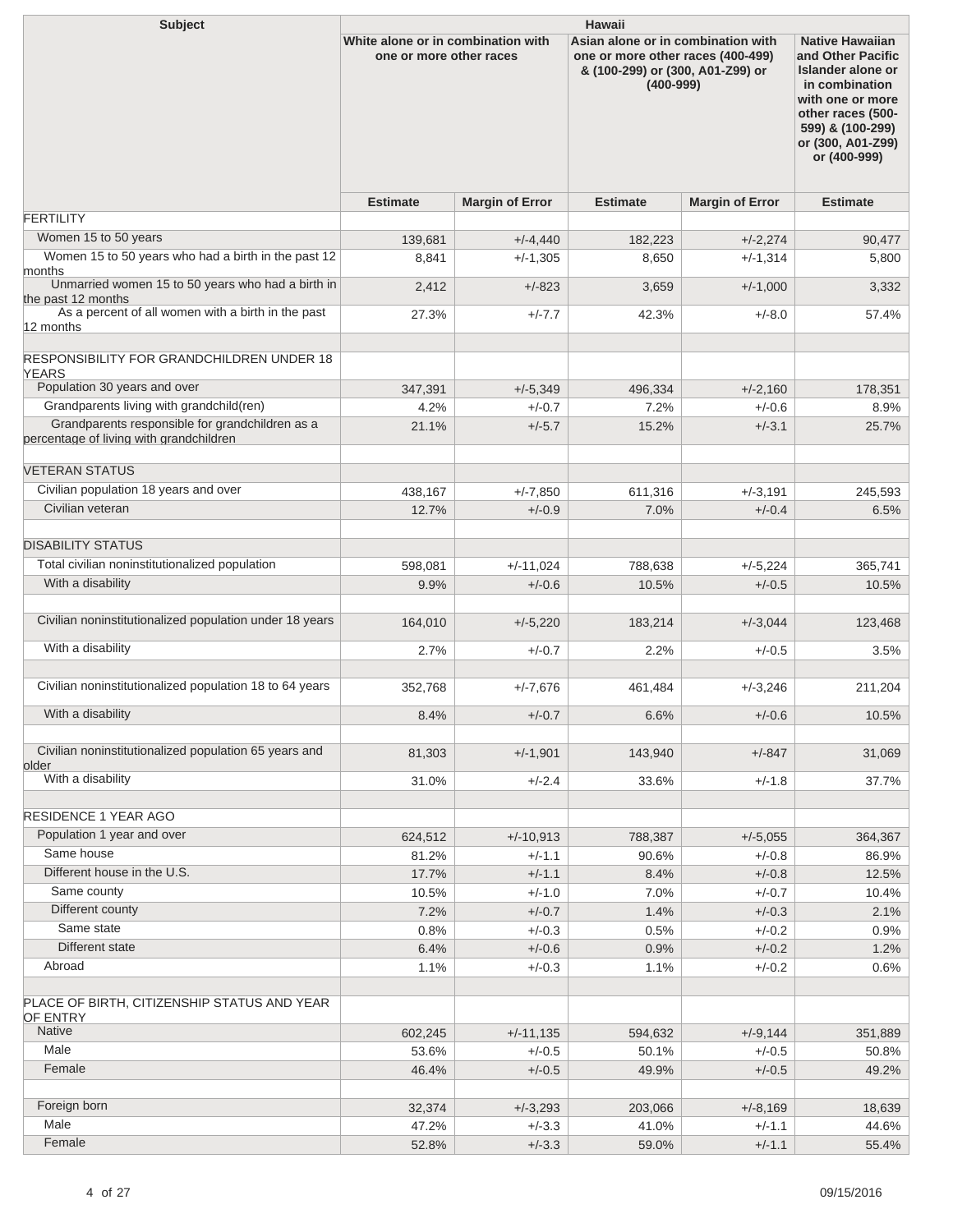| <b>Subject</b>                                                                                | <b>Hawaii</b>                                                 |                        |                                                                                                                              |                        |                                                                                                                                                                                      |  |  |
|-----------------------------------------------------------------------------------------------|---------------------------------------------------------------|------------------------|------------------------------------------------------------------------------------------------------------------------------|------------------------|--------------------------------------------------------------------------------------------------------------------------------------------------------------------------------------|--|--|
|                                                                                               | White alone or in combination with<br>one or more other races |                        | Asian alone or in combination with<br>one or more other races (400-499)<br>& (100-299) or (300, A01-Z99) or<br>$(400 - 999)$ |                        | <b>Native Hawaiian</b><br>and Other Pacific<br>Islander alone or<br>in combination<br>with one or more<br>other races (500-<br>599) & (100-299)<br>or (300, A01-Z99)<br>or (400-999) |  |  |
|                                                                                               | <b>Estimate</b>                                               | <b>Margin of Error</b> | <b>Estimate</b>                                                                                                              | <b>Margin of Error</b> | <b>Estimate</b>                                                                                                                                                                      |  |  |
| Foreign born; naturalized U.S. citizen                                                        | 15,940                                                        | $+/-1,936$             | 126,297                                                                                                                      | $+/-5,895$             | 4,999                                                                                                                                                                                |  |  |
| Male                                                                                          | 50.5%                                                         | $+/-4.9$               | 40.6%                                                                                                                        | $+/-1.5$               | 51.2%                                                                                                                                                                                |  |  |
| Female                                                                                        | 49.5%                                                         | $+/-4.9$               | 59.4%                                                                                                                        | $+/-1.5$               | 48.8%                                                                                                                                                                                |  |  |
|                                                                                               |                                                               |                        |                                                                                                                              |                        |                                                                                                                                                                                      |  |  |
| Foreign born; not a U.S. citizen                                                              | 16,434                                                        | $+/-2,383$             | 76,769                                                                                                                       | $+/-5,466$             | 13,640                                                                                                                                                                               |  |  |
| Male                                                                                          | 44.0%                                                         | $+/-5.2$               | 41.7%                                                                                                                        | $+/-2.0$               | 42.2%                                                                                                                                                                                |  |  |
| Female                                                                                        | 56.0%                                                         | $+/-5.2$               | 58.3%                                                                                                                        | $+/-2.0$               | 57.8%                                                                                                                                                                                |  |  |
|                                                                                               |                                                               |                        |                                                                                                                              |                        |                                                                                                                                                                                      |  |  |
| Population born outside the United States                                                     | 32,374                                                        | $+/-3,293$             | 203,066                                                                                                                      | $+/-8,169$             | 18,639                                                                                                                                                                               |  |  |
| Entered 2010 or later                                                                         | 20.6%                                                         | $+/-5.3$               | 13.7%                                                                                                                        | $+/-1.6$               | 20.9%                                                                                                                                                                                |  |  |
| Entered 2000 to 2009                                                                          | 18.7%                                                         | $+/-3.6$               | 21.7%                                                                                                                        | $+/-2.1$               | 39.1%                                                                                                                                                                                |  |  |
| Entered before 2000                                                                           | 60.7%                                                         | $+/-5.6$               | 64.6%                                                                                                                        | $+/-2.4$               | 40.0%                                                                                                                                                                                |  |  |
|                                                                                               |                                                               |                        |                                                                                                                              |                        |                                                                                                                                                                                      |  |  |
| WORLD REGION OF BIRTH OF FOREIGN BORN                                                         |                                                               |                        |                                                                                                                              |                        |                                                                                                                                                                                      |  |  |
| Foreign-born population excluding population born at                                          | 32,374                                                        | $+/-3,293$             | 203,066                                                                                                                      | $+/-8,169$             | 18,639                                                                                                                                                                               |  |  |
| sea<br>Europe                                                                                 | 37.7%                                                         | $+/-4.2$               | 0.3%                                                                                                                         | $+/-0.2$               | $0.2\%$                                                                                                                                                                              |  |  |
| Asia                                                                                          | 12.2%                                                         | $+/-2.5$               | 98.6%                                                                                                                        | $+/-0.4$               | 4.1%                                                                                                                                                                                 |  |  |
| Africa                                                                                        | 2.7%                                                          | $+/-2.0$               | 0.1%                                                                                                                         | $+/-0.1$               | 0.4%                                                                                                                                                                                 |  |  |
| Oceania                                                                                       | 6.2%                                                          | $+/-2.3$               | 0.4%                                                                                                                         | $+/-0.2$               | 92.5%                                                                                                                                                                                |  |  |
| Latin America                                                                                 | 32.2%                                                         | $+/-4.5$               | 0.6%                                                                                                                         | $+/-0.2$               | 2.8%                                                                                                                                                                                 |  |  |
| Northern America                                                                              | 8.9%                                                          | $+/-2.1$               | 0.0%                                                                                                                         | $+/-0.1$               | 0.0%                                                                                                                                                                                 |  |  |
| LANGUAGE SPOKEN AT HOME AND ABILITY TO<br><b>SPEAK ENGLISH</b><br>Population 5 years and over | 582,379                                                       | $+/-9,709$             | 746,298                                                                                                                      | $+/-4,233$             | 334,578                                                                                                                                                                              |  |  |
| English only                                                                                  | 88.0%                                                         | $+/-1.0$               | 66.6%                                                                                                                        | $+/-1.2$               | 82.1%                                                                                                                                                                                |  |  |
| Language other than English                                                                   | 12.0%                                                         | $+/-1.0$               | 33.4%                                                                                                                        | $+/-1.2$               | 17.9%                                                                                                                                                                                |  |  |
| Speak English less than "very well"                                                           | 2.8%                                                          | $+/-0.5$               | 18.2%                                                                                                                        | $+/-1.0$               | 5.3%                                                                                                                                                                                 |  |  |
| <b>EMPLOYMENT STATUS</b>                                                                      |                                                               |                        |                                                                                                                              |                        |                                                                                                                                                                                      |  |  |
| Population 16 years and over                                                                  | 485,717                                                       | $+/-8,083$             | 635,626                                                                                                                      | $+/-3,449$             | 259,576                                                                                                                                                                              |  |  |
| In labor force                                                                                | 66.9%                                                         | $+/-1.0$               | 64.8%                                                                                                                        | $+/-0.8$               | 66.3%                                                                                                                                                                                |  |  |
| Civilian labor force                                                                          | 60.2%                                                         | $+/-1.1$               | 64.3%                                                                                                                        | $+/-0.8$               | 65.8%                                                                                                                                                                                |  |  |
| Employed                                                                                      | 57.3%                                                         | $+/-1.2$               | 61.7%                                                                                                                        | $+/-0.8$               | 60.8%                                                                                                                                                                                |  |  |
| Unemployed                                                                                    | 3.0%                                                          | $+/-0.4$               | 2.6%                                                                                                                         | $+/-0.3$               | 5.0%                                                                                                                                                                                 |  |  |
| <b>Unemployment Rate</b>                                                                      | 4.9%                                                          | $+/-0.7$               | 4.0%                                                                                                                         | $+/-0.5$               | 7.5%                                                                                                                                                                                 |  |  |
| <b>Armed Forces</b>                                                                           | 6.7%                                                          | $+/-0.4$               | 0.5%                                                                                                                         | $+/-0.1$               | 0.5%                                                                                                                                                                                 |  |  |
| Not in labor force                                                                            | 33.1%                                                         | $+/-1.0$               | 35.2%                                                                                                                        | $+/-0.8$               | 33.7%                                                                                                                                                                                |  |  |
|                                                                                               |                                                               |                        |                                                                                                                              |                        |                                                                                                                                                                                      |  |  |
| Females 16 years and over                                                                     | 225,528                                                       | $+/-5,322$             | 337,620                                                                                                                      | $+/-2,168$             | 129,485                                                                                                                                                                              |  |  |
| In labor force                                                                                | 59.3%                                                         | $+/-1.5$               | 61.4%                                                                                                                        | $+/-1.1$               | 63.7%                                                                                                                                                                                |  |  |
| Civilian labor force                                                                          | 58.2%                                                         | $+/-1.5$               | 61.2%                                                                                                                        | $+/-1.1$               | 63.6%                                                                                                                                                                                |  |  |
| Employed                                                                                      | 54.8%                                                         | $+/-1.5$               | 59.0%                                                                                                                        | $+/-1.1$               | 59.2%                                                                                                                                                                                |  |  |
| Unemployed                                                                                    | 3.4%                                                          | $+/-0.6$               | 2.3%                                                                                                                         | $+/-0.4$               | 4.4%                                                                                                                                                                                 |  |  |
| Unemployment Rate                                                                             | 5.9%                                                          | $+/-1.0$               | 3.7%                                                                                                                         | $+/-0.6$               | 6.9%                                                                                                                                                                                 |  |  |
| <b>COMMUTING TO WORK</b>                                                                      |                                                               |                        |                                                                                                                              |                        |                                                                                                                                                                                      |  |  |
| Workers 16 years and over                                                                     | 304,045                                                       | $+/-7,586$             | 387,141                                                                                                                      | $+/-5,461$             | 156,073                                                                                                                                                                              |  |  |
| Car, truck, or van - drove alone                                                              | 68.6%                                                         | $+/-1.3$               | 66.3%                                                                                                                        | $+/-1.2$               | 70.1%                                                                                                                                                                                |  |  |
| Car, truck, or van - carpooled                                                                | 11.9%                                                         | $+/-1.0$               | 15.5%                                                                                                                        | $+/-1.0$               | 14.8%                                                                                                                                                                                |  |  |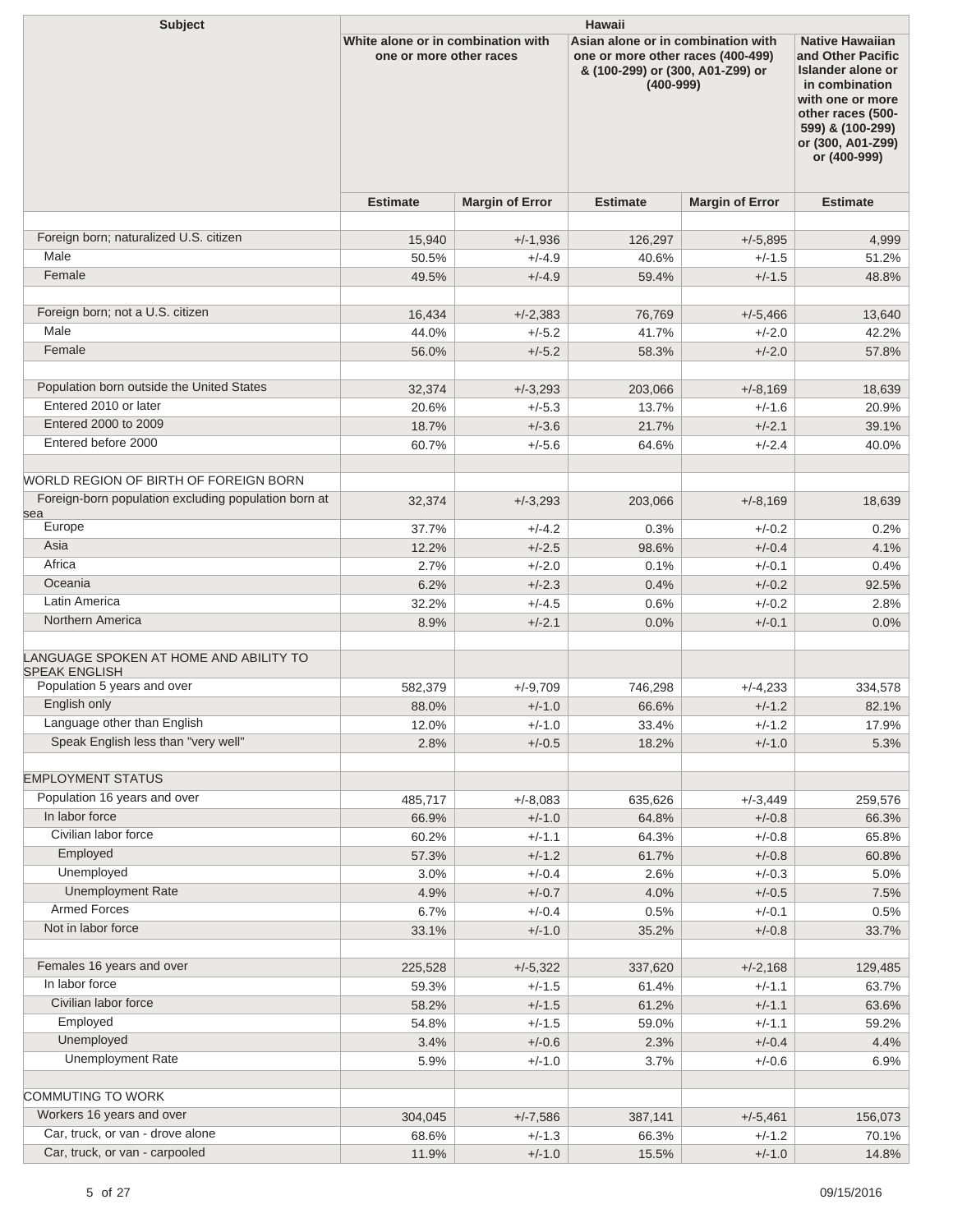| <b>Subject</b>                                                                                | <b>Hawaii</b>                                                 |                        |                                                                                                                              |                        |                                                                                                                                                                                      |  |  |
|-----------------------------------------------------------------------------------------------|---------------------------------------------------------------|------------------------|------------------------------------------------------------------------------------------------------------------------------|------------------------|--------------------------------------------------------------------------------------------------------------------------------------------------------------------------------------|--|--|
|                                                                                               | White alone or in combination with<br>one or more other races |                        | Asian alone or in combination with<br>one or more other races (400-499)<br>& (100-299) or (300, A01-Z99) or<br>$(400 - 999)$ |                        | <b>Native Hawaiian</b><br>and Other Pacific<br>Islander alone or<br>in combination<br>with one or more<br>other races (500-<br>599) & (100-299)<br>or (300, A01-Z99)<br>or (400-999) |  |  |
|                                                                                               | <b>Estimate</b>                                               | <b>Margin of Error</b> | <b>Estimate</b>                                                                                                              | <b>Margin of Error</b> | <b>Estimate</b>                                                                                                                                                                      |  |  |
| Public transportation (excluding taxicab)                                                     | 3.9%                                                          | $+/-0.7$               | 9.2%                                                                                                                         | $+/-0.8$               | 7.0%                                                                                                                                                                                 |  |  |
| Walked                                                                                        | 5.0%                                                          | $+/-0.6$               | 3.2%                                                                                                                         | $+/-0.4$               | 2.4%                                                                                                                                                                                 |  |  |
| Other means                                                                                   | 3.9%                                                          | $+/-0.6$               | 2.8%                                                                                                                         | $+/-0.4$               | 2.7%                                                                                                                                                                                 |  |  |
| Worked at home                                                                                | 6.7%                                                          | $+/-0.8$               | 3.0%                                                                                                                         | $+/-0.4$               | 2.9%                                                                                                                                                                                 |  |  |
| Mean travel time to work (minutes)                                                            | 26.3                                                          | $+/-0.6$               | 28.4                                                                                                                         | $+/-0.5$               | 29.7                                                                                                                                                                                 |  |  |
| <b>OCCUPATION</b>                                                                             |                                                               |                        |                                                                                                                              |                        |                                                                                                                                                                                      |  |  |
| Civilian employed population 16 years and over                                                | 278,138                                                       | $+/-7,795$             | 392,008                                                                                                                      | $+/-5,599$             | 157,854                                                                                                                                                                              |  |  |
| Management, business, science, and arts<br>occupations                                        | 38.5%                                                         | $+/-1.5$               | 30.6%                                                                                                                        | $+/-1.0$               | 25.8%                                                                                                                                                                                |  |  |
| Service occupations                                                                           | 20.4%                                                         | $+/-1.2$               | 24.7%                                                                                                                        | $+/-1.1$               | 23.5%                                                                                                                                                                                |  |  |
| Sales and office occupations                                                                  | 22.6%                                                         | $+/-1.4$               | 26.2%                                                                                                                        | $+/-0.9$               | 26.9%                                                                                                                                                                                |  |  |
| Natural resources, construction, and maintenance<br>occupations                               | 10.8%                                                         | $+/-1.0$               | 9.7%                                                                                                                         | $+/-0.8$               | 12.3%                                                                                                                                                                                |  |  |
| Production, transportation, and material moving<br>occupations                                | 7.7%                                                          | $+/-0.9$               | 8.7%                                                                                                                         | $+/-0.8$               | 11.6%                                                                                                                                                                                |  |  |
| Male civilian employed population 16 years and over                                           | 154,563                                                       | $+/-4,537$             | 192,904                                                                                                                      | $+/-3,766$             | 81,165                                                                                                                                                                               |  |  |
| Management, business, science, and arts<br>occupations                                        | 35.2%                                                         | $+/-1.9$               | 26.3%                                                                                                                        | $+/-1.5$               | 20.3%                                                                                                                                                                                |  |  |
| Service occupations                                                                           | 19.5%                                                         | $+/-1.6$               | 25.6%                                                                                                                        | $+/-1.6$               | 24.4%                                                                                                                                                                                |  |  |
| Sales and office occupations                                                                  | 15.5%                                                         | $+/-1.6$               | 16.9%                                                                                                                        | $+/-1.1$               | 15.5%                                                                                                                                                                                |  |  |
| Natural resources, construction, and maintenance                                              | 18.8%                                                         | $+/-1.8$               | 18.3%                                                                                                                        | $+/-1.6$               | 22.3%                                                                                                                                                                                |  |  |
| occupations<br>Production, transportation, and material moving                                | 11.0%                                                         | $+/-1.4$               | 12.8%                                                                                                                        | $+/-1.3$               | 17.4%                                                                                                                                                                                |  |  |
| occupations                                                                                   |                                                               |                        |                                                                                                                              |                        |                                                                                                                                                                                      |  |  |
| Female civilian employed population 16 years and                                              | 123,575                                                       | $+/-4,929$             | 199,104                                                                                                                      | $+/-4,014$             | 76,689                                                                                                                                                                               |  |  |
| over<br>Management, business, science, and arts                                               | 42.6%                                                         | $+/-2.1$               | 34.8%                                                                                                                        | $+/-1.5$               | 31.6%                                                                                                                                                                                |  |  |
| occupations<br>Service occupations                                                            | 21.6%                                                         | $+/-1.9$               | 23.7%                                                                                                                        | $+/-1.6$               | 22.5%                                                                                                                                                                                |  |  |
| Sales and office occupations                                                                  | 31.4%                                                         | $+/-2.2$               | 35.3%                                                                                                                        | $+/-1.5$               | 38.9%                                                                                                                                                                                |  |  |
| Natural resources, construction, and maintenance<br>occupations                               | 0.9%                                                          | $+/-0.3$               | 1.4%                                                                                                                         | $+/-0.5$               | 1.7%                                                                                                                                                                                 |  |  |
| Production, transportation, and material moving                                               | 3.5%                                                          | $+/-0.9$               | 4.8%                                                                                                                         | $+/-0.8$               | 5.3%                                                                                                                                                                                 |  |  |
| occupations                                                                                   |                                                               |                        |                                                                                                                              |                        |                                                                                                                                                                                      |  |  |
| <b>INDUSTRY</b>                                                                               |                                                               |                        |                                                                                                                              |                        |                                                                                                                                                                                      |  |  |
| Civilian employed population 16 years and over                                                | 278,138                                                       | $+/-7,795$             | 392,008                                                                                                                      | $+/-5,599$             | 157,854                                                                                                                                                                              |  |  |
| Agriculture, forestry, fishing and hunting, and mining                                        | 1.3%                                                          | $+/-0.4$               | 1.5%                                                                                                                         | $+/-0.3$               | 1.2%                                                                                                                                                                                 |  |  |
| Construction                                                                                  | 9.1%                                                          | $+/-1.1$               | 7.1%                                                                                                                         | $+/-0.7$               | 10.0%                                                                                                                                                                                |  |  |
| Manufacturing                                                                                 | 2.6%                                                          | $+/-0.4$               | 3.4%                                                                                                                         | $+/-0.5$               | 2.6%                                                                                                                                                                                 |  |  |
| Wholesale trade                                                                               | 1.8%                                                          | $+/-0.4$               | 3.0%                                                                                                                         | $+/-0.4$               | 2.7%                                                                                                                                                                                 |  |  |
| Retail trade                                                                                  | 9.8%                                                          | $+/-1.1$               | 12.3%                                                                                                                        | $+/-0.8$               | 12.9%                                                                                                                                                                                |  |  |
| Transportation and warehousing, and utilities                                                 | 5.5%                                                          | $+/-0.6$               | 5.6%                                                                                                                         | $+/-0.6$               | 8.5%                                                                                                                                                                                 |  |  |
| Information                                                                                   | 2.1%                                                          | $+/-0.5$               | 1.3%                                                                                                                         | $+/-0.2$               | 1.9%                                                                                                                                                                                 |  |  |
| Finance and insurance, and real estate and rental<br>and leasing                              | 7.0%                                                          | $+/-0.8$               | 7.0%                                                                                                                         | $+/-0.6$               | 6.2%                                                                                                                                                                                 |  |  |
| Professional, scientific, and management, and<br>administrative and waste management services | 11.3%                                                         | $+/-1.0$               | 9.0%                                                                                                                         | $+/-0.7$               | 7.9%                                                                                                                                                                                 |  |  |
| Educational services, and health care and social<br>assistance                                | 20.5%                                                         | $+/-1.2$               | 19.7%                                                                                                                        | $+/-1.0$               | 18.3%                                                                                                                                                                                |  |  |
| Arts, entertainment, and recreation, and<br>accommodation and food services                   | 13.9%                                                         | $+/-1.0$               | 17.6%                                                                                                                        | $+/-1.1$               | 15.0%                                                                                                                                                                                |  |  |
| Other services (except public administration)                                                 | 5.2%                                                          | $+/-0.8$               | 4.6%                                                                                                                         | $+/-0.5$               | 4.3%                                                                                                                                                                                 |  |  |
| Public administration                                                                         | 10.0%                                                         | $+/-1.0$               | 8.0%                                                                                                                         | $+/-0.7$               | 8.5%                                                                                                                                                                                 |  |  |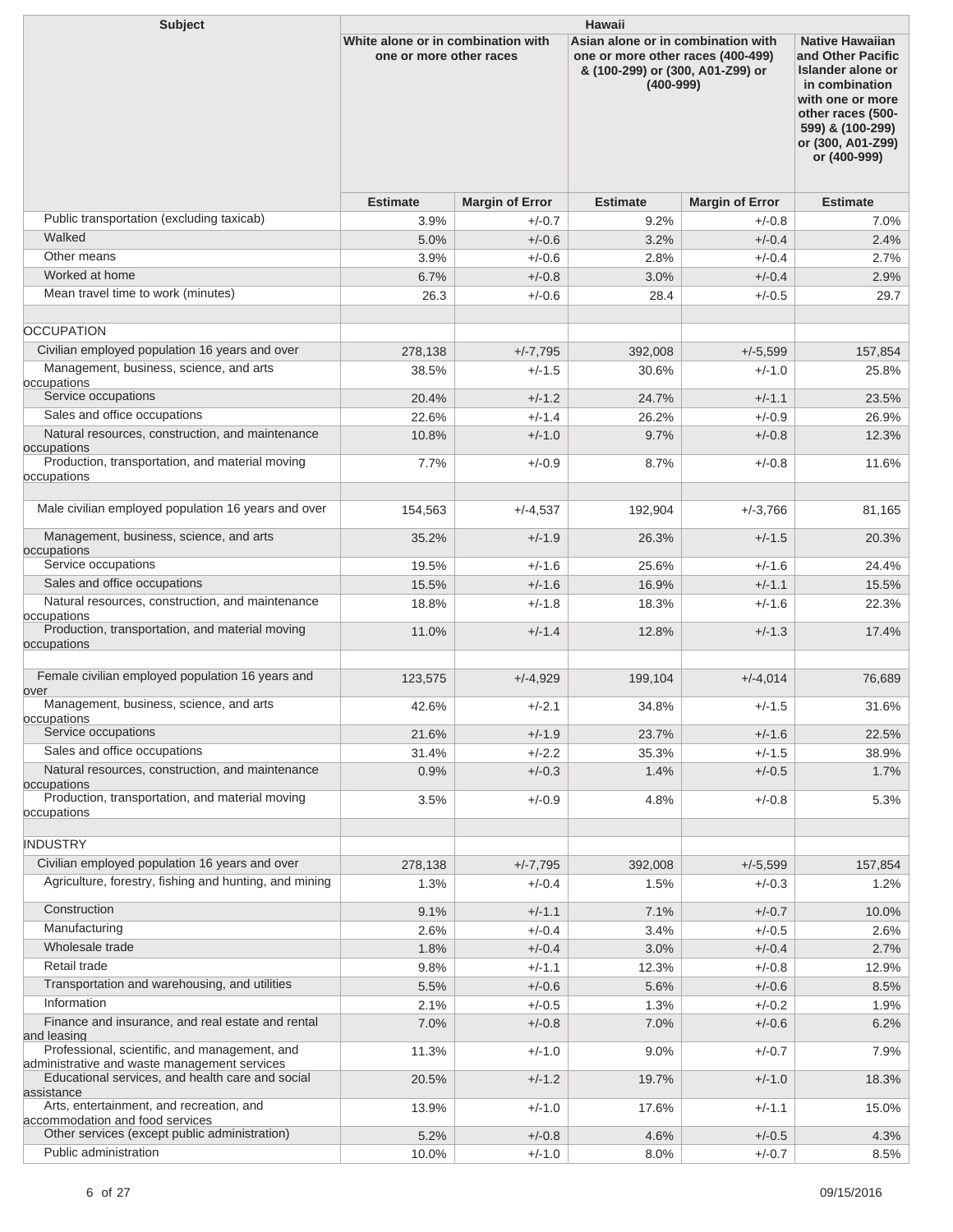| <b>Subject</b>                                                                 | <b>Hawaii</b>                                                 |                        |                                                                                                                              |                        |                                                                                                                                                                                      |  |  |
|--------------------------------------------------------------------------------|---------------------------------------------------------------|------------------------|------------------------------------------------------------------------------------------------------------------------------|------------------------|--------------------------------------------------------------------------------------------------------------------------------------------------------------------------------------|--|--|
|                                                                                | White alone or in combination with<br>one or more other races |                        | Asian alone or in combination with<br>one or more other races (400-499)<br>& (100-299) or (300, A01-Z99) or<br>$(400 - 999)$ |                        | <b>Native Hawaiian</b><br>and Other Pacific<br>Islander alone or<br>in combination<br>with one or more<br>other races (500-<br>599) & (100-299)<br>or (300, A01-Z99)<br>or (400-999) |  |  |
|                                                                                | <b>Estimate</b>                                               | <b>Margin of Error</b> | <b>Estimate</b>                                                                                                              | <b>Margin of Error</b> | <b>Estimate</b>                                                                                                                                                                      |  |  |
|                                                                                |                                                               |                        |                                                                                                                              |                        |                                                                                                                                                                                      |  |  |
| <b>CLASS OF WORKER</b>                                                         |                                                               |                        |                                                                                                                              |                        |                                                                                                                                                                                      |  |  |
| Civilian employed population 16 years and over                                 | 278,138                                                       | $+/-7,795$             | 392,008                                                                                                                      | $+/-5.599$             | 157,854                                                                                                                                                                              |  |  |
| Private wage and salary workers<br>Government workers                          | 69.0%                                                         | $+/-1.3$               | 75.7%                                                                                                                        | $+/-1.0$               | 76.4%                                                                                                                                                                                |  |  |
| Self-employed workers in own not incorporated                                  | 20.9%                                                         | $+/-1.1$               | 18.9%                                                                                                                        | $+/-0.9$               | 19.7%                                                                                                                                                                                |  |  |
| business<br>Unpaid family workers                                              | 9.9%<br>0.2%                                                  | $+/-0.9$<br>$+/-0.1$   | 5.2%<br>0.2%                                                                                                                 | $+/-0.6$<br>$+/-0.1$   | 3.8%<br>0.1%                                                                                                                                                                         |  |  |
| INCOME IN THE PAST 12 MONTHS (IN 2015                                          |                                                               |                        |                                                                                                                              |                        |                                                                                                                                                                                      |  |  |
| <b>INFLATION-ADJUSTED DOLLARS)</b>                                             |                                                               |                        |                                                                                                                              |                        |                                                                                                                                                                                      |  |  |
| Households                                                                     | 209,141                                                       | $+/-4,354$             | 223,285                                                                                                                      | $+/-4,985$             | 81,156                                                                                                                                                                               |  |  |
| Median household income (dollars)                                              | 72,733                                                        | $+/-2,630$             | 76,887                                                                                                                       | $+/-1.778$             | 72,032                                                                                                                                                                               |  |  |
| With earnings                                                                  | 82.8%                                                         | $+/-1.1$               | 79.9%                                                                                                                        | $+/-1.1$               | 85.1%                                                                                                                                                                                |  |  |
| Mean earnings (dollars)<br>With Social Security income                         | 87,799                                                        | $+/-2,325$             | 92,063                                                                                                                       | $+/-2,517$             | 81,920                                                                                                                                                                               |  |  |
| Mean Social Security income (dollars)                                          | 29.7%                                                         | $+/-1.2$               | 40.1%                                                                                                                        | $+/-1.1$               | 30.7%                                                                                                                                                                                |  |  |
| With Supplemental Security Income                                              | 18,485<br>3.3%                                                | $+/-614$<br>$+/-0.5$   | 18,483<br>4.8%                                                                                                               | $+/-481$<br>$+/-0.6$   | 16,351<br>6.8%                                                                                                                                                                       |  |  |
| Mean Supplemental Security Income (dollars)                                    | 8,335                                                         | $+/-1,032$             | 8,667                                                                                                                        | $+/-795$               | 9,178                                                                                                                                                                                |  |  |
| With cash public assistance income                                             | 3.0%                                                          | $+/-0.6$               | 2.9%                                                                                                                         | $+/-0.4$               | 5.6%                                                                                                                                                                                 |  |  |
| Mean cash public assistance income (dollars)                                   | 4,400                                                         | $+/-651$               | 4,499                                                                                                                        | $+/-589$               | 4,292                                                                                                                                                                                |  |  |
| With retirement income                                                         | 20.7%                                                         | $+/-1.2$               | 27.9%                                                                                                                        | $+/-1.4$               | 21.2%                                                                                                                                                                                |  |  |
| Mean retirement income (dollars)                                               | 29,277                                                        | $+/-1,821$             | 28,612                                                                                                                       | $+/-1,610$             | 27,453                                                                                                                                                                               |  |  |
| With Food Stamp/SNAP benefits                                                  | 10.6%                                                         | $+/-1.1$               | 10.7%                                                                                                                        | $+/-0.9$               | 23.9%                                                                                                                                                                                |  |  |
| Families                                                                       | 137,911                                                       | $+/-4,036$             | 160,366                                                                                                                      | $+/-4,210$             | 62,196                                                                                                                                                                               |  |  |
| Median family income (dollars)                                                 | 82,272                                                        | $+/-1,775$             | 90,998                                                                                                                       | $+/-2,313$             | 79,583                                                                                                                                                                               |  |  |
| Married-couple family                                                          | 79.7%                                                         | $+/-1.9$               | 72.6%                                                                                                                        | $+/-1.5$               | 63.6%                                                                                                                                                                                |  |  |
| Median income (dollars)                                                        | 91,326                                                        | $+/-3,302$             | 101,167                                                                                                                      | $+/-2,592$             | 95,047                                                                                                                                                                               |  |  |
| Male householder, no spouse present, family                                    | 6.7%                                                          | $+/-1.1$               | 8.0%                                                                                                                         | $+/-0.9$               | 12.0%                                                                                                                                                                                |  |  |
| Median income (dollars)                                                        | 55,199                                                        | $+/-11,081$            | 71,089                                                                                                                       | $+/-7,671$             | 54,427                                                                                                                                                                               |  |  |
| Female householder, no husband present, family                                 | 13.7%                                                         | $+/-1.5$               | 19.4%                                                                                                                        | $+/-1.4$               | 24.4%                                                                                                                                                                                |  |  |
| Median income (dollars)                                                        | 51,604                                                        | $+/-3,844$             | 62,153                                                                                                                       | $+/-3,516$             | 48,969                                                                                                                                                                               |  |  |
| Individuals                                                                    | 634,619                                                       | $+/-10,695$            | 797,698                                                                                                                      | $+/-5,047$             | 370,528                                                                                                                                                                              |  |  |
| Per capita income (dollars)                                                    | 32,372                                                        | $+/-855$               | 29,325                                                                                                                       | $+/-629$               | 21,158                                                                                                                                                                               |  |  |
| With earnings for full-time, year-round workers:                               |                                                               |                        |                                                                                                                              |                        |                                                                                                                                                                                      |  |  |
| Male                                                                           | 143,028                                                       | $+/-3,987$             | 146,521                                                                                                                      | $+/-3,710$             | 62,812                                                                                                                                                                               |  |  |
| Female                                                                         | 81,336                                                        | $+/-4,372$             | 138,775                                                                                                                      | $+/-3,758$             | 51,369                                                                                                                                                                               |  |  |
| Mean earnings (dollars) for full-time, year-round<br>workers:<br>Male          | 64,713                                                        | $+/-2,028$             | 59,393                                                                                                                       | $+/-1,961$             | 52,060                                                                                                                                                                               |  |  |
| Female                                                                         | 53,159                                                        | $+/-2,447$             | 47,004                                                                                                                       | $+/-1,394$             | 43,498                                                                                                                                                                               |  |  |
| Median earnings (dollars) full-time, year-round<br>workers:                    |                                                               |                        |                                                                                                                              |                        |                                                                                                                                                                                      |  |  |
| Male                                                                           | 51,909                                                        | $+/-881$               | 46,816                                                                                                                       | $+/-1,349$             | 44,076                                                                                                                                                                               |  |  |
| Female                                                                         | 42,492                                                        | $+/-2,567$             | 39,232                                                                                                                       | $+/-1,336$             | 37,549                                                                                                                                                                               |  |  |
| HEALTH INSURANCE COVERAGE                                                      |                                                               |                        |                                                                                                                              |                        |                                                                                                                                                                                      |  |  |
| Civilian noninstitutionalized population                                       | 598,081                                                       | $+/-11,024$            | 788,638                                                                                                                      | $+/-5,224$             | 365,741                                                                                                                                                                              |  |  |
| With private health insurance                                                  | 76.9%                                                         | $+/-1.1$               | 79.3%                                                                                                                        | $+/-1.1$               | 68.0%                                                                                                                                                                                |  |  |
| With public coverage                                                           | 31.6%                                                         | $+/-1.2$               | 31.8%                                                                                                                        | $+/-1.0$               | 37.2%                                                                                                                                                                                |  |  |
| No health insurance coverage                                                   | 4.0%                                                          | $+/-0.4$               | 3.4%                                                                                                                         | $+/-0.4$               | 4.1%                                                                                                                                                                                 |  |  |
| POVERTY RATES FOR FAMILIES AND PEOPLE FOR<br>WHOM POVERTY STATUS IS DETERMINED |                                                               |                        |                                                                                                                              |                        |                                                                                                                                                                                      |  |  |
| All families                                                                   | 6.1%                                                          | $+/-1.0$               | 5.6%                                                                                                                         | $+/-0.8$               | 12.5%                                                                                                                                                                                |  |  |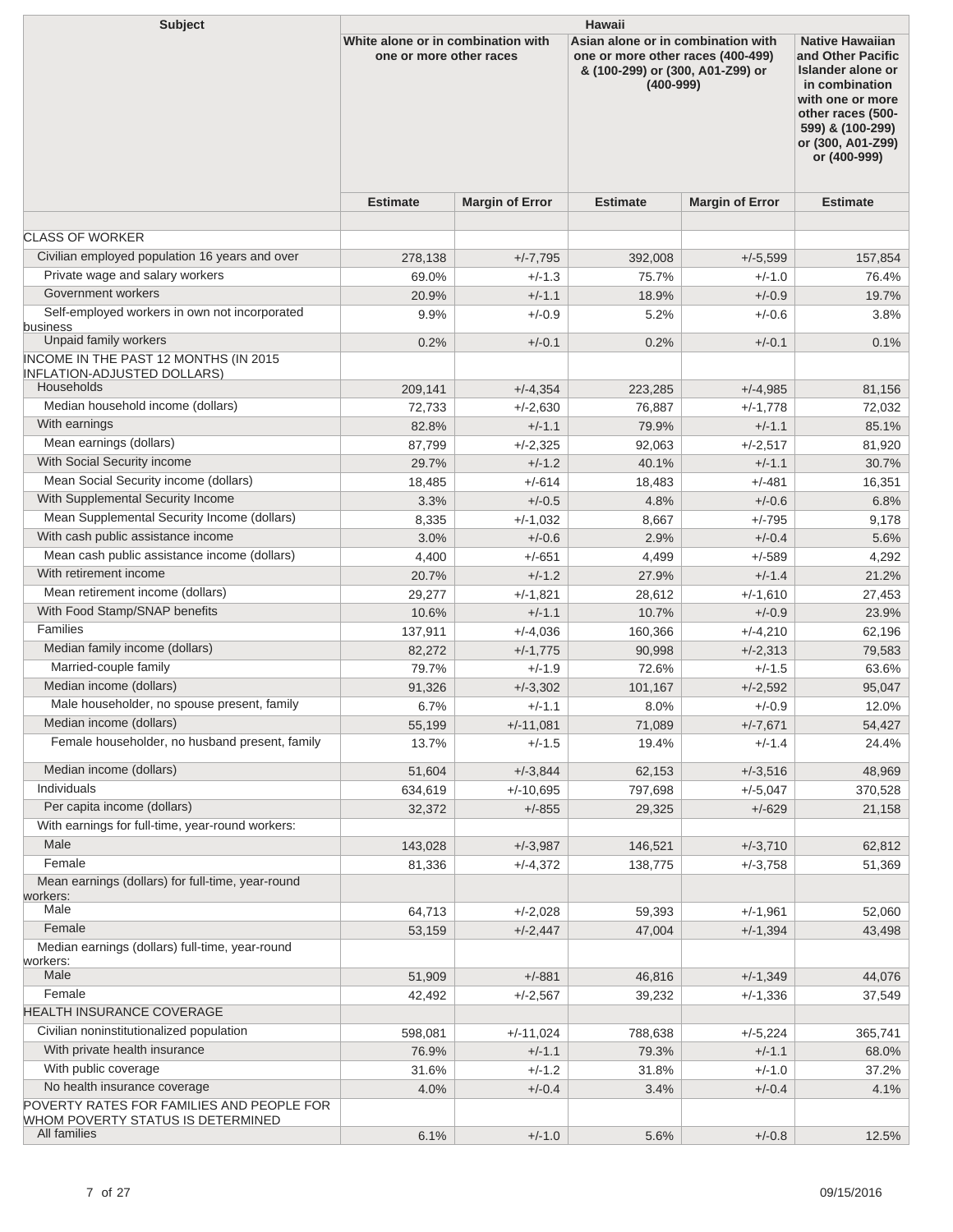| <b>Subject</b>                                                          | <b>Hawaii</b>                                                 |                        |                                                                                                                              |                        |                                                                                                                                                                                      |  |  |
|-------------------------------------------------------------------------|---------------------------------------------------------------|------------------------|------------------------------------------------------------------------------------------------------------------------------|------------------------|--------------------------------------------------------------------------------------------------------------------------------------------------------------------------------------|--|--|
|                                                                         | White alone or in combination with<br>one or more other races |                        | Asian alone or in combination with<br>one or more other races (400-499)<br>& (100-299) or (300, A01-Z99) or<br>$(400 - 999)$ |                        | <b>Native Hawaiian</b><br>and Other Pacific<br>Islander alone or<br>in combination<br>with one or more<br>other races (500-<br>599) & (100-299)<br>or (300, A01-Z99)<br>or (400-999) |  |  |
|                                                                         | <b>Estimate</b>                                               | <b>Margin of Error</b> | <b>Estimate</b>                                                                                                              | <b>Margin of Error</b> | <b>Estimate</b>                                                                                                                                                                      |  |  |
| With related children of the householder under 18                       | 9.9%                                                          | $+/-1.8$               | 6.7%                                                                                                                         | $+/-1.3$               | 17.8%                                                                                                                                                                                |  |  |
| vears<br>With related children of the householder under 5<br>vears only | 6.7%                                                          | $+/-2.8$               | 2.0%                                                                                                                         | $+/-1.4$               | 15.5%                                                                                                                                                                                |  |  |
| Married-couple family                                                   | 2.8%                                                          | $+/-0.7$               | 3.7%                                                                                                                         | $+/-0.8$               | $6.5\%$                                                                                                                                                                              |  |  |
| With related children of the householder under 18                       | 3.4%                                                          | $+/-1.0$               | 3.2%                                                                                                                         | $+/-0.9$               | 9.3%                                                                                                                                                                                 |  |  |
| vears<br>With related children of the householder under 5               | 1.5%                                                          | $+/-1.4$               | N                                                                                                                            | N                      | 10.1%                                                                                                                                                                                |  |  |
| vears only<br>Female householder, no husband present, family            |                                                               |                        |                                                                                                                              |                        |                                                                                                                                                                                      |  |  |
|                                                                         | 21.4%                                                         | $+/-4.3$               | 11.5%                                                                                                                        | $+/-2.3$               | 26.0%                                                                                                                                                                                |  |  |
| With related children of the householder under 18<br>vears              | 32.1%                                                         | $+/-6.2$               | 17.6%                                                                                                                        | $+/-4.8$               | 34.5%                                                                                                                                                                                |  |  |
| With related children of the householder under 5                        | 30.0%                                                         | $+/-15.6$              | 9.8%                                                                                                                         | $+/-7.3$               | 29.3%                                                                                                                                                                                |  |  |
| vears only<br>All people                                                |                                                               |                        |                                                                                                                              |                        |                                                                                                                                                                                      |  |  |
| Under 18 years                                                          | 10.4%<br>12.9%                                                | $+/-0.9$<br>$+/-2.2$   | 8.4%<br>10.3%                                                                                                                | $+/-0.8$<br>$+/-2.3$   | 16.8%<br>22.1%                                                                                                                                                                       |  |  |
| Related children of the householder under 18 years                      | 12.7%                                                         | $+/-2.2$               | 10.1%                                                                                                                        | $+/-2.3$               | 21.4%                                                                                                                                                                                |  |  |
| Related children of the householder under 5 years                       | 13.1%                                                         | $+/-2.8$               | 12.8%                                                                                                                        | $+/-3.8$               | 27.1%                                                                                                                                                                                |  |  |
| Related children of the householder 5 to 17 years                       | 12.5%                                                         | $+/-2.5$               |                                                                                                                              | $+/-2.0$               |                                                                                                                                                                                      |  |  |
|                                                                         |                                                               |                        | 9.0%                                                                                                                         |                        | 19.0%                                                                                                                                                                                |  |  |
| 18 years and over                                                       | 9.5%                                                          | $+/-0.7$               | 7.8%                                                                                                                         | $+/-0.6$               | 14.1%                                                                                                                                                                                |  |  |
| 18 to 64 years                                                          | 10.1%                                                         | $+/-0.7$               | 7.6%                                                                                                                         | $+/-0.6$               | 14.8%                                                                                                                                                                                |  |  |
| 65 years and over                                                       | 6.5%                                                          | $+/-1.2$               | 8.5%                                                                                                                         | $+/-1.3$               | 9.2%                                                                                                                                                                                 |  |  |
| People in families                                                      | 7.4%                                                          | $+/-1.1$               | 5.6%                                                                                                                         | $+/-0.8$               | 13.6%                                                                                                                                                                                |  |  |
| Unrelated individuals 15 years and over<br><b>HOUSING TENURE</b>        | 22.1%                                                         | $+/-1.9$               | 25.3%                                                                                                                        | $+/-2.0$               | 37.6%                                                                                                                                                                                |  |  |
|                                                                         |                                                               |                        |                                                                                                                              |                        |                                                                                                                                                                                      |  |  |
| Occupied housing units<br>Owner-occupied housing units                  | 209,141                                                       | $+/-4,354$             | 223,285                                                                                                                      | $+/-4,985$             | 81,156                                                                                                                                                                               |  |  |
| Renter-occupied housing units                                           | 51.2%                                                         | $+/-1.5$               | 64.6%                                                                                                                        | $+/-1.5$               | 52.2%                                                                                                                                                                                |  |  |
| Average household size of owner-occupied unit                           | 48.8%<br>2.92                                                 | $+/-1.5$<br>$+/-0.08$  | 35.4%<br>3.49                                                                                                                | $+/-1.5$<br>$+/-0.09$  | 47.8%<br>4.00                                                                                                                                                                        |  |  |
| Average household size of renter-occupied unit                          | 2.82                                                          | $+/-0.10$              | 3.08                                                                                                                         | $+/-0.12$              | 3.74                                                                                                                                                                                 |  |  |
| UNITS IN STRUCTURE                                                      |                                                               |                        |                                                                                                                              |                        |                                                                                                                                                                                      |  |  |
| Occupied housing units                                                  | 209,141                                                       | $+/-4,354$             | 223,285                                                                                                                      | $+/-4,985$             | 81,156                                                                                                                                                                               |  |  |
| 1-unit, detached or attached                                            | 66.0%                                                         | $+/-1.3$               | 64.8%                                                                                                                        | $+/-1.3$               | 69.3%                                                                                                                                                                                |  |  |
| 2 to 4 units                                                            | 7.5%                                                          | $+/-0.8$               | 5.6%                                                                                                                         | $+/-0.8$               | 6.6%                                                                                                                                                                                 |  |  |
| 5 or more units                                                         | 26.3%                                                         | $+/-1.4$               | 29.3%                                                                                                                        | $+/-1.3$               | 23.8%                                                                                                                                                                                |  |  |
| Mobile home, boat, RV, van, etc.                                        | 0.2%                                                          | $+/-0.2$               | 0.3%                                                                                                                         | $+/-0.1$               | 0.2%                                                                                                                                                                                 |  |  |
| YEAR STRUCTURE BUILT                                                    |                                                               |                        |                                                                                                                              |                        |                                                                                                                                                                                      |  |  |
| Occupied housing units                                                  | 209,141                                                       | $+/-4,354$             | 223,285                                                                                                                      | $+/-4,985$             | 81,156                                                                                                                                                                               |  |  |
| Built 2014 or later                                                     | 0.6%                                                          | $+/-0.3$               | 0.4%                                                                                                                         | $+/-0.2$               | 0.2%                                                                                                                                                                                 |  |  |
| Built 2010 to 2013                                                      | 3.6%                                                          | $+/-0.7$               | 1.7%                                                                                                                         | $+/-0.4$               | 3.0%                                                                                                                                                                                 |  |  |
| Built 2000 to 2009                                                      | 17.3%                                                         | $+/-1.2$               | 9.9%                                                                                                                         | $+/-0.8$               | 14.2%                                                                                                                                                                                |  |  |
| Built 1980 to 1999                                                      | 30.1%                                                         | $+/-1.5$               | 26.9%                                                                                                                        | $+/-1.3$               | 28.4%                                                                                                                                                                                |  |  |
| Built 1960 to 1979                                                      | 32.7%                                                         | $+/-1.5$               | 42.4%                                                                                                                        | $+/-1.4$               | 39.0%                                                                                                                                                                                |  |  |
| Built 1940 to 1959                                                      | 12.0%                                                         | $+/-1.0$               | 15.1%                                                                                                                        | $+/-0.9$               | 12.3%                                                                                                                                                                                |  |  |
| Built 1939 or earlier                                                   | 3.6%                                                          | $+/-0.6$               | 3.6%                                                                                                                         | $+/-0.5$               | 3.0%                                                                                                                                                                                 |  |  |
| <b>VEHICLES AVAILABLE</b>                                               |                                                               |                        |                                                                                                                              |                        |                                                                                                                                                                                      |  |  |
| Occupied housing units<br>None                                          | 209,141                                                       | $+/-4,354$             | 223,285                                                                                                                      | $+/-4,985$             | 81,156                                                                                                                                                                               |  |  |
| 1 or more                                                               | 6.3%                                                          | $+/-0.9$               | 9.2%                                                                                                                         | $+/-0.8$               | 8.2%                                                                                                                                                                                 |  |  |
| HOUSE HEATING FUEL                                                      | 93.7%                                                         | $+/-0.9$               | 90.8%                                                                                                                        | $+/-0.8$               | 91.8%                                                                                                                                                                                |  |  |
| Occupied housing units                                                  | 209,141                                                       | $+/-4,354$             | 223,285                                                                                                                      | $+/-4,985$             | 81,156                                                                                                                                                                               |  |  |
| Gas                                                                     | 2.2%                                                          | $+/-0.4$               | 3.5%                                                                                                                         | $+/-0.5$               | 1.6%                                                                                                                                                                                 |  |  |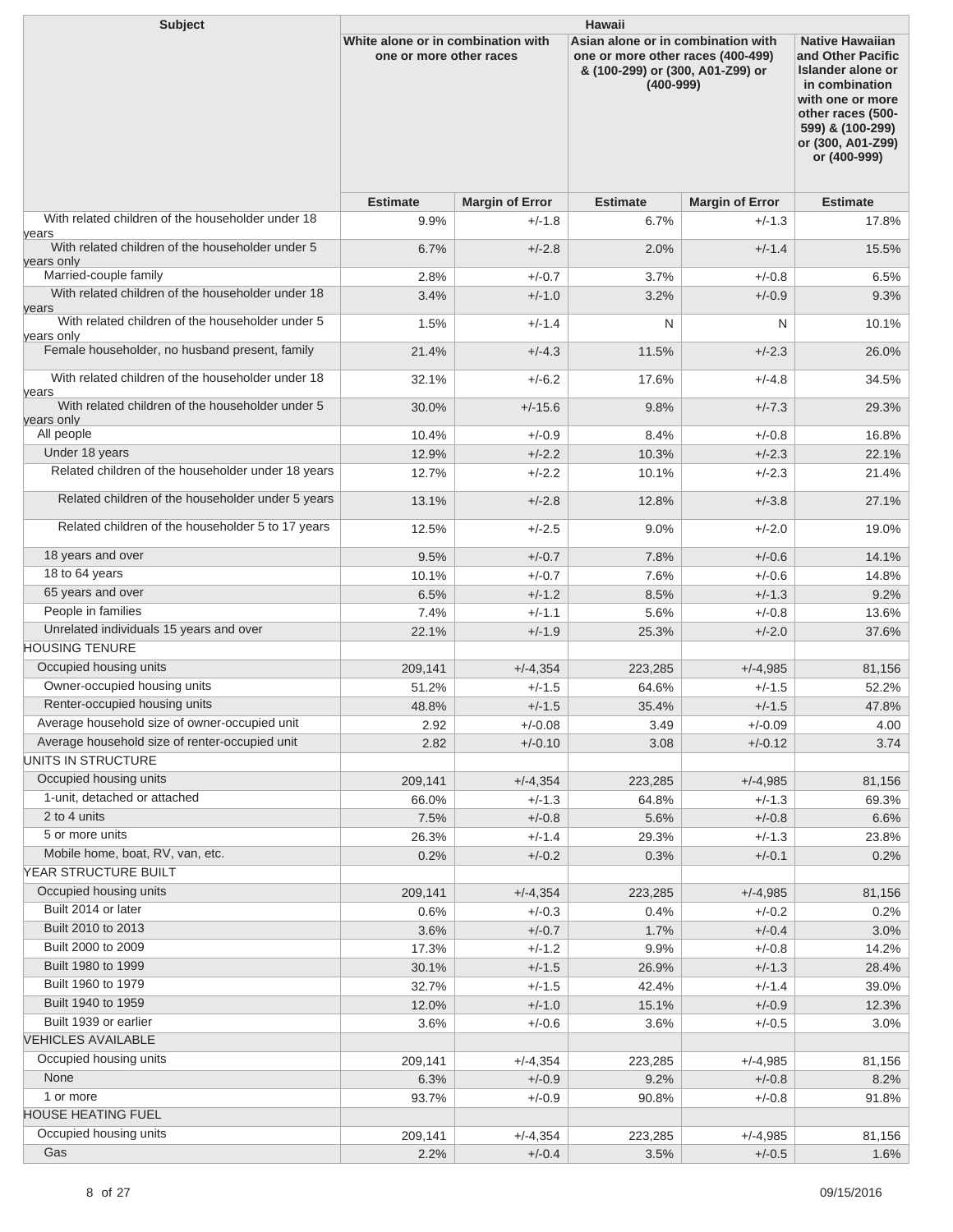| <b>Subject</b>                                                                                                                                              | Hawaii                                                        |                        |                                                                                                                              |                                                                                                                                                                                             |                 |  |  |
|-------------------------------------------------------------------------------------------------------------------------------------------------------------|---------------------------------------------------------------|------------------------|------------------------------------------------------------------------------------------------------------------------------|---------------------------------------------------------------------------------------------------------------------------------------------------------------------------------------------|-----------------|--|--|
|                                                                                                                                                             | White alone or in combination with<br>one or more other races |                        | Asian alone or in combination with<br>one or more other races (400-499)<br>& (100-299) or (300, A01-Z99) or<br>$(400 - 999)$ | <b>Native Hawaiian</b><br>and Other Pacific<br><b>Islander alone or</b><br>in combination<br>with one or more<br>other races (500-<br>599) & (100-299)<br>or (300, A01-Z99)<br>or (400-999) |                 |  |  |
|                                                                                                                                                             | <b>Estimate</b>                                               | <b>Margin of Error</b> | <b>Estimate</b>                                                                                                              | <b>Margin of Error</b>                                                                                                                                                                      | <b>Estimate</b> |  |  |
| Electricity                                                                                                                                                 | 23.7%                                                         | $+/-1.0$               | 33.7%                                                                                                                        | $+/-1.2$                                                                                                                                                                                    | 26.8%           |  |  |
| All other fuels                                                                                                                                             | 3.5%                                                          | $+/-0.6$               | 3.5%                                                                                                                         | $+/-0.4$                                                                                                                                                                                    | 2.7%            |  |  |
| No fuel used                                                                                                                                                | 70.6%                                                         | $+/-1.1$               | 59.3%                                                                                                                        | $+/-1.4$                                                                                                                                                                                    | 69.0%           |  |  |
| <b>SELECTED CHARACTERISTICS</b>                                                                                                                             |                                                               |                        |                                                                                                                              |                                                                                                                                                                                             |                 |  |  |
| Occupied housing units                                                                                                                                      | 209,141                                                       | $+/-4,354$             | 223,285                                                                                                                      | $+/-4,985$                                                                                                                                                                                  | 81,156          |  |  |
| No telephone service available                                                                                                                              | 2.4%                                                          | $+/-0.6$               | 2.0%                                                                                                                         | $+/-0.3$                                                                                                                                                                                    | 1.8%            |  |  |
| 1.01 or more occupants per room                                                                                                                             | 7.7%                                                          | $+/-0.9$               | 10.7%                                                                                                                        | $+/-0.9$                                                                                                                                                                                    | 16.6%           |  |  |
| SELECTED MONTHLY OWNER COSTS AS A<br>PERCENTAGE OF HOUSEHOLD INCOME IN THE<br><b>PAST 12 MONTHS</b><br>Housing units with a mortgage (excluding units where |                                                               |                        |                                                                                                                              |                                                                                                                                                                                             |                 |  |  |
| SMOC cannot be computed)                                                                                                                                    | 72,267                                                        | $+/-3,477$             | 92,552                                                                                                                       | $+/-3,772$                                                                                                                                                                                  | 31,246          |  |  |
| Less than 30 percent                                                                                                                                        | 58.3%                                                         | $+/-2.4$               | 61.7%                                                                                                                        | $+/-2.1$                                                                                                                                                                                    | 60.4%           |  |  |
| 30 percent or more                                                                                                                                          | 41.7%                                                         | $+/-2.4$               | 38.3%                                                                                                                        | $+/-2.1$                                                                                                                                                                                    | 39.6%           |  |  |
| <b>OWNER CHARACTERISTICS</b>                                                                                                                                |                                                               |                        |                                                                                                                              |                                                                                                                                                                                             |                 |  |  |
| Owner-occupied housing units                                                                                                                                | 107,034                                                       | $+/-3,443$             | 144,271                                                                                                                      | $+/-4,031$                                                                                                                                                                                  | 42,360          |  |  |
| Median value (dollars)                                                                                                                                      | 568,200                                                       | $+/-17,271$            | 575,300                                                                                                                      | $+/-9.733$                                                                                                                                                                                  | 493,100         |  |  |
| Median selected monthly owner costs with a<br>mortgage (dollars)                                                                                            | 2,306                                                         | $+/-60$                | 2,245                                                                                                                        | $+/-43$                                                                                                                                                                                     | 2,054           |  |  |
| Median selected monthly owner costs without a<br>mortgage (dollars)                                                                                         | 494                                                           | $+/-29$                | 496                                                                                                                          | $+/-14$                                                                                                                                                                                     | 440             |  |  |
| GROSS RENT AS A PERCENTAGE OF HOUSEHOLD<br>INCOME IN THE PAST 12 MONTHS                                                                                     |                                                               |                        |                                                                                                                              |                                                                                                                                                                                             |                 |  |  |
| Occupied units paying rent (excluding units where<br><b>GRAPI</b> cannot be computed)                                                                       | 96,685                                                        | $+/-4,202$             | 70,675                                                                                                                       | $+/-3,910$                                                                                                                                                                                  | 36,232          |  |  |
| Less than 30 percent                                                                                                                                        | 40.5%                                                         | $+/-2.5$               | 50.6%                                                                                                                        | $+/-2.4$                                                                                                                                                                                    | 48.7%           |  |  |
| 30 percent or more                                                                                                                                          | 59.5%                                                         | $+/-2.5$               | 49.4%                                                                                                                        | $+/-2.4$                                                                                                                                                                                    | 51.3%           |  |  |
| <b>GROSS RENT</b>                                                                                                                                           |                                                               |                        |                                                                                                                              |                                                                                                                                                                                             |                 |  |  |
| Occupied units paying rent                                                                                                                                  | 97,974                                                        | $+/-4.192$             | 71.895                                                                                                                       | $+/-4.025$                                                                                                                                                                                  | 36.609          |  |  |
| Median gross rent (dollars)                                                                                                                                 | 1.731                                                         | $+/-56$                | 1.294                                                                                                                        | $+/-39$                                                                                                                                                                                     | 1.239           |  |  |
| <b>COMPUTERS AND INTERNET USE</b>                                                                                                                           |                                                               |                        |                                                                                                                              |                                                                                                                                                                                             |                 |  |  |
| Total households                                                                                                                                            | 209,141                                                       | $+/-4,354$             | 223,285                                                                                                                      | $+/-4,985$                                                                                                                                                                                  | 81,156          |  |  |
| With a computer                                                                                                                                             | 93.8%                                                         | $+/-0.8$               | 86.3%                                                                                                                        | $+/-1.0$                                                                                                                                                                                    | 87.9%           |  |  |
| With a broadband Internet subscription                                                                                                                      | 86.6%                                                         | $+/-1.2$               | 79.7%                                                                                                                        | $+/-1.3$                                                                                                                                                                                    | 77.7%           |  |  |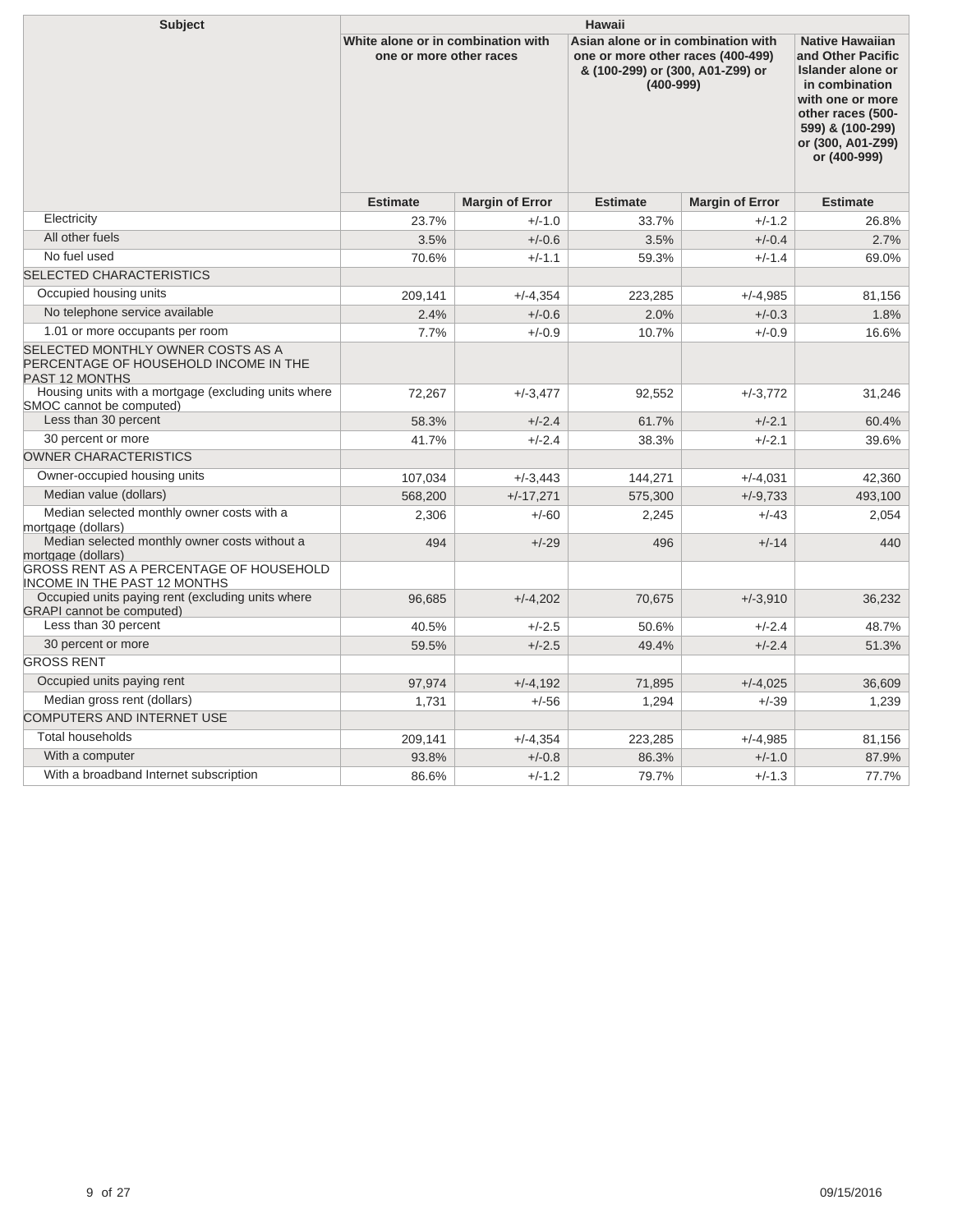| <b>Subject</b>                 | <b>Hawaii</b>                                                                                                                                                                        |                                                      |                        |                                                      |                        |  |
|--------------------------------|--------------------------------------------------------------------------------------------------------------------------------------------------------------------------------------|------------------------------------------------------|------------------------|------------------------------------------------------|------------------------|--|
|                                | <b>Native Hawaiian</b><br>and Other Pacific<br>Islander alone or<br>in combination<br>with one or more<br>other races (500-<br>599) & (100-299)<br>or (300, A01-Z99)<br>or (400-999) | White in combination with one or<br>more other races |                        | Asian in combination with one or<br>more other races |                        |  |
|                                | <b>Margin of Error</b>                                                                                                                                                               | <b>Estimate</b>                                      | <b>Margin of Error</b> | <b>Estimate</b>                                      | <b>Margin of Error</b> |  |
| TOTAL NUMBER OF RACES REPORTED |                                                                                                                                                                                      |                                                      |                        |                                                      |                        |  |
| <b>Total population</b>        | $+/-10,225$                                                                                                                                                                          | 262,367                                              | $+/-10,444$            | 266,430                                              | $+/-10,759$            |  |
| One race                       | $+/-1.8$                                                                                                                                                                             | (X)                                                  | (X)                    | (X)                                                  | (X)                    |  |
| Two races                      | $+/-1.9$                                                                                                                                                                             | 54.0%                                                | $+/-2.3$               | 55.4%                                                | $+/-2.2$               |  |
| Three races                    | $+/-1.8$                                                                                                                                                                             | 40.9%                                                | $+/-2.5$               | 39.5%                                                | $+/-2.6$               |  |
| Four or more races             | $+/-0.9$                                                                                                                                                                             | 5.1%                                                 | $+/-1.3$               | 5.1%                                                 | $+/-1.2$               |  |
| <b>SEX AND AGE</b>             |                                                                                                                                                                                      |                                                      |                        |                                                      |                        |  |
| Total population               | $+/-10,225$                                                                                                                                                                          | 262,367                                              | $+/-10,444$            | 266,430                                              | $+/-10,759$            |  |
| Male                           | $+/-0.8$                                                                                                                                                                             | 50.6%                                                | $+/-1.2$               | 50.3%                                                | $+/-1.2$               |  |
| Female                         | $+/-0.8$                                                                                                                                                                             | 49.4%                                                | $+/-1.2$               | 49.7%                                                | $+/-1.2$               |  |
| Under 5 years                  | $+/-0.6$                                                                                                                                                                             | 12.1%                                                | $+/-0.9$               | 12.0%                                                | $+/-1.0$               |  |
| 5 to 17 years                  | $+/-0.9$                                                                                                                                                                             | 28.7%                                                | $+/-1.1$               | 28.0%                                                | $+/-1.3$               |  |
| 18 to 24 years                 | $+/-0.6$                                                                                                                                                                             | 10.4%                                                | $+/-0.8$               | 10.7%                                                | $+/-0.7$               |  |
| 25 to 34 years                 | $+/-0.6$                                                                                                                                                                             | 16.1%                                                | $+/-1.1$               | 14.9%                                                | $+/-1.0$               |  |
| 35 to 44 years                 | $+/-0.6$                                                                                                                                                                             | 11.1%                                                | $+/-0.9$               | 11.3%                                                | $+/-0.9$               |  |
| 45 to 54 years                 | $+/-0.5$                                                                                                                                                                             | 8.6%                                                 | $+/-0.8$               | 9.3%                                                 | $+/-0.6$               |  |
| 55 to 64 years                 | $+/-0.5$                                                                                                                                                                             | 6.5%                                                 | $+/-0.7$               | 7.5%                                                 | $+/-0.8$               |  |
| 65 to 74 years                 | $+/-0.3$                                                                                                                                                                             | 4.3%                                                 | $+/-0.6$               | 4.3%                                                 | $+/-0.5$               |  |
| 75 years and over              | $+/-0.3$                                                                                                                                                                             | 2.3%                                                 | $+/-0.4$               | 2.1%                                                 | $+/-0.4$               |  |
| Median age (years)             | $+/-0.6$                                                                                                                                                                             | 24.3                                                 | $+/-0.8$               | 24.6                                                 | $+/-0.7$               |  |
| 18 years and over              | $+/-0.9$                                                                                                                                                                             | 59.3%                                                | $+/-1.3$               | 59.9%                                                | $+/-1.3$               |  |
| 21 years and over              | $+/-0.9$                                                                                                                                                                             | 54.7%                                                | $+/-1.3$               | 55.6%                                                | $+/-1.3$               |  |
| 62 years and over              | $+/-0.5$                                                                                                                                                                             | 8.2%                                                 | $+/-0.7$               | 8.2%                                                 | $+/-0.7$               |  |
| 65 years and over              | $+/-0.4$                                                                                                                                                                             | 6.5%                                                 | $+/-0.7$               | 6.4%                                                 | $+/-0.7$               |  |
| Under 18 years                 | $+/-4,988$                                                                                                                                                                           | 106,882                                              | $+/-5,205$             | 106,708                                              | $+/-5,196$             |  |
| Male                           | $+/-1.8$                                                                                                                                                                             | 52.7%                                                | $+/-1.7$               | 52.1%                                                | $+/-1.9$               |  |
| Female                         | $+/-1.8$                                                                                                                                                                             | 47.3%                                                | $+/-1.7$               | 47.9%                                                | $+/-1.9$               |  |
| 18 years and over              | $+/-7,410$                                                                                                                                                                           | 155,485                                              | $+/-7,359$             | 159,722                                              | $+/-7,588$             |  |
| Male                           | $+/-1.0$                                                                                                                                                                             | 49.1%                                                | $+/-1.7$               | 49.0%                                                | $+/-1.7$               |  |
| Female                         | $+/-1.0$                                                                                                                                                                             | 50.9%                                                | $+/-1.7$               | 51.0%                                                | $+/-1.7$               |  |
| 18 to 34 years                 | $+/-4,287$                                                                                                                                                                           | 69,478                                               | $+/-4,719$             | 68,066                                               | $+/-4,393$             |  |
| Male                           | $+/-1.6$                                                                                                                                                                             | 51.6%                                                | $+/-2.8$               | 51.1%                                                | $+/-2.4$               |  |
| Female                         | $+/-1.6$                                                                                                                                                                             | 48.4%                                                | $+/-2.8$               | 48.9%                                                | $+/-2.4$               |  |
|                                |                                                                                                                                                                                      |                                                      |                        |                                                      |                        |  |
| 35 to 64 years                 | $+/-4,279$                                                                                                                                                                           | 68,852                                               | $+/-4,059$             | 74,628                                               | $+/-4,369$             |  |
| Male                           | $+/-1.4$                                                                                                                                                                             | 47.4%                                                | $+/-2.5$               | 48.0%                                                | $+/-2.3$               |  |
| Female                         | $+/-1.4$                                                                                                                                                                             | 52.6%                                                | $+/-2.5$               | 52.0%                                                | $+/-2.3$               |  |
| 65 years and over              | $+/-1,603$                                                                                                                                                                           | 17,155                                               | $+/-1,884$             | 17,028                                               | $+/-1,972$             |  |
| Male                           | $+/-2.1$                                                                                                                                                                             | 45.7%                                                | $+/-4.3$               | 45.2%                                                | $+/-4.3$               |  |
| Female                         | $+/-2.1$                                                                                                                                                                             | 54.3%                                                | $+/-4.3$               | 54.8%                                                | $+/-4.3$               |  |
| <b>RELATIONSHIP</b>            |                                                                                                                                                                                      |                                                      |                        |                                                      |                        |  |
| Population in households       | $+/-10,323$                                                                                                                                                                          | 257,081                                              | $+/-10,679$            | 261,756                                              | $+/-10,993$            |  |
|                                |                                                                                                                                                                                      |                                                      |                        |                                                      |                        |  |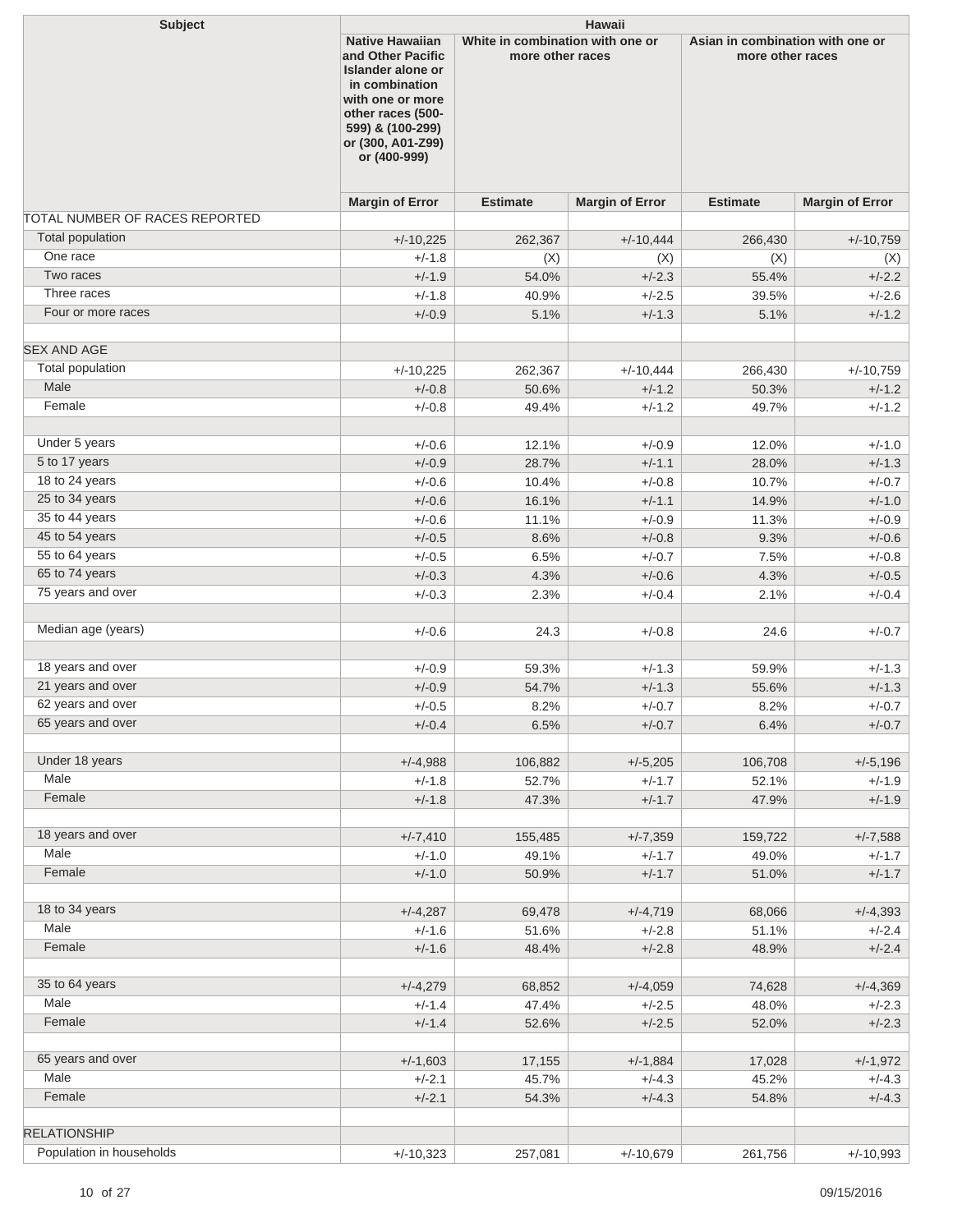| <b>Subject</b>                                         | <b>Hawaii</b>                                                                                                                                              |                                                                                |                        |                 |                                                      |  |
|--------------------------------------------------------|------------------------------------------------------------------------------------------------------------------------------------------------------------|--------------------------------------------------------------------------------|------------------------|-----------------|------------------------------------------------------|--|
|                                                        | and Other Pacific<br>Islander alone or<br>in combination<br>with one or more<br>other races (500-<br>599) & (100-299)<br>or (300, A01-Z99)<br>or (400-999) | <b>Native Hawaiian</b><br>White in combination with one or<br>more other races |                        |                 | Asian in combination with one or<br>more other races |  |
|                                                        | <b>Margin of Error</b>                                                                                                                                     | <b>Estimate</b>                                                                | <b>Margin of Error</b> | <b>Estimate</b> | <b>Margin of Error</b>                               |  |
| Householder or spouse                                  | $+/-1.2$                                                                                                                                                   | 30.4%                                                                          | $+/-1.2$               | 29.1%           | $+/-1.1$                                             |  |
| Child                                                  | $+/-1.2$                                                                                                                                                   | 47.3%                                                                          | $+/-1.7$               | 46.8%           | $+/-1.7$                                             |  |
| Other relatives                                        | $+/-1.5$                                                                                                                                                   | 17.0%                                                                          | $+/-1.7$               | 18.7%           | $+/-1.7$                                             |  |
| <b>Nonrelatives</b>                                    | $+/-1.0$                                                                                                                                                   | 5.2%                                                                           | $+/-0.8$               | 5.4%            | $+/-0.8$                                             |  |
| Unmarried partner                                      | $+/-0.4$                                                                                                                                                   | 1.9%                                                                           | $+/-0.4$               | 2.2%            | $+/-0.5$                                             |  |
| <b>HOUSEHOLDS BY TYPE</b>                              |                                                                                                                                                            |                                                                                |                        |                 |                                                      |  |
| Households                                             | $+/-3,456$                                                                                                                                                 | 54,894                                                                         | $+/-2,905$             | 52,200          | $+/-2.851$                                           |  |
| Family households                                      | $+/-2.1$                                                                                                                                                   | 71.7%                                                                          | $+/-2.7$               | 74.3%           | $+/-2.7$                                             |  |
| With own children of the householder under 18          | $+/-2.1$                                                                                                                                                   | 34.9%                                                                          | $+/-2.6$               | 34.4%           | $+/-3.0$                                             |  |
| years<br>Married-couple family                         | $+/-2.8$                                                                                                                                                   |                                                                                |                        |                 |                                                      |  |
| With own children of the householder under 18          |                                                                                                                                                            | 49.3%                                                                          | $+/-3.0$               | 52.0%           | $+/-2.6$                                             |  |
| years                                                  | $+/-2.0$                                                                                                                                                   | 24.3%                                                                          | $+/-2.5$               | 24.6%           | $+/-2.7$                                             |  |
| Female householder, no husband present, family         | $+/-2.4$                                                                                                                                                   | 15.7%                                                                          | $+/-2.4$               | 15.9%           | $+/-2.5$                                             |  |
| With own children of the householder under 18<br>years | $+/-1.5$                                                                                                                                                   | 7.6%                                                                           | $+/-1.6$               | 7.4%            | $+/-1.6$                                             |  |
| Nonfamily households                                   | $+/-2.1$                                                                                                                                                   | 28.3%                                                                          | $+/-2.7$               | 25.7%           | $+/-2.7$                                             |  |
| Male householder                                       | $+/-1.8$                                                                                                                                                   | 12.2%                                                                          | $+/-1.9$               | 12.6%           | $+/-1.9$                                             |  |
| Living alone                                           | $+/-1.2$                                                                                                                                                   | 8.3%                                                                           | $+/-1.4$               | 8.1%            | $+/-1.6$                                             |  |
| Not living alone                                       | $+/-1.2$                                                                                                                                                   | 3.9%                                                                           | $+/-1.4$               | 4.4%            | $+/-1.3$                                             |  |
| Female householder                                     | $+/-1.7$                                                                                                                                                   | 16.1%                                                                          | $+/-2.1$               | 13.2%           | $+/-2.2$                                             |  |
| Living alone                                           | $+/-1.2$                                                                                                                                                   | 10.7%                                                                          | $+/-1.8$               | 8.9%            | $+/-1.6$                                             |  |
| Not living alone                                       | $+/-1.2$                                                                                                                                                   | 5.4%                                                                           | $+/-1.7$               | 4.3%            | $+/-1.3$                                             |  |
| Average household size                                 | $+/-0.13$                                                                                                                                                  | 3.56                                                                           | $+/-0.13$              | 3.76            | $+/-0.14$                                            |  |
| Average family size                                    | $+/-0.15$                                                                                                                                                  | 4.18                                                                           | $+/-0.18$              | 4.38            | $+/-0.17$                                            |  |
|                                                        |                                                                                                                                                            |                                                                                |                        |                 |                                                      |  |
| <b>MARITAL STATUS</b>                                  |                                                                                                                                                            |                                                                                |                        |                 |                                                      |  |
| Population 15 years and over                           | $+/-7,821$                                                                                                                                                 | 170,744                                                                        | $+/-7,880$             | 174,920         | $+/-8,012$                                           |  |
| Now married, except separated                          | $+/-1.7$                                                                                                                                                   | 37.9%                                                                          | $+/-1.7$               | 38.7%           | $+/-1.5$                                             |  |
| Widowed                                                | $+/-0.5$                                                                                                                                                   | 3.5%                                                                           | $+/-0.6$               | 2.9%            | $+/-0.5$                                             |  |
| Divorced                                               | $+/-0.9$                                                                                                                                                   | 10.5%                                                                          | $+/-1.2$               | 9.7%            | $+/-1.2$                                             |  |
| Separated                                              | $+/-0.4$                                                                                                                                                   | 1.0%                                                                           | $+/-0.3$               | 1.1%            | $+/-0.3$                                             |  |
| Never married                                          | $+/-1.4$                                                                                                                                                   | 47.1%                                                                          | $+/-1.7$               | 47.6%           | $+/-1.6$                                             |  |
| Male 15 years and over                                 | $+/-4,802$                                                                                                                                                 | 84,588                                                                         | $+/-4,433$             | 86,174          | $+/-4,682$                                           |  |
| Now married, except separated                          | $+/-2.0$                                                                                                                                                   | 39.5%                                                                          | $+/-2.4$               | 38.5%           | $+/-2.1$                                             |  |
| Widowed                                                | $+/-0.7$                                                                                                                                                   | 2.1%                                                                           | $+/-0.9$               | 1.7%            | $+/-0.8$                                             |  |
| Divorced                                               | $+/-1.3$                                                                                                                                                   | 8.1%                                                                           | $+/-1.4$               | 8.1%            | $+/-1.6$                                             |  |
| Separated                                              | $+/-0.4$                                                                                                                                                   | 0.9%                                                                           | $+/-0.4$               | 1.0%            | $+/-0.5$                                             |  |
| Never married                                          | $+/-2.0$                                                                                                                                                   | 49.4%                                                                          | $+/-2.5$               | 50.7%           | $+/-2.4$                                             |  |
|                                                        |                                                                                                                                                            |                                                                                |                        |                 |                                                      |  |
| Female 15 years and over                               | $+/-4,468$                                                                                                                                                 | 86,156                                                                         | $+/-5,276$             | 88,746          | $+/-4,926$                                           |  |
| Now married, except separated                          | $+/-2.0$                                                                                                                                                   | 36.2%                                                                          | $+/-2.1$               | 38.9%           | $+/-2.0$                                             |  |
| Widowed                                                | $+/-0.8$                                                                                                                                                   | 4.9%                                                                           | $+/-0.9$               | 4.0%            | $+/-0.8$                                             |  |
| Divorced                                               | $+/-1.2$                                                                                                                                                   | 12.9%                                                                          | $+/-1.9$               | 11.3%           | $+/-1.8$                                             |  |
| Separated                                              | $+/-0.6$                                                                                                                                                   | 1.1%                                                                           | $+/-0.5$               | 1.2%            | $+/-0.5$                                             |  |
| Never married                                          | $+/-1.9$                                                                                                                                                   | 44.9%                                                                          | $+/-2.3$               | 44.6%           | $+/-2.1$                                             |  |
| <b>SCHOOL ENROLLMENT</b>                               |                                                                                                                                                            |                                                                                |                        |                 |                                                      |  |
| Population 3 years and over enrolled in school         | $+/-4,862$                                                                                                                                                 | 100,688                                                                        | $+/-5,185$             | 98,349          | $+/-5,320$                                           |  |
|                                                        |                                                                                                                                                            |                                                                                |                        |                 |                                                      |  |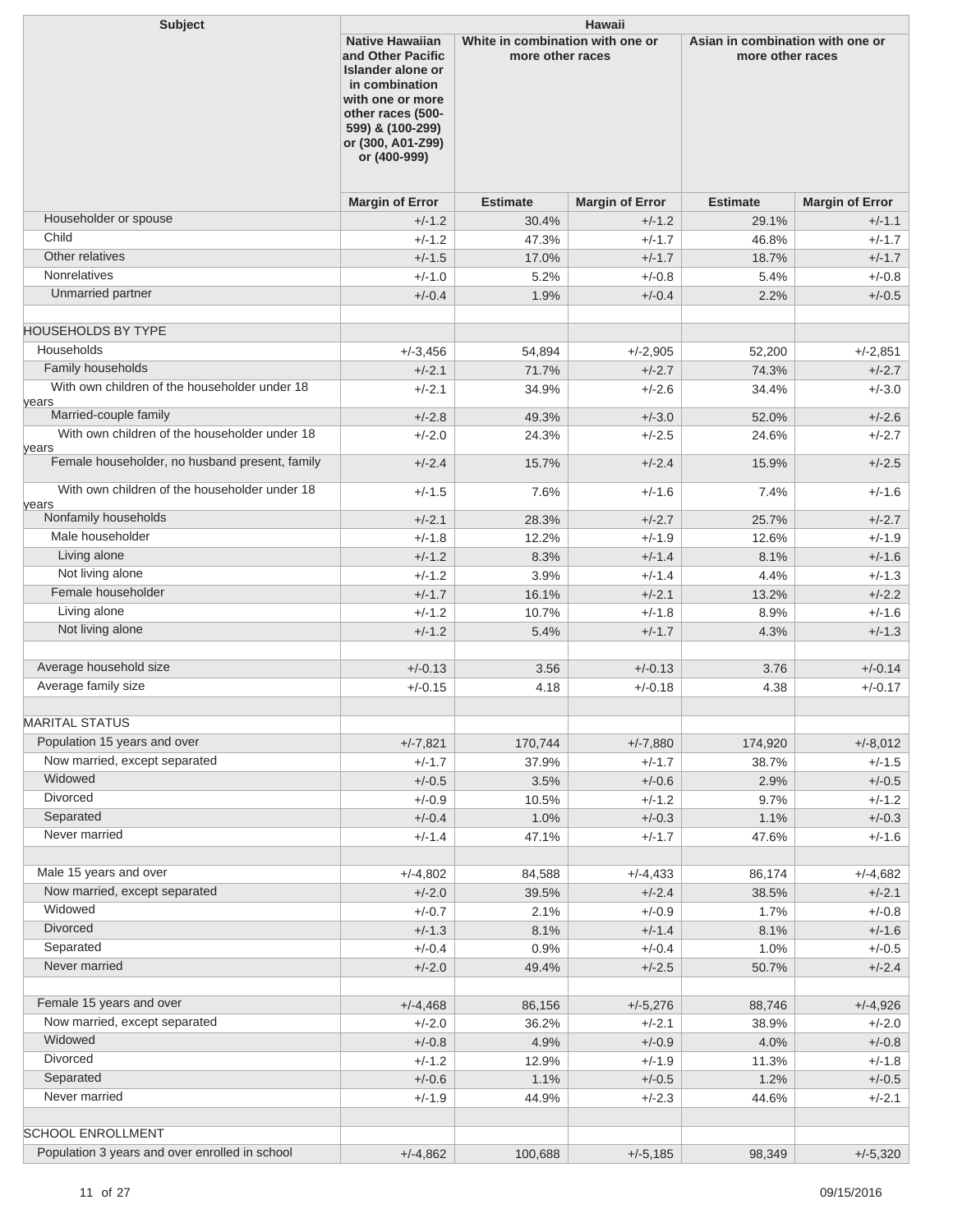| <b>Subject</b>                                                                             | Hawaii                                                                                                                                                                               |                                                      |                        |                 |                                                      |  |  |
|--------------------------------------------------------------------------------------------|--------------------------------------------------------------------------------------------------------------------------------------------------------------------------------------|------------------------------------------------------|------------------------|-----------------|------------------------------------------------------|--|--|
|                                                                                            | <b>Native Hawaiian</b><br>and Other Pacific<br>Islander alone or<br>in combination<br>with one or more<br>other races (500-<br>599) & (100-299)<br>or (300, A01-Z99)<br>or (400-999) | White in combination with one or<br>more other races |                        |                 | Asian in combination with one or<br>more other races |  |  |
|                                                                                            | <b>Margin of Error</b>                                                                                                                                                               | <b>Estimate</b>                                      | <b>Margin of Error</b> | <b>Estimate</b> | <b>Margin of Error</b>                               |  |  |
| Nursery school, preschool                                                                  | $+/-1.4$                                                                                                                                                                             | 8.9%                                                 | $+/-1.4$               | 9.1%            | $+/-1.7$                                             |  |  |
| Kindergarten                                                                               | $+/-1.5$                                                                                                                                                                             | 5.2%                                                 | $+/-1.2$               | 5.4%            | $+/-1.5$                                             |  |  |
| Elementary school (grades 1-8)                                                             | $+/-2.1$                                                                                                                                                                             | 45.4%                                                | $+/-2.2$               | 46.0%           | $+/-2.1$                                             |  |  |
| High school (grades 9-12)                                                                  | $+/-1.8$                                                                                                                                                                             | 20.6%                                                | $+/-1.9$               | 20.8%           | $+/-2.0$                                             |  |  |
| College or graduate school                                                                 | $+/-1.9$                                                                                                                                                                             | 19.9%                                                | $+/-2.0$               | 18.7%           | $+/-1.7$                                             |  |  |
| Male 3 years and over enrolled in school                                                   |                                                                                                                                                                                      |                                                      |                        |                 |                                                      |  |  |
| Percent enrolled in kindergarten to grade 12                                               | $+/-3,061$                                                                                                                                                                           | 50,130                                               | $+/-3,227$             | 47,289          | $+/-2,975$                                           |  |  |
| Percent enrolled in college or graduate school                                             | $+/-3.1$                                                                                                                                                                             | 73.8%                                                | $+/-3.4$               | 75.5%           | $+/-3.1$                                             |  |  |
| Female 3 years and over enrolled in school                                                 | $+/-2.4$                                                                                                                                                                             | 16.6%                                                | $+/-2.7$               | 15.4%           | $+/-2.5$                                             |  |  |
| Percent enrolled in kindergarten to grade 12                                               | $+/-3,383$                                                                                                                                                                           | 50,558                                               | $+/-3,375$             | 51,060          | $+/-3,662$                                           |  |  |
| Percent enrolled in college or graduate school                                             | $+/-3.0$                                                                                                                                                                             | 68.6%                                                | $+/-3.4$               | 69.2%           | $+/-3.2$                                             |  |  |
|                                                                                            | $+/-2.6$                                                                                                                                                                             | 23.1%                                                | $+/-2.7$               | 21.7%           | $+/-2.2$                                             |  |  |
| EDUCATIONAL ATTAINMENT                                                                     |                                                                                                                                                                                      |                                                      |                        |                 |                                                      |  |  |
| Population 25 years and over                                                               | $+/-6,296$                                                                                                                                                                           | 128,163                                              | $+/-6,200$             | 131,271         | $+/-6,358$                                           |  |  |
| Less than high school diploma                                                              | $+/-1.0$                                                                                                                                                                             | 6.5%                                                 | $+/-1.0$               | 5.4%            | $+/-0.9$                                             |  |  |
| High school graduate (includes equivalency)                                                | $+/-2.0$                                                                                                                                                                             | 31.7%                                                | $+/-2.2$               | 35.6%           | $+/-2.5$                                             |  |  |
| Some college or associate's degree                                                         | $+/-1.7$                                                                                                                                                                             | 38.0%                                                | $+/-2.1$               | 36.3%           | $+/-2.1$                                             |  |  |
| Bachelor's degree                                                                          | $+/-1.1$                                                                                                                                                                             | 15.9%                                                | $+/-1.6$               | 15.2%           | $+/-1.6$                                             |  |  |
| Graduate or professional degree                                                            | $+/-0.8$                                                                                                                                                                             | 7.8%                                                 | $+/-1.1$               | 7.4%            | $+/-1.1$                                             |  |  |
| High school graduate or higher                                                             | $+/-1.0$                                                                                                                                                                             | 93.5%                                                | $+/-1.0$               | 94.6%           | $+/-0.9$                                             |  |  |
| Male, high school graduate or higher                                                       | $+/-1.4$                                                                                                                                                                             | 92.3%                                                | $+/-1.6$               | 93.5%           | $+/-1.4$                                             |  |  |
| Female, high school graduate or higher                                                     | $+/-1.2$                                                                                                                                                                             | 94.6%                                                | $+/-1.5$               | 95.6%           | $+/-1.3$                                             |  |  |
| Bachelor's degree or higher                                                                | $+/-1.4$                                                                                                                                                                             | 23.7%                                                | $+/-1.9$               | 22.6%           | $+/-2.0$                                             |  |  |
| Male, bachelor's degree or higher                                                          | $+/-1.8$                                                                                                                                                                             | 21.3%                                                | $+/-2.4$               | 20.1%           | $+/-2.5$                                             |  |  |
| Female, bachelor's degree or higher                                                        | $+/-1.7$                                                                                                                                                                             | 26.1%                                                | $+/-3.0$               | 25.0%           | $+/-2.8$                                             |  |  |
|                                                                                            |                                                                                                                                                                                      |                                                      |                        |                 |                                                      |  |  |
| <b>FERTILITY</b>                                                                           |                                                                                                                                                                                      |                                                      |                        |                 |                                                      |  |  |
| Women 15 to 50 years                                                                       | $+/-3,712$                                                                                                                                                                           | 63,566                                               | $+/-4,340$             | 64,492          | $+/-3,999$                                           |  |  |
| Women 15 to 50 years who had a birth in the past 12<br>months                              | $+/-1,217$                                                                                                                                                                           | 3,503                                                | $+/-859$               | 3,526           | $+/-818$                                             |  |  |
| Unmarried women 15 to 50 years who had a birth in<br>the past 12 months                    | $+/-924$                                                                                                                                                                             | 1,892                                                | $+/-727$               | 1,574           | $+/-632$                                             |  |  |
| As a percent of all women with a birth in the past<br>12 months                            | $+/-10.3$                                                                                                                                                                            | 54.0%                                                | $+/-13.0$              | 44.6%           | $+/-12.9$                                            |  |  |
|                                                                                            |                                                                                                                                                                                      |                                                      |                        |                 |                                                      |  |  |
| <b>RESPONSIBILITY FOR GRANDCHILDREN UNDER 18</b><br><b>YEARS</b>                           |                                                                                                                                                                                      |                                                      |                        |                 |                                                      |  |  |
| Population 30 years and over                                                               | $+/-5,388$                                                                                                                                                                           | 106,251                                              | $+/-5,281$             | 111,814         | $+/-5,483$                                           |  |  |
| Grandparents living with grandchild(ren)                                                   | $+/-1.0$                                                                                                                                                                             | 6.3%                                                 | $+/-1.1$               | 6.4%            | $+/-0.9$                                             |  |  |
| Grandparents responsible for grandchildren as a<br>percentage of living with grandchildren | $+/-6.0$                                                                                                                                                                             | 23.2%                                                | $+/-7.9$               | 23.5%           | $+/-7.1$                                             |  |  |
| <b>VETERAN STATUS</b>                                                                      |                                                                                                                                                                                      |                                                      |                        |                 |                                                      |  |  |
| Civilian population 18 years and over                                                      | $+/-7,495$                                                                                                                                                                           | 153,265                                              | $+/-7,379$             | 158,586         | $+/-7,503$                                           |  |  |
| Civilian veteran                                                                           | $+/-0.8$                                                                                                                                                                             | 8.0%                                                 | $+/-1.2$               | 6.7%            | $+/-1.0$                                             |  |  |
|                                                                                            |                                                                                                                                                                                      |                                                      |                        |                 |                                                      |  |  |
| <b>DISABILITY STATUS</b>                                                                   |                                                                                                                                                                                      |                                                      |                        |                 |                                                      |  |  |
| Total civilian noninstitutionalized population                                             | $+/-10,172$                                                                                                                                                                          | 258,414                                              | $+/-10,666$            | 263,929         | $+/-10,869$                                          |  |  |
| With a disability                                                                          | $+/-0.9$                                                                                                                                                                             | 8.1%                                                 | $+/-1.0$               | 7.9%            | $+/-1.0$                                             |  |  |
| Civilian noninstitutionalized population under 18 years                                    |                                                                                                                                                                                      |                                                      |                        |                 |                                                      |  |  |
|                                                                                            | $+/-4,979$                                                                                                                                                                           | 106,852                                              | $+/-5,205$             | 106,625         | $+/-5,199$                                           |  |  |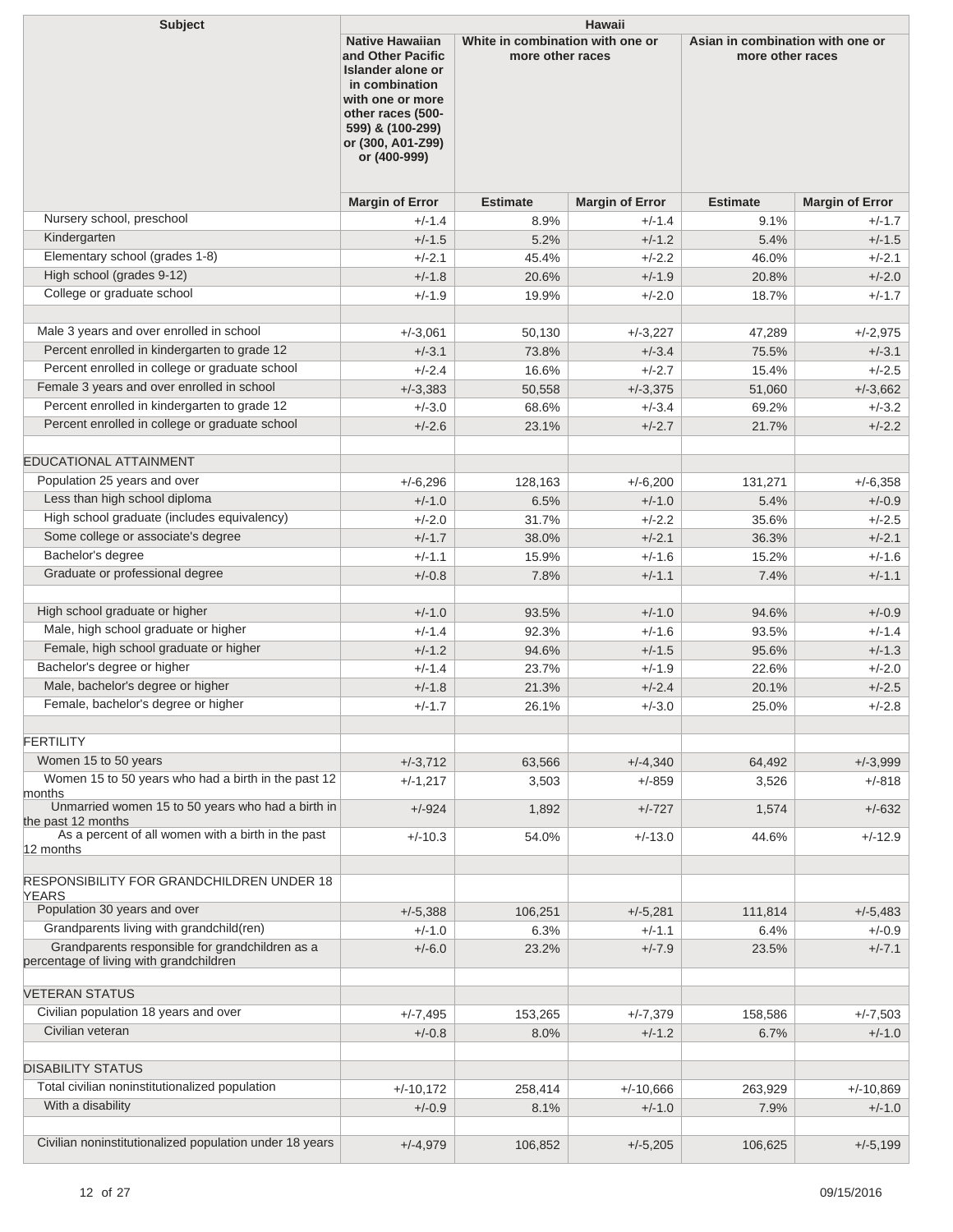| <b>Subject</b>                                                           | <b>Hawaii</b>                                                                                                                                                                               |                                                                                                              |                        |                 |                        |
|--------------------------------------------------------------------------|---------------------------------------------------------------------------------------------------------------------------------------------------------------------------------------------|--------------------------------------------------------------------------------------------------------------|------------------------|-----------------|------------------------|
|                                                                          | <b>Native Hawaiian</b><br>and Other Pacific<br><b>Islander alone or</b><br>in combination<br>with one or more<br>other races (500-<br>599) & (100-299)<br>or (300, A01-Z99)<br>or (400-999) | White in combination with one or<br>Asian in combination with one or<br>more other races<br>more other races |                        |                 |                        |
|                                                                          | <b>Margin of Error</b>                                                                                                                                                                      | <b>Estimate</b>                                                                                              | <b>Margin of Error</b> | <b>Estimate</b> | <b>Margin of Error</b> |
| With a disability                                                        | $+/-0.9$                                                                                                                                                                                    | 3.3%                                                                                                         | $+/-1.0$               | 2.6%            | $+/-0.8$               |
| Civilian noninstitutionalized population 18 to 64 years                  | $+/-7,108$                                                                                                                                                                                  | 134,489                                                                                                      | $+/-7,074$             | 140,403         | $+/-7,055$             |
| With a disability                                                        | $+/-1.0$                                                                                                                                                                                    | 8.4%                                                                                                         | $+/-1.2$               | 8.8%            | $+/-1.4$               |
|                                                                          |                                                                                                                                                                                             |                                                                                                              |                        |                 |                        |
| Civilian noninstitutionalized population 65 years and                    | $+/-1,626$                                                                                                                                                                                  | 17,073                                                                                                       | $+/-1,873$             | 16,901          | $+/-1,958$             |
| older<br>With a disability                                               | $+/-4.4$                                                                                                                                                                                    | 35.6%                                                                                                        | $+/-5.8$               | 33.6%           | $+/-5.4$               |
|                                                                          |                                                                                                                                                                                             |                                                                                                              |                        |                 |                        |
| <b>RESIDENCE 1 YEAR AGO</b>                                              |                                                                                                                                                                                             |                                                                                                              |                        |                 |                        |
| Population 1 year and over                                               | $+/-9,966$                                                                                                                                                                                  | 256,267                                                                                                      | $+/-10,498$            | 260,304         | $+/-10,653$            |
| Same house                                                               | $+/-1.8$                                                                                                                                                                                    | 86.6%                                                                                                        | $+/-1.6$               | 88.1%           | $+/-1.8$               |
| Different house in the U.S.                                              | $+/-1.8$                                                                                                                                                                                    | 13.1%                                                                                                        | $+/-1.6$               | 11.6%           | $+/-1.8$               |
| Same county                                                              | $+/-1.5$                                                                                                                                                                                    | 9.7%                                                                                                         | $+/-1.5$               | 9.4%            | $+/-1.6$               |
| Different county                                                         | $+/-0.6$                                                                                                                                                                                    | 3.3%                                                                                                         | $+/-0.8$               | 2.2%            | $+/-0.7$               |
| Same state                                                               | $+/-0.5$                                                                                                                                                                                    | 0.8%                                                                                                         | $+/-0.6$               | 0.9%            | $+/-0.6$               |
| Different state                                                          | $+/-0.3$                                                                                                                                                                                    | 2.5%                                                                                                         | $+/-0.6$               | 1.3%            | $+/-0.4$               |
| Abroad                                                                   | $+/-0.3$                                                                                                                                                                                    | 0.3%                                                                                                         | $+/-0.2$               | 0.3%            | $+/-0.2$               |
| PLACE OF BIRTH, CITIZENSHIP STATUS AND YEAR<br>OF ENTRY<br><b>Native</b> |                                                                                                                                                                                             |                                                                                                              |                        |                 |                        |
| Male                                                                     | $+/-10,528$                                                                                                                                                                                 | 257,292                                                                                                      | $+/-10,340$            | 262,429         | $+/-10,680$            |
| Female                                                                   | $+/-0.9$                                                                                                                                                                                    | 50.6%                                                                                                        | $+/-1.2$               | 50.4%           | $+/-1.2$               |
|                                                                          | $+/-0.9$                                                                                                                                                                                    | 49.4%                                                                                                        | $+/-1.2$               | 49.6%           | $+/-1.2$               |
| Foreign born                                                             | $+/-3.196$                                                                                                                                                                                  | 5,075                                                                                                        | $+/-1,197$             | 4,001           | $+/-1,041$             |
| Male                                                                     | $+/-5.9$                                                                                                                                                                                    | 48.9%                                                                                                        | $+/-10.2$              | 43.2%           | $+/-12.5$              |
| Female                                                                   | $+/-5.9$                                                                                                                                                                                    | 51.1%                                                                                                        | $+/-10.2$              | 56.8%           | $+/-12.5$              |
|                                                                          |                                                                                                                                                                                             |                                                                                                              |                        |                 |                        |
| Foreign born; naturalized U.S. citizen                                   | $+/-1,430$                                                                                                                                                                                  | 3,306                                                                                                        | $+/-894$               | 3,111           | $+/-929$               |
| Male                                                                     | $+/-12.3$                                                                                                                                                                                   | 46.6%                                                                                                        | $+/-11.4$              | 38.4%           | $+/-13.4$              |
| Female                                                                   | $+/-12.3$                                                                                                                                                                                   | 53.4%                                                                                                        | $+/-11.4$              | 61.6%           | $+/-13.4$              |
|                                                                          |                                                                                                                                                                                             |                                                                                                              |                        |                 |                        |
| Foreign born; not a U.S. citizen                                         | $+/-2,721$                                                                                                                                                                                  | 1,769                                                                                                        | $+/-750$               | 890             | $+/-382$               |
| Male                                                                     | $+/-7.1$                                                                                                                                                                                    | 53.1%                                                                                                        | $+/-20.8$              | 60.0%           | $+/-22.9$              |
| Female                                                                   | $+/-7.1$                                                                                                                                                                                    | 46.9%                                                                                                        | $+/-20.8$              | 40.0%           | $+/-22.9$              |
|                                                                          |                                                                                                                                                                                             |                                                                                                              |                        |                 |                        |
| Population born outside the United States                                | $+/-3,196$                                                                                                                                                                                  | 5,075                                                                                                        | $+/-1,197$             | 4,001           | $+/-1,041$             |
| Entered 2010 or later                                                    | $+/-5.3$                                                                                                                                                                                    | 7.9%                                                                                                         | $+/-6.2$               | 9.0%            | $+/-7.8$               |
| Entered 2000 to 2009<br>Entered before 2000                              | $+/-7.9$                                                                                                                                                                                    | 23.3%                                                                                                        | $+/-10.0$              | 14.4%           | $+/-8.5$               |
|                                                                          | $+/-7.6$                                                                                                                                                                                    | 68.7%                                                                                                        | $+/-10.6$              | 76.6%           | $+/-10.7$              |
| WORLD REGION OF BIRTH OF FOREIGN BORN                                    |                                                                                                                                                                                             |                                                                                                              |                        |                 |                        |
| Foreign-born population excluding population born at                     | $+/-3,196$                                                                                                                                                                                  | 5,075                                                                                                        | $+/-1,197$             | 4,001           | $+/-1,041$             |
| sea                                                                      |                                                                                                                                                                                             |                                                                                                              |                        |                 |                        |
| Europe                                                                   | $+/-0.3$                                                                                                                                                                                    | 12.7%                                                                                                        | $+/-7.9$               | 12.9%           | $+/-8.7$               |
| Asia<br>Africa                                                           | $+/-1.7$                                                                                                                                                                                    | 39.3%                                                                                                        | $+/-11.0$              | 60.9%           | $+/-11.5$              |
|                                                                          | $+/-0.5$                                                                                                                                                                                    | 0.5%                                                                                                         | $+/-0.8$               | 0.0%            | $+/-3.4$               |
| Oceania<br>Latin America                                                 | $+/-3.1$                                                                                                                                                                                    | 17.8%                                                                                                        | $+/-11.0$              | 8.6%            | $+/-5.7$               |
| Northern America                                                         | $+/-2.2$                                                                                                                                                                                    | 28.2%                                                                                                        | $+/-14.0$              | 17.0%           | $+/-9.0$               |
|                                                                          | $+/-0.7$                                                                                                                                                                                    | 1.6%                                                                                                         | $+/-2.2$               | 0.6%            | $+/-1.1$               |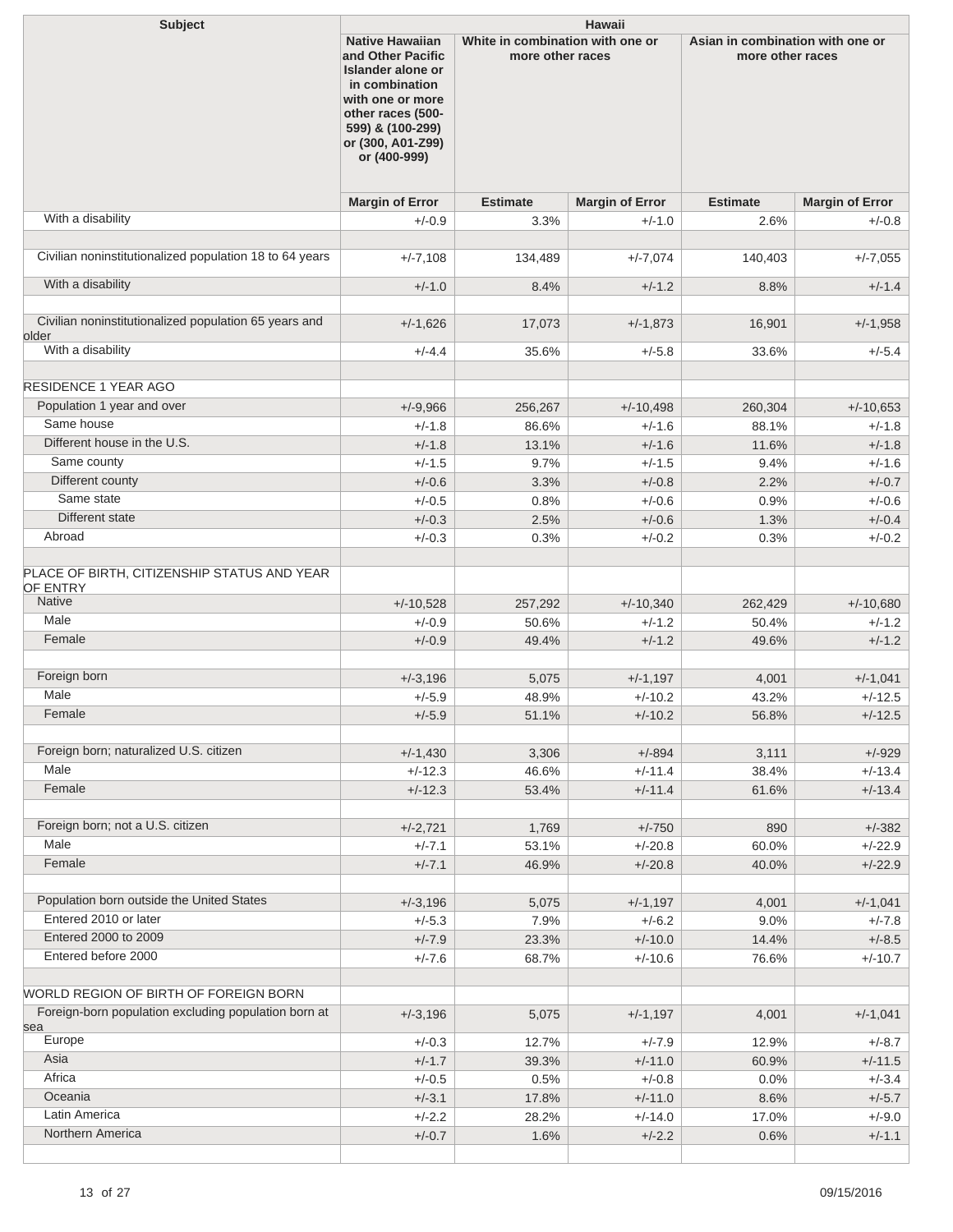| Subject                                                         | <b>Hawaii</b>                                                                                                                                                                        |                                                      |                        |                                                      |                        |
|-----------------------------------------------------------------|--------------------------------------------------------------------------------------------------------------------------------------------------------------------------------------|------------------------------------------------------|------------------------|------------------------------------------------------|------------------------|
|                                                                 | <b>Native Hawaiian</b><br>and Other Pacific<br>Islander alone or<br>in combination<br>with one or more<br>other races (500-<br>599) & (100-299)<br>or (300, A01-Z99)<br>or (400-999) | White in combination with one or<br>more other races |                        | Asian in combination with one or<br>more other races |                        |
|                                                                 | <b>Margin of Error</b>                                                                                                                                                               | <b>Estimate</b>                                      | <b>Margin of Error</b> | <b>Estimate</b>                                      | <b>Margin of Error</b> |
| LANGUAGE SPOKEN AT HOME AND ABILITY TO                          |                                                                                                                                                                                      |                                                      |                        |                                                      |                        |
| <b>SPEAK ENGLISH</b>                                            |                                                                                                                                                                                      |                                                      |                        |                                                      |                        |
| Population 5 years and over<br>English only                     | $+/-9.598$                                                                                                                                                                           | 230,675                                              | $+/-9.642$             | 234,418                                              | $+/-9,936$             |
| Language other than English                                     | $+/-1.9$                                                                                                                                                                             | 88.4%                                                | $+/-1.4$<br>$+/-1.4$   | 89.7%                                                | $+/-1.5$               |
| Speak English less than "very well"                             | $+/-1.9$                                                                                                                                                                             | 11.6%                                                |                        | 10.3%                                                | $+/-1.5$<br>$+/-0.6$   |
|                                                                 | $+/-0.9$                                                                                                                                                                             | 2.0%                                                 | $+/-0.6$               | 2.1%                                                 |                        |
| <b>EMPLOYMENT STATUS</b>                                        |                                                                                                                                                                                      |                                                      |                        |                                                      |                        |
| Population 16 years and over                                    | $+/-7.889$                                                                                                                                                                           | 166,607                                              | $+/-7,921$             | 170,569                                              | $+/-8.022$             |
| In labor force                                                  | $+/-1.4$                                                                                                                                                                             | 67.9%                                                | $+/-1.8$               | 69.5%                                                | $+/-1.6$               |
| Civilian labor force                                            | $+/-1.5$                                                                                                                                                                             | 66.6%                                                | $+/-1.9$               | 68.9%                                                | $+/-1.7$               |
| Employed                                                        | $+/-1.5$                                                                                                                                                                             | 63.7%                                                | $+/-1.8$               | 64.5%                                                | $+/-1.7$               |
| Unemployed                                                      | $+/-0.8$                                                                                                                                                                             | 2.9%                                                 | $+/-0.7$               | 4.4%                                                 | $+/-0.9$               |
| <b>Unemployment Rate</b>                                        | $+/-1.1$                                                                                                                                                                             | 4.3%                                                 | $+/-1.0$               | 6.4%                                                 | $+/-1.2$               |
| <b>Armed Forces</b>                                             | $+/-0.3$                                                                                                                                                                             | 1.3%                                                 | $+/-0.4$               | 0.7%                                                 | $+/-0.3$               |
| Not in labor force                                              | $+/-1.4$                                                                                                                                                                             | 32.1%                                                | $+/-1.8$               | 30.5%                                                | $+/-1.6$               |
|                                                                 |                                                                                                                                                                                      |                                                      |                        |                                                      |                        |
| Females 16 years and over                                       | $+/-4,440$                                                                                                                                                                           | 84,299                                               | $+/-5,273$             | 86,495                                               | $+/-4,969$             |
| In labor force                                                  | $+/-2.1$                                                                                                                                                                             | 65.4%                                                | $+/-2.5$               | 67.6%                                                | $+/-2.2$               |
| Civilian labor force                                            | $+/-2.1$                                                                                                                                                                             | 64.9%                                                | $+/-2.5$               | 67.3%                                                | $+/-2.2$               |
| Employed                                                        | $+/-2.1$                                                                                                                                                                             | 62.2%                                                | $+/-2.6$               | 63.6%                                                | $+/-2.3$               |
| Unemployed                                                      | $+/-1.0$                                                                                                                                                                             | 2.7%                                                 | $+/-0.8$               | 3.7%                                                 | $+/-1.0$               |
| <b>Unemployment Rate</b>                                        | $+/-1.5$                                                                                                                                                                             | 4.2%                                                 | $+/-1.3$               | 5.5%                                                 | $+/-1.5$               |
|                                                                 |                                                                                                                                                                                      |                                                      |                        |                                                      |                        |
| <b>COMMUTING TO WORK</b>                                        |                                                                                                                                                                                      |                                                      |                        |                                                      |                        |
| Workers 16 years and over                                       | $+/-6,227$                                                                                                                                                                           | 105,788                                              | $+/-5,879$             | 108,439                                              | $+/-6,067$             |
| Car, truck, or van - drove alone                                | $+/-2.2$                                                                                                                                                                             | 69.5%                                                | $+/-2.4$               | 69.5%                                                | $+/-2.1$               |
| Car, truck, or van - carpooled                                  | $+/-1.8$                                                                                                                                                                             | 14.9%                                                | $+/-1.8$               | 16.0%                                                | $+/-1.8$               |
| Public transportation (excluding taxicab)                       | $+/-1.3$                                                                                                                                                                             | 5.5%                                                 | $+/-1.3$               | 5.4%                                                 | $+/-1.2$               |
| Walked                                                          | $+/-0.6$                                                                                                                                                                             | 3.4%                                                 | $+/-0.8$               | 2.6%                                                 | $+/-0.7$               |
| Other means                                                     | $+/-0.7$                                                                                                                                                                             | 3.1%                                                 | $+/-0.8$               | 3.1%                                                 | $+/-0.9$               |
| Worked at home                                                  | $+/-0.7$                                                                                                                                                                             | 3.6%                                                 | $+/-0.8$               | 3.4%                                                 | $+/-0.9$               |
| Mean travel time to work (minutes)                              | $+/-1.1$                                                                                                                                                                             | 29.0                                                 | $+/-1.2$               | 29.2                                                 | $+/-1.0$               |
|                                                                 |                                                                                                                                                                                      |                                                      |                        |                                                      |                        |
| <b>OCCUPATION</b>                                               |                                                                                                                                                                                      |                                                      |                        |                                                      |                        |
| Civilian employed population 16 years and over                  | $+/-6,472$                                                                                                                                                                           | 106,180                                              | $+/-6,014$             | 110,022                                              | $+/-6,025$             |
| Management, business, science, and arts<br>occupations          | $+/-2.0$                                                                                                                                                                             | 28.0%                                                | $+/-2.3$               | 28.9%                                                | $+/-2.1$               |
| Service occupations                                             | $+/-1.6$                                                                                                                                                                             | 24.3%                                                | $+/-2.3$               | 22.9%                                                | $+/-2.3$               |
| Sales and office occupations                                    | $+/-1.8$                                                                                                                                                                             | 26.3%                                                | $+/-1.9$               | 25.6%                                                | $+/-1.7$               |
| Natural resources, construction, and maintenance<br>occupations | $+/-1.4$                                                                                                                                                                             | 11.9%                                                | $+/-1.8$               | 12.4%                                                | $+/-1.8$               |
| Production, transportation, and material moving<br>occupations  | $+/-1.5$                                                                                                                                                                             | 9.5%                                                 | $+/-1.5$               | 10.2%                                                | $+/-1.4$               |
| Male civilian employed population 16 years and over             | $+/-3,882$                                                                                                                                                                           | 53,738                                               | $+/-3,825$             | 54,988                                               | $+/-3,981$             |
| Management, business, science, and arts                         | $+/-2.3$                                                                                                                                                                             | 22.1%                                                | $+/-2.8$               | 22.7%                                                | $+/-2.7$               |
| occupations<br>Service occupations                              | $+/-2.1$                                                                                                                                                                             | 23.5%                                                | $+/-2.8$               | 23.1%                                                | $+/-2.7$               |
| Sales and office occupations                                    | $+/-2.1$                                                                                                                                                                             | 16.3%                                                | $+/-2.5$               | 14.8%                                                | $+/-2.1$               |
| Natural resources, construction, and maintenance                | $+/-2.6$                                                                                                                                                                             | 22.5%                                                | $+/-3.2$               | 23.5%                                                | $+/-3.5$               |
| occupations<br>Production, transportation, and material moving  | $+/-2.1$                                                                                                                                                                             | 15.7%                                                | $+/-2.8$               | 16.0%                                                | $+/-2.5$               |
| occupations                                                     |                                                                                                                                                                                      |                                                      |                        |                                                      |                        |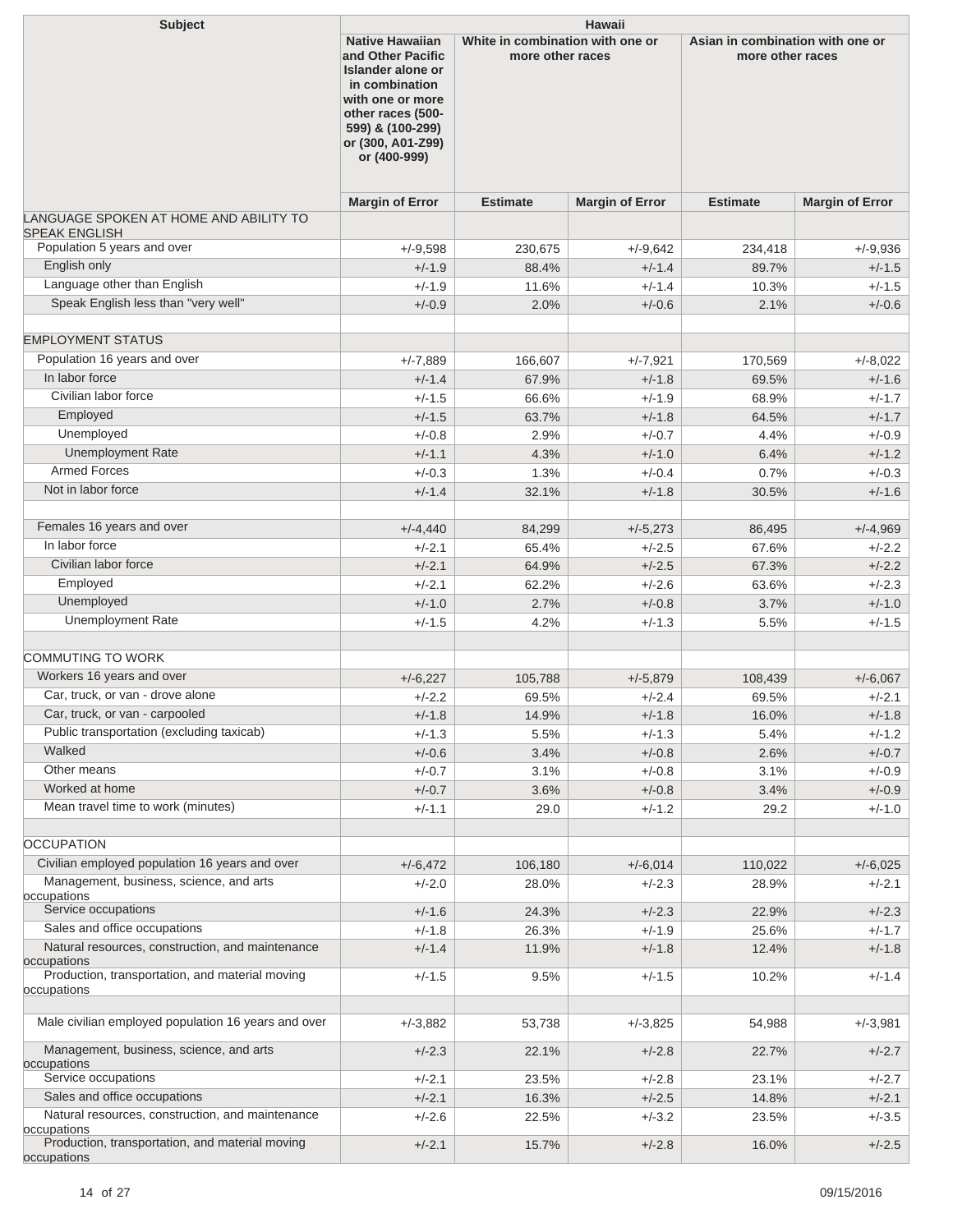| <b>Subject</b>                                                                                | <b>Hawaii</b>                                                                                                                                                                               |                                                                                                              |                        |                 |                        |
|-----------------------------------------------------------------------------------------------|---------------------------------------------------------------------------------------------------------------------------------------------------------------------------------------------|--------------------------------------------------------------------------------------------------------------|------------------------|-----------------|------------------------|
|                                                                                               | <b>Native Hawaiian</b><br>and Other Pacific<br><b>Islander alone or</b><br>in combination<br>with one or more<br>other races (500-<br>599) & (100-299)<br>or (300, A01-Z99)<br>or (400-999) | White in combination with one or<br>Asian in combination with one or<br>more other races<br>more other races |                        |                 |                        |
|                                                                                               | <b>Margin of Error</b>                                                                                                                                                                      | <b>Estimate</b>                                                                                              | <b>Margin of Error</b> | <b>Estimate</b> | <b>Margin of Error</b> |
| Female civilian employed population 16 years and                                              | $+/-4,189$                                                                                                                                                                                  | 52,442                                                                                                       | $+/-3,830$             | 55,034          | $+/-3,570$             |
| over                                                                                          |                                                                                                                                                                                             |                                                                                                              |                        |                 |                        |
| Management, business, science, and arts<br>occupations                                        | $+/-2.9$                                                                                                                                                                                    | 34.2%                                                                                                        | $+/-3.3$               | 35.0%           | $+/-3.0$               |
| Service occupations                                                                           | $+/-2.7$                                                                                                                                                                                    | 25.1%                                                                                                        | $+/-3.5$               | 22.7%           | $+/-3.3$               |
| Sales and office occupations                                                                  | $+/-3.2$                                                                                                                                                                                    | 36.6%                                                                                                        | $+/-3.2$               | 36.5%           | $+/-3.2$               |
| Natural resources, construction, and maintenance                                              | $+/-0.6$                                                                                                                                                                                    | 1.0%                                                                                                         | $+/-0.5$               | 1.4%            | $+/-0.7$               |
| occupations<br>Production, transportation, and material moving                                | $+/-1.6$                                                                                                                                                                                    | 3.2%                                                                                                         | $+/-1.2$               | 4.5%            | $+/-1.2$               |
| occupations                                                                                   |                                                                                                                                                                                             |                                                                                                              |                        |                 |                        |
| <b>INDUSTRY</b>                                                                               |                                                                                                                                                                                             |                                                                                                              |                        |                 |                        |
| Civilian employed population 16 years and over                                                | $+/-6,472$                                                                                                                                                                                  | 106,180                                                                                                      | $+/-6,014$             | 110,022         | $+/-6,025$             |
| Agriculture, forestry, fishing and hunting, and mining                                        | $+/-0.3$                                                                                                                                                                                    | 0.9%                                                                                                         | $+/-0.4$               | 0.9%            | $+/-0.4$               |
|                                                                                               |                                                                                                                                                                                             |                                                                                                              |                        |                 |                        |
| Construction<br>Manufacturing                                                                 | $+/-1.3$                                                                                                                                                                                    | 9.2%                                                                                                         | $+/-1.7$               | 8.9%            | $+/-1.5$               |
| Wholesale trade                                                                               | $+/-0.6$                                                                                                                                                                                    | 2.5%                                                                                                         | $+/-0.6$               | 3.1%            | $+/-0.7$               |
| Retail trade                                                                                  | $+/-0.7$                                                                                                                                                                                    | 2.1%                                                                                                         | $+/-0.7$               | 2.4%            | $+/-0.7$               |
| Transportation and warehousing, and utilities                                                 | $+/-1.5$<br>$+/-1.4$                                                                                                                                                                        | 11.9%<br>7.0%                                                                                                | $+/-2.1$<br>$+/-1.2$   | 11.2%<br>7.4%   | $+/-1.6$<br>$+/-1.4$   |
| Information                                                                                   | $+/-0.6$                                                                                                                                                                                    | 1.6%                                                                                                         | $+/-0.6$               | 2.0%            | $+/-0.7$               |
| Finance and insurance, and real estate and rental                                             | $+/-1.0$                                                                                                                                                                                    | 6.4%                                                                                                         | $+/-1.1$               | 6.7%            | $+/-1.0$               |
| and leasing                                                                                   |                                                                                                                                                                                             |                                                                                                              |                        |                 |                        |
| Professional, scientific, and management, and<br>administrative and waste management services | $+/-1.0$                                                                                                                                                                                    | 9.1%                                                                                                         | $+/-1.5$               | 8.3%            | $+/-1.2$               |
| Educational services, and health care and social                                              | $+/-1.5$                                                                                                                                                                                    | 19.0%                                                                                                        | $+/-2.0$               | 21.2%           | $+/-2.1$               |
| assistance                                                                                    |                                                                                                                                                                                             |                                                                                                              |                        |                 |                        |
| Arts, entertainment, and recreation, and<br>accommodation and food services                   | $+/-1.5$                                                                                                                                                                                    | 15.1%                                                                                                        | $+/-2.0$               | 14.9%           | $+/-2.0$               |
| Other services (except public administration)                                                 | $+/-0.9$                                                                                                                                                                                    | 5.0%                                                                                                         | $+/-1.3$               | 4.6%            | $+/-1.2$               |
| Public administration                                                                         | $+/-1.2$                                                                                                                                                                                    | 10.1%                                                                                                        | $+/-1.4$               | 8.5%            | $+/-1.1$               |
|                                                                                               |                                                                                                                                                                                             |                                                                                                              |                        |                 |                        |
| <b>CLASS OF WORKER</b>                                                                        |                                                                                                                                                                                             |                                                                                                              |                        |                 |                        |
| Civilian employed population 16 years and over                                                | $+/-6,472$                                                                                                                                                                                  | 106,180                                                                                                      | $+/-6,014$             | 110,022         | $+/-6,025$             |
| Private wage and salary workers                                                               | $+/-1.8$                                                                                                                                                                                    | 74.4%                                                                                                        | $+/-1.9$               | 74.2%           | $+/-2.0$               |
| Government workers                                                                            | $+/-1.8$                                                                                                                                                                                    | 20.3%                                                                                                        | $+/-1.9$               | 21.4%           | $+/-2.0$               |
| Self-employed workers in own not incorporated<br>business                                     | $+/-0.6$                                                                                                                                                                                    | 5.2%                                                                                                         | $+/-0.9$               | 4.3%            | $+/-0.9$               |
| Unpaid family workers                                                                         | $+/-0.1$                                                                                                                                                                                    | 0.1%                                                                                                         | $+/-0.1$               | 0.1%            | $+/-0.1$               |
| INCOME IN THE PAST 12 MONTHS (IN 2015                                                         |                                                                                                                                                                                             |                                                                                                              |                        |                 |                        |
| <b>INFLATION-ADJUSTED DOLLARS)</b><br>Households                                              | $+/-3,456$                                                                                                                                                                                  | 54,894                                                                                                       | $+/-2,905$             | 52,200          | $+/-2,851$             |
| Median household income (dollars)                                                             | $+/-3,955$                                                                                                                                                                                  | 75,927                                                                                                       | $+/-2,767$             | 79,436          | $+/-3,901$             |
| With earnings                                                                                 | $+/-1.6$                                                                                                                                                                                    | 85.3%                                                                                                        | $+/-2.1$               | 88.8%           | $+/-1.6$               |
| Mean earnings (dollars)                                                                       | $+/-3,558$                                                                                                                                                                                  | 88,344                                                                                                       | $+/-4,341$             | 89,208          | $+/-4,242$             |
| With Social Security income                                                                   | $+/-2.0$                                                                                                                                                                                    | 29.2%                                                                                                        | $+/-2.8$               | 27.5%           | $+/-3.0$               |
| Mean Social Security income (dollars)                                                         | $+/-1,012$                                                                                                                                                                                  | 17,184                                                                                                       | $+/-1,325$             | 16,573          | $+/-1,149$             |
| With Supplemental Security Income                                                             | $+/-1.4$                                                                                                                                                                                    | 5.5%                                                                                                         | $+/-1.4$               | 5.3%            | $+/-1.3$               |
| Mean Supplemental Security Income (dollars)                                                   | $+/-969$                                                                                                                                                                                    | 8,572                                                                                                        | $+/-1,262$             | 9,862           | $+/-1,160$             |
| With cash public assistance income                                                            | $+/-1.2$                                                                                                                                                                                    | 4.3%                                                                                                         | $+/-1.4$               | 4.1%            | $+/-1.2$               |
| Mean cash public assistance income (dollars)                                                  | $+/-744$                                                                                                                                                                                    | 4,998                                                                                                        | $+/-1,162$             | 4,401           | $+/-969$               |
| With retirement income                                                                        | $+/-2.1$                                                                                                                                                                                    | 21.0%                                                                                                        | $+/-2.7$               | 20.9%           | $+/-2.7$               |
| Mean retirement income (dollars)                                                              | $+/-2,653$                                                                                                                                                                                  | 25,642                                                                                                       | $+/-3,424$             | 24,712          | $+/-2,963$             |
| With Food Stamp/SNAP benefits                                                                 | $+/-2.4$                                                                                                                                                                                    | 17.6%                                                                                                        | $+/-2.4$               | 16.5%           | $+/-2.7$               |
| Families                                                                                      | $+/-2,961$                                                                                                                                                                                  | 39,358                                                                                                       | $+/-2,608$             | 38,766          | $+/-2,582$             |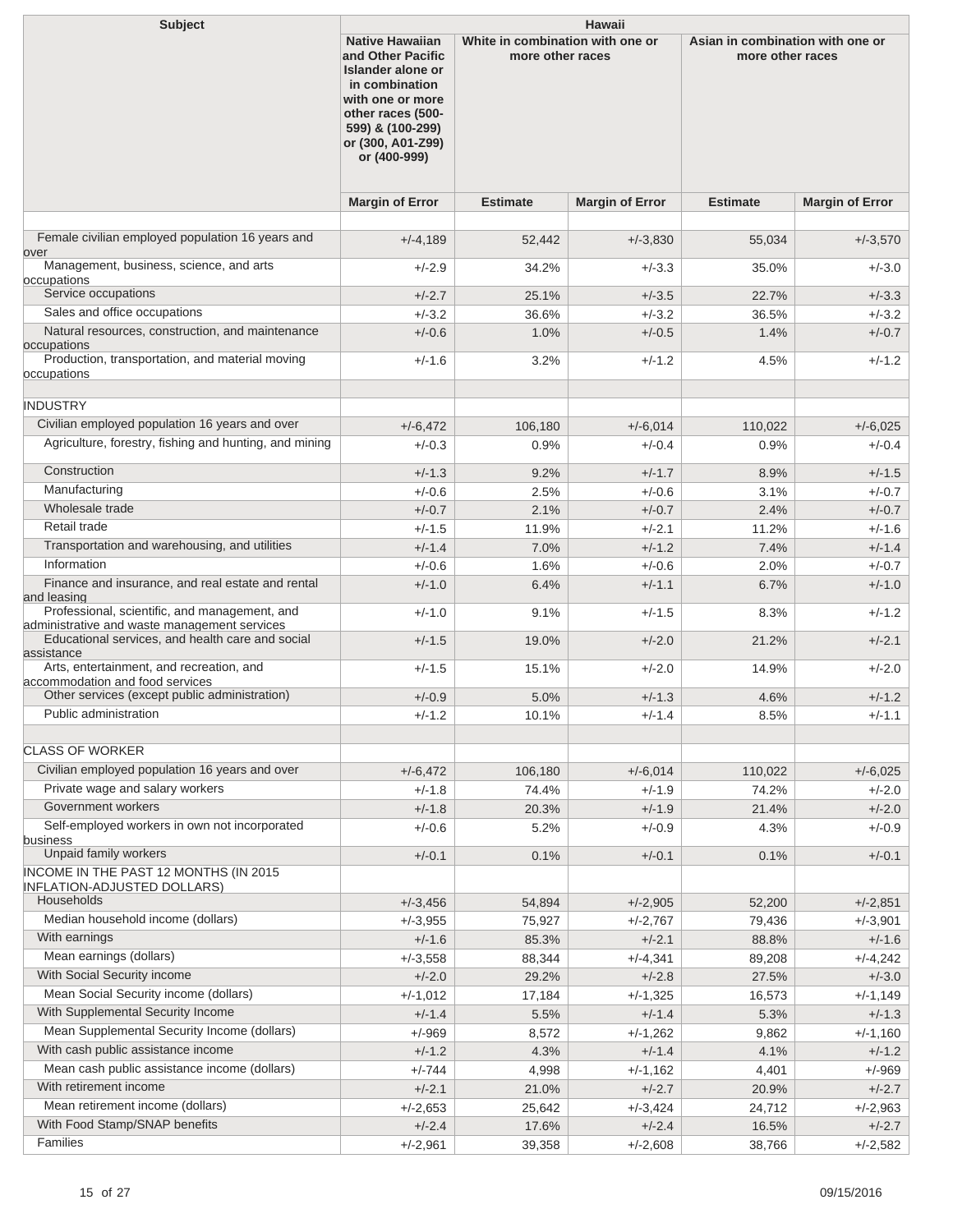| <b>Subject</b>                                                                                                 | <b>Hawaii</b>                                                                                                                                                                        |                                                      |                        |                 |                                                      |  |
|----------------------------------------------------------------------------------------------------------------|--------------------------------------------------------------------------------------------------------------------------------------------------------------------------------------|------------------------------------------------------|------------------------|-----------------|------------------------------------------------------|--|
|                                                                                                                | <b>Native Hawaiian</b><br>and Other Pacific<br>Islander alone or<br>in combination<br>with one or more<br>other races (500-<br>599) & (100-299)<br>or (300, A01-Z99)<br>or (400-999) | White in combination with one or<br>more other races |                        |                 | Asian in combination with one or<br>more other races |  |
|                                                                                                                | <b>Margin of Error</b>                                                                                                                                                               | <b>Estimate</b>                                      | <b>Margin of Error</b> | <b>Estimate</b> | <b>Margin of Error</b>                               |  |
| Median family income (dollars)                                                                                 | $+/-4.658$                                                                                                                                                                           | 81,856                                               | $+/-2,649$             | 89,972          | $+/-8,771$                                           |  |
| Married-couple family                                                                                          | $+/-3.2$                                                                                                                                                                             | 68.8%                                                | $+/-3.4$               | 70.0%           | $+/-3.2$                                             |  |
| Median income (dollars)                                                                                        | $+/-4,912$                                                                                                                                                                           | 95,981                                               | $+/-5,897$             | 102,079         | $+/-10,415$                                          |  |
| Male householder, no spouse present, family                                                                    | $+/-2.0$                                                                                                                                                                             | 9.3%                                                 | $+/-2.2$               | 8.5%            | $+/-1.8$                                             |  |
| Median income (dollars)                                                                                        | $+/-9,595$                                                                                                                                                                           | 51,110                                               | $+/-9,786$             | 60,504          | $+/-8,256$                                           |  |
| Female householder, no husband present, family                                                                 | $+/-3.1$                                                                                                                                                                             | 21.9%                                                | $+/-3.1$               | 21.5%           | $+/-3.0$                                             |  |
| Median income (dollars)                                                                                        | $+/-9,743$                                                                                                                                                                           | 53,413                                               | $+/-5,610$             | 55,696          | $+/-3,046$                                           |  |
| Individuals                                                                                                    | $+/-10,225$                                                                                                                                                                          | 262,367                                              | $+/-10,444$            | 266,430         | $+/-10,759$                                          |  |
| Per capita income (dollars)                                                                                    | $+/-919$                                                                                                                                                                             | 21,535                                               | $+/-981$               | 21,116          | $+/-896$                                             |  |
| With earnings for full-time, year-round workers:                                                               |                                                                                                                                                                                      |                                                      |                        |                 |                                                      |  |
| Male                                                                                                           | $+/-3,825$                                                                                                                                                                           | 41,576                                               | $+/-3,110$             | 40,643          | $+/-3,322$                                           |  |
| Female                                                                                                         | $+/-3.629$                                                                                                                                                                           | 34,091                                               | $+/-3,032$             | 37,252          | $+/-2,971$                                           |  |
| Mean earnings (dollars) for full-time, year-round<br>workers:                                                  |                                                                                                                                                                                      |                                                      |                        |                 |                                                      |  |
| Male                                                                                                           | $+/-2,411$                                                                                                                                                                           | 56,967                                               | $+/-3,327$             | 57,401          | $+/-2,482$                                           |  |
| Female                                                                                                         | $+/-1,922$                                                                                                                                                                           | 47,447                                               | $+/-2,590$             | 46,572          | $+/-2,513$                                           |  |
| Median earnings (dollars) full-time, year-round                                                                |                                                                                                                                                                                      |                                                      |                        |                 |                                                      |  |
| workers:<br>Male                                                                                               | $+/-3,675$                                                                                                                                                                           | 50,400                                               | $+/-1,830$             | 50,177          | $+/-2,893$                                           |  |
| Female                                                                                                         | $+/-2,739$                                                                                                                                                                           | 40,114                                               | $+/-1,876$             | 40,217          | $+/-2,030$                                           |  |
| HEALTH INSURANCE COVERAGE                                                                                      |                                                                                                                                                                                      |                                                      |                        |                 |                                                      |  |
| Civilian noninstitutionalized population                                                                       | $+/-10,172$                                                                                                                                                                          | 258,414                                              | $+/-10,666$            | 263,929         | $+/-10,869$                                          |  |
| With private health insurance                                                                                  | $+/-1.8$                                                                                                                                                                             | 75.5%                                                | $+/-2.1$               | 76.7%           | $+/-2.0$                                             |  |
| With public coverage                                                                                           | $+/-1.8$                                                                                                                                                                             | 29.6%                                                | $+/-2.2$               | 28.3%           | $+/-2.0$                                             |  |
| No health insurance coverage                                                                                   | $+/-0.6$                                                                                                                                                                             | 3.1%                                                 | $+/-0.6$               | 3.2%            | $+/-0.6$                                             |  |
| POVERTY RATES FOR FAMILIES AND PEOPLE FOR<br>WHOM POVERTY STATUS IS DETERMINED                                 |                                                                                                                                                                                      |                                                      |                        |                 |                                                      |  |
| All families                                                                                                   | $+/-2.0$                                                                                                                                                                             | 8.0%                                                 | $+/-1.8$               | 6.7%            | $+/-1.7$                                             |  |
| With related children of the householder under 18<br>years<br>With related children of the householder under 5 | $+/-3.1$                                                                                                                                                                             | 10.8%                                                | $+/-2.7$               | 9.4%            | $+/-2.6$                                             |  |
| years only                                                                                                     | $+/-6.3$                                                                                                                                                                             | 7.3%                                                 | $+/-5.1$               | 3.7%            | $+/-2.9$                                             |  |
| Married-couple family                                                                                          | $+/-1.8$                                                                                                                                                                             | 2.9%                                                 | $+/-1.3$               | 2.4%            | $+/-1.0$                                             |  |
| With related children of the householder under 18<br>years                                                     | $+/-3.0$                                                                                                                                                                             | 3.0%                                                 | $+/-1.6$               | 3.3%            | $+/-1.6$                                             |  |
| With related children of the householder under 5<br>years only                                                 | $+/-6.8$                                                                                                                                                                             | N                                                    | N                      | N               | N                                                    |  |
| Female householder, no husband present, family                                                                 | $+/-5.8$                                                                                                                                                                             | 20.6%                                                | $+/-6.3$               | 19.0%           | $+/-6.0$                                             |  |
| With related children of the householder under 18<br>years                                                     | $+/-8.1$                                                                                                                                                                             | 28.3%                                                | $+/-8.8$               | 26.8%           | $+/-9.2$                                             |  |
| With related children of the householder under 5                                                               | $+/-18.2$                                                                                                                                                                            | 24.9%                                                | $+/-19.5$              | 12.0%           | $+/-10.5$                                            |  |
| years only<br>All people                                                                                       | $+/-1.9$                                                                                                                                                                             | 10.8%                                                | $+/-1.9$               | 10.7%           | $+/-1.7$                                             |  |
| Under 18 years                                                                                                 | $+/-3.4$                                                                                                                                                                             | 13.3%                                                | $+/-3.2$               | 13.0%           | $+/-3.4$                                             |  |
| Related children of the householder under 18 years                                                             | $+/-3.5$                                                                                                                                                                             | 13.1%                                                | $+/-3.2$               | 12.9%           | $+/-3.4$                                             |  |
| Related children of the householder under 5 years                                                              | $+/-5.0$                                                                                                                                                                             | 15.0%                                                | $+/-4.4$               | 16.9%           | $+/-5.3$                                             |  |
| Related children of the householder 5 to 17 years                                                              | $+/-3.8$                                                                                                                                                                             | 12.3%                                                | $+/-3.6$               | 11.2%           | $+/-3.2$                                             |  |
| 18 years and over                                                                                              | $+/-1.6$                                                                                                                                                                             | 9.1%                                                 | $+/-1.5$               | 9.1%            | $+/-1.3$                                             |  |
| 18 to 64 years                                                                                                 | $+/-1.6$                                                                                                                                                                             | 9.3%                                                 | $+/-1.5$               | 9.3%            | $+/-1.2$                                             |  |
| 65 years and over                                                                                              | $+/-3.0$                                                                                                                                                                             | 7.5%                                                 | $+/-4.0$               | 7.8%            | $+/-3.7$                                             |  |
| People in families                                                                                             | $+/-2.1$                                                                                                                                                                             | 9.1%                                                 | $+/-2.1$               | 8.3%            | $+/-1.9$                                             |  |
| Unrelated individuals 15 years and over                                                                        | $+/-4.5$                                                                                                                                                                             | 24.2%                                                | $+/-4.5$               | 30.7%           | $+/-4.8$                                             |  |
| <b>HOUSING TENURE</b>                                                                                          |                                                                                                                                                                                      |                                                      |                        |                 |                                                      |  |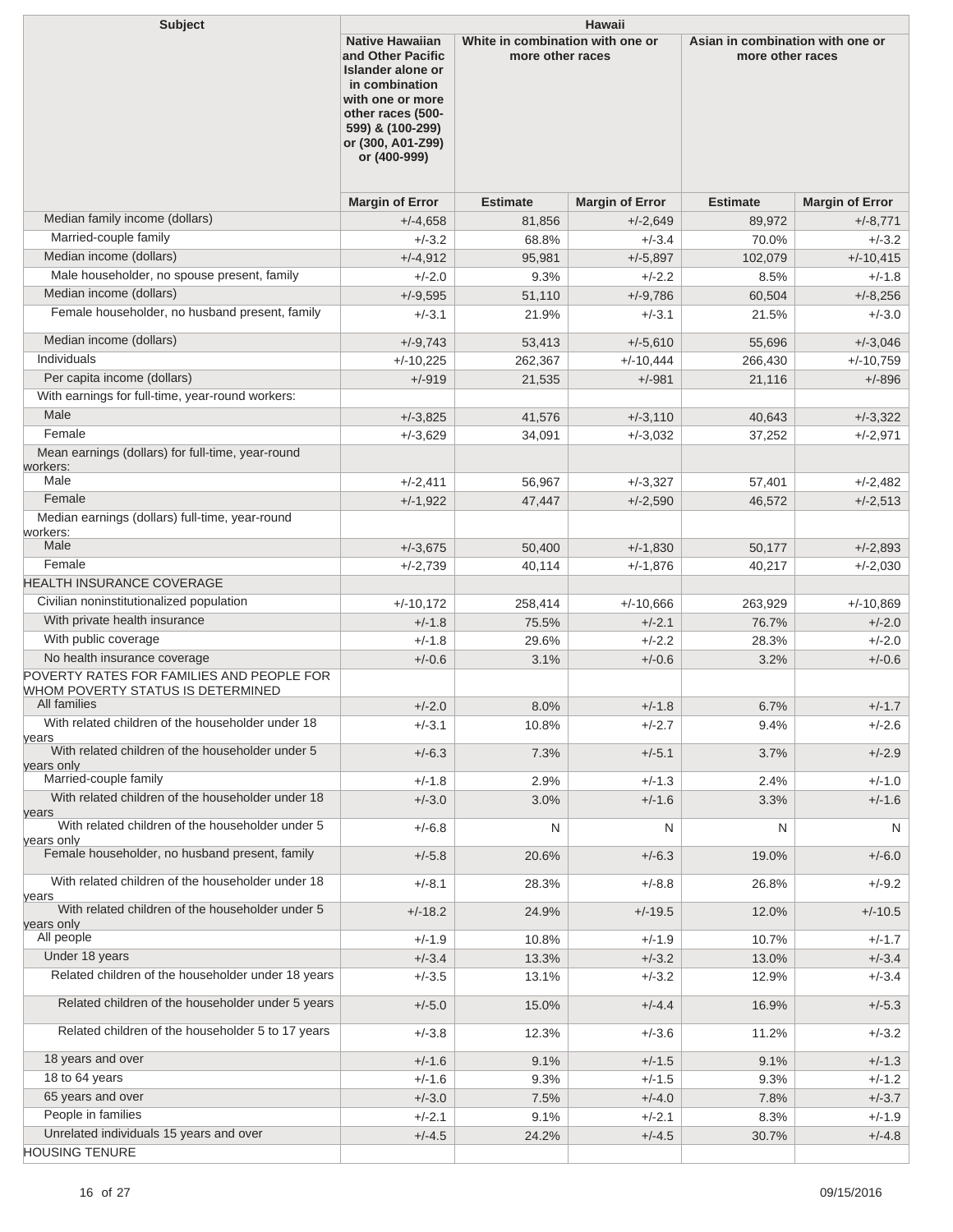| <b>Subject</b><br><b>Hawaii</b><br><b>Native Hawaiian</b>                                                     |                                                                                                                                                            |                                                      |                        |                 |                                                      |  |
|---------------------------------------------------------------------------------------------------------------|------------------------------------------------------------------------------------------------------------------------------------------------------------|------------------------------------------------------|------------------------|-----------------|------------------------------------------------------|--|
|                                                                                                               | and Other Pacific<br>Islander alone or<br>in combination<br>with one or more<br>other races (500-<br>599) & (100-299)<br>or (300, A01-Z99)<br>or (400-999) | White in combination with one or<br>more other races |                        |                 | Asian in combination with one or<br>more other races |  |
|                                                                                                               | <b>Margin of Error</b>                                                                                                                                     | <b>Estimate</b>                                      | <b>Margin of Error</b> | <b>Estimate</b> | <b>Margin of Error</b>                               |  |
| Occupied housing units                                                                                        | $+/-3,456$                                                                                                                                                 | 54,894                                               | $+/-2,905$             | 52,200          | $+/-2,851$                                           |  |
| Owner-occupied housing units                                                                                  | $+/-2.3$                                                                                                                                                   | 52.6%                                                | $+/-2.8$               | 56.0%           | $+/-3.3$                                             |  |
| Renter-occupied housing units                                                                                 | $+/-2.3$                                                                                                                                                   | 47.4%                                                | $+/-2.8$               | 44.0%           | $+/-3.3$                                             |  |
| Average household size of owner-occupied unit                                                                 | $+/-0.22$                                                                                                                                                  | 3.73                                                 | $+/-0.20$              | 3.89            | $+/-0.20$                                            |  |
| Average household size of renter-occupied unit                                                                | $+/-0.18$                                                                                                                                                  | 3.38                                                 | $+/-0.19$              | 3.59            | $+/-0.20$                                            |  |
| UNITS IN STRUCTURE                                                                                            |                                                                                                                                                            |                                                      |                        |                 |                                                      |  |
| Occupied housing units                                                                                        | $+/-3,456$                                                                                                                                                 | 54,894                                               | $+/-2,905$             | 52,200          | $+/-2,851$                                           |  |
| 1-unit, detached or attached                                                                                  | $+/-2.3$                                                                                                                                                   | 66.1%                                                | $+/-2.6$               | 65.9%           | $+/-2.8$                                             |  |
| 2 to 4 units                                                                                                  | $+/-1.4$                                                                                                                                                   | 7.1%                                                 | $+/-1.6$               | 7.2%            | $+/-1.6$                                             |  |
| 5 or more units                                                                                               | $+/-2.3$                                                                                                                                                   | 26.7%                                                | $+/-2.8$               | 26.7%           | $+/-2.7$                                             |  |
| Mobile home, boat, RV, van, etc.                                                                              | $+/-0.2$                                                                                                                                                   | 0.1%                                                 | $+/-0.1$               | 0.2%            | $+/-0.2$                                             |  |
| YEAR STRUCTURE BUILT                                                                                          |                                                                                                                                                            |                                                      |                        |                 |                                                      |  |
| Occupied housing units                                                                                        | $+/-3,456$                                                                                                                                                 | 54,894                                               | $+/-2,905$             | 52,200          | $+/-2.851$                                           |  |
| Built 2014 or later                                                                                           | $+/-0.3$                                                                                                                                                   | 0.1%                                                 | $+/-0.2$               | 0.4%            | $+/-0.5$                                             |  |
| Built 2010 to 2013                                                                                            | $+/-1.1$                                                                                                                                                   | 2.5%                                                 | $+/-1.0$               | 2.3%            | $+/-1.1$                                             |  |
| Built 2000 to 2009                                                                                            | $+/-1.9$                                                                                                                                                   | 16.0%                                                | $+/-2.5$               | 13.4%           | $+/-2.5$                                             |  |
| Built 1980 to 1999                                                                                            | $+/-2.1$                                                                                                                                                   | 26.6%                                                | $+/-2.6$               | 27.3%           | $+/-2.5$                                             |  |
| Built 1960 to 1979                                                                                            | $+/-2.5$                                                                                                                                                   | 38.1%                                                | $+/-3.1$               | 40.6%           | $+/-3.0$                                             |  |
| Built 1940 to 1959                                                                                            | $+/-2.0$                                                                                                                                                   | 13.2%                                                | $+/-2.2$               | 12.3%           | $+/-2.1$                                             |  |
| Built 1939 or earlier<br><b>VEHICLES AVAILABLE</b>                                                            | $+/-0.8$                                                                                                                                                   | 3.5%                                                 | $+/-1.2$               | 3.7%            | $+/-1.1$                                             |  |
|                                                                                                               |                                                                                                                                                            |                                                      |                        |                 |                                                      |  |
| Occupied housing units<br>None                                                                                | $+/-3.456$                                                                                                                                                 | 54,894                                               | $+/-2,905$             | 52,200          | $+/-2,851$                                           |  |
| 1 or more                                                                                                     | $+/-1.4$                                                                                                                                                   | 6.7%                                                 | $+/-1.3$               | 6.4%            | $+/-1.5$                                             |  |
| <b>HOUSE HEATING FUEL</b>                                                                                     | $+/-1.4$                                                                                                                                                   | 93.3%                                                | $+/-1.3$               | 93.6%           | $+/-1.5$                                             |  |
| Occupied housing units                                                                                        |                                                                                                                                                            |                                                      |                        |                 |                                                      |  |
| Gas                                                                                                           | $+/-3,456$                                                                                                                                                 | 54,894                                               | $+/-2,905$             | 52,200          | $+/-2,851$                                           |  |
| Electricity                                                                                                   | $+/-0.6$                                                                                                                                                   | 2.1%                                                 | $+/-0.8$<br>$+/-2.2$   | 2.4%            | $+/-0.8$                                             |  |
| All other fuels                                                                                               | $+/-2.2$<br>$+/-0.6$                                                                                                                                       | 27.1%<br>3.5%                                        |                        | 29.3%<br>3.7%   | $+/-2.6$<br>$+/-0.9$                                 |  |
| No fuel used                                                                                                  | $+/-2.3$                                                                                                                                                   | 67.2%                                                | $+/-0.8$<br>$+/-2.6$   | 64.5%           | $+/-3.1$                                             |  |
| SELECTED CHARACTERISTICS                                                                                      |                                                                                                                                                            |                                                      |                        |                 |                                                      |  |
| Occupied housing units                                                                                        | $+/-3,456$                                                                                                                                                 | 54,894                                               | $+/-2,905$             | 52,200          | $+/-2,851$                                           |  |
| No telephone service available                                                                                | $+/-0.6$                                                                                                                                                   | 2.2%                                                 | $+/-0.8$               | 1.6%            | $+/-0.7$                                             |  |
| 1.01 or more occupants per room                                                                               | $+/-1.9$                                                                                                                                                   | 12.3%                                                | $+/-2.1$               | 13.0%           | $+/-2.1$                                             |  |
| SELECTED MONTHLY OWNER COSTS AS A<br>PERCENTAGE OF HOUSEHOLD INCOME IN THE<br>PAST 12 MONTHS                  |                                                                                                                                                            |                                                      |                        |                 |                                                      |  |
| Housing units with a mortgage (excluding units where<br>SMOC cannot be computed)                              | $+/-2,307$                                                                                                                                                 | 21,534                                               | $+/-1,725$             | 21,934          | $+/-1,842$                                           |  |
| Less than 30 percent<br>30 percent or more                                                                    | $+/-4.5$                                                                                                                                                   | 62.8%                                                | $+/-3.9$               | 61.8%           | $+/-4.2$                                             |  |
| OWNER CHARACTERISTICS                                                                                         | $+/-4.5$                                                                                                                                                   | 37.2%                                                | $+/-3.9$               | 38.2%           | $+/-4.2$                                             |  |
| Owner-occupied housing units                                                                                  |                                                                                                                                                            |                                                      |                        |                 |                                                      |  |
|                                                                                                               | $+/-2,606$                                                                                                                                                 | 28,894                                               | $+/-1,793$             | 29,218          | $+/-2,065$                                           |  |
| Median value (dollars)<br>Median selected monthly owner costs with a                                          | $+/-23,919$                                                                                                                                                | 491,200                                              | $+/-24,533$            | 509,900         | $+/-28,195$                                          |  |
| mortgage (dollars)<br>Median selected monthly owner costs without a                                           | $+/-101$<br>$+/-24$                                                                                                                                        | 2,162<br>468                                         | +/-91<br>$+/-30$       | 2,196<br>468    | +/-78<br>$+/-37$                                     |  |
| mortgage (dollars)                                                                                            |                                                                                                                                                            |                                                      |                        |                 |                                                      |  |
| GROSS RENT AS A PERCENTAGE OF HOUSEHOLD<br><b>INCOME IN THE PAST 12 MONTHS</b>                                |                                                                                                                                                            |                                                      |                        |                 |                                                      |  |
| Occupied units paying rent (excluding units where<br><b>GRAPI</b> cannot be computed)<br>Less than 30 percent | $+/-2,574$                                                                                                                                                 | 24,113                                               | $+/-2,322$             | 21,419          | $+/-2,309$                                           |  |
| 30 percent or more                                                                                            | $+/-4.3$                                                                                                                                                   | 45.1%                                                | $+/-4.7$               | 52.9%           | $+/-5.1$                                             |  |
|                                                                                                               | $+/-4.3$                                                                                                                                                   | 54.9%                                                | $+/-4.7$               | 47.1%           | $+/-5.1$                                             |  |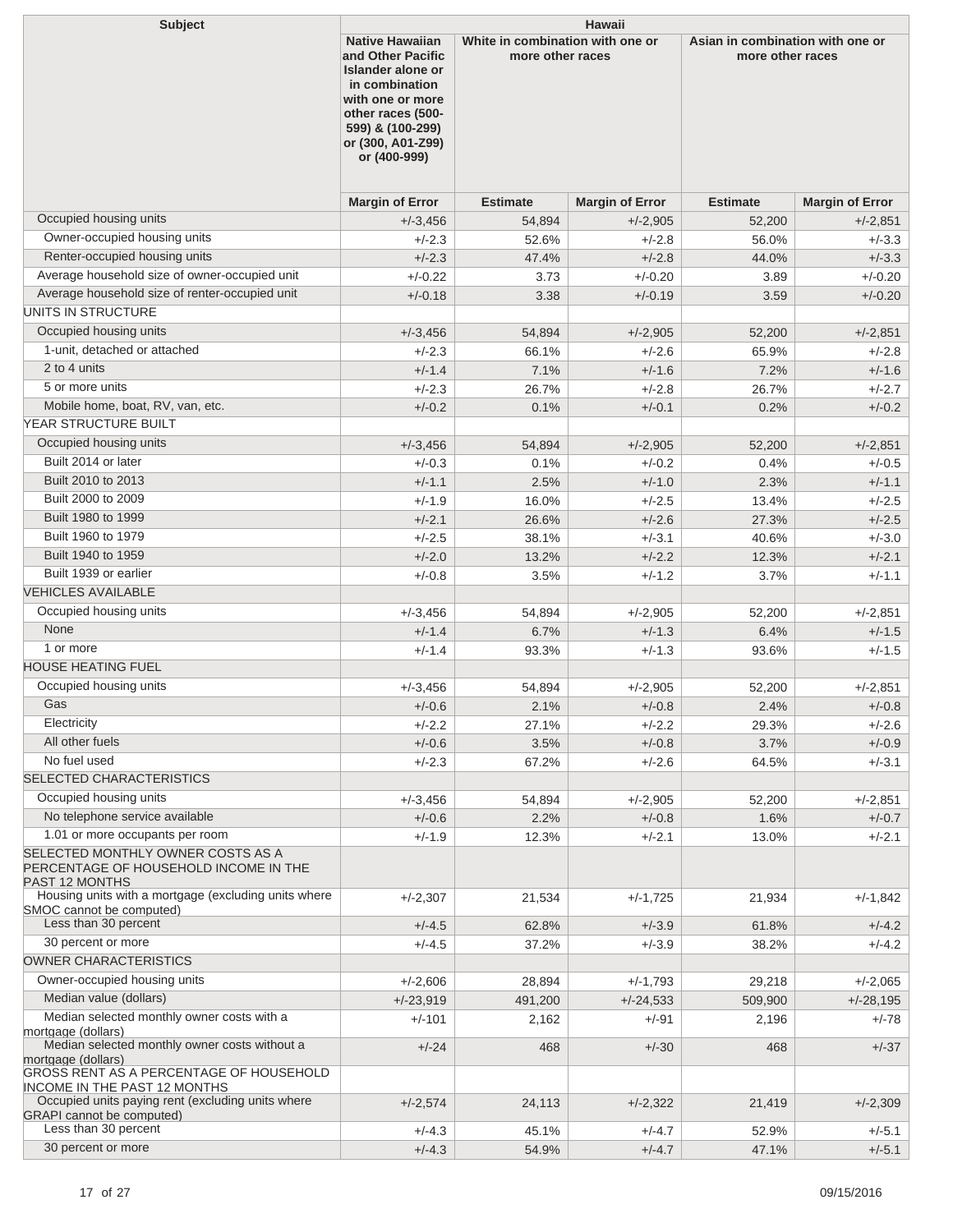| <b>Subject</b>                         | <b>Hawaii</b>                                                                                                                                                                        |                                                      |            |                                                      |                        |
|----------------------------------------|--------------------------------------------------------------------------------------------------------------------------------------------------------------------------------------|------------------------------------------------------|------------|------------------------------------------------------|------------------------|
|                                        | <b>Native Hawaiian</b><br>and Other Pacific<br>Islander alone or<br>in combination<br>with one or more<br>other races (500-<br>599) & (100-299)<br>or (300, A01-Z99)<br>or (400-999) | White in combination with one or<br>more other races |            | Asian in combination with one or<br>more other races |                        |
|                                        | <b>Margin of Error</b>                                                                                                                                                               | <b>Margin of Error</b><br><b>Estimate</b>            |            | <b>Estimate</b>                                      | <b>Margin of Error</b> |
| <b>GROSS RENT</b>                      |                                                                                                                                                                                      |                                                      |            |                                                      |                        |
| Occupied units paying rent             | $+/-2,589$                                                                                                                                                                           | 24,555                                               | $+/-2,316$ | 21,628                                               | $+/-2,339$             |
| Median gross rent (dollars)            | $+/-58$                                                                                                                                                                              | 1,390                                                | $+/-102$   | 1,336                                                | $+/-101$               |
| <b>COMPUTERS AND INTERNET USE</b>      |                                                                                                                                                                                      |                                                      |            |                                                      |                        |
| Total households                       | $+/-3.456$                                                                                                                                                                           | 54,894                                               | $+/-2,905$ | 52,200                                               | $+/-2,851$             |
| With a computer                        | $+/-1.7$                                                                                                                                                                             | 92.7%                                                | $+/-1.7$   | 93.7%                                                | $+/-1.4$               |
| With a broadband Internet subscription | $+/-2.2$                                                                                                                                                                             | 84.3%                                                | $+/-2.5$   | 84.7%                                                | $+/-2.7$               |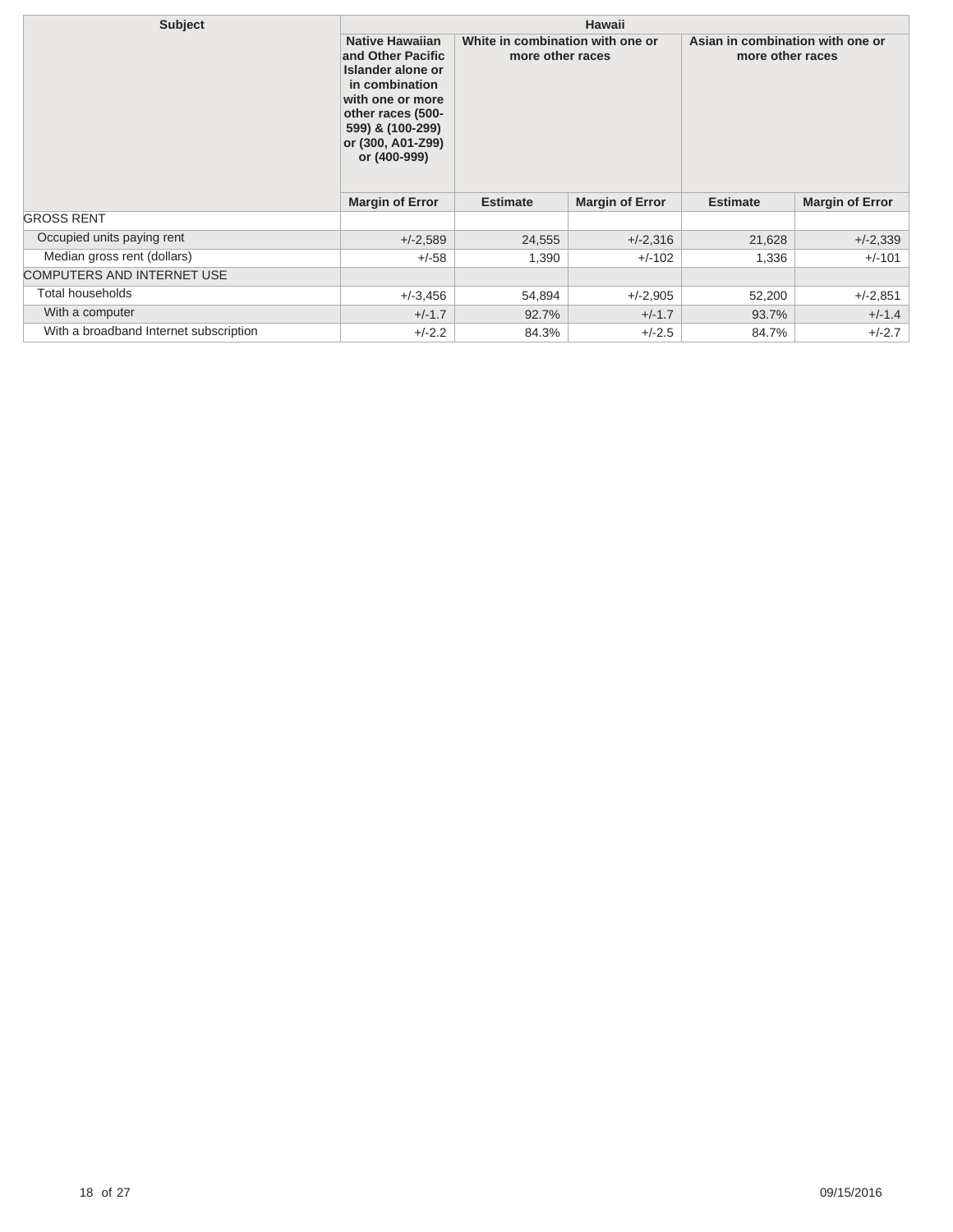| <b>Subject</b>                 |                 | Hawaii<br><b>Native Hawaiian and Other Pacific</b><br>Islander in combination with one or<br>more other races |  |  |
|--------------------------------|-----------------|---------------------------------------------------------------------------------------------------------------|--|--|
|                                | <b>Estimate</b> | <b>Margin of Error</b>                                                                                        |  |  |
| TOTAL NUMBER OF RACES REPORTED |                 |                                                                                                               |  |  |
| <b>Total population</b>        | 236,296         | $+/-11,254$                                                                                                   |  |  |
| One race                       | (X)             | (X)                                                                                                           |  |  |
| Two races                      | 51.2%           | $+/-2.4$                                                                                                      |  |  |
| Three races                    | 43.5%           | $+/-2.7$                                                                                                      |  |  |
| Four or more races             | 5.3%            | $+/-1.4$                                                                                                      |  |  |
| <b>SEX AND AGE</b>             |                 |                                                                                                               |  |  |
| <b>Total population</b>        | 236,296         | $+/-11,254$                                                                                                   |  |  |
| Male                           | 50.1%           | $+/-1.3$                                                                                                      |  |  |
| Female                         | 49.9%           | $+/-1.3$                                                                                                      |  |  |
| Under 5 years                  | 10.7%           | $+/-1.1$                                                                                                      |  |  |
| 5 to 17 years                  | 25.8%           | $+/-1.6$                                                                                                      |  |  |
| 18 to 24 years                 | 11.1%           | $+/-1.0$                                                                                                      |  |  |
| 25 to 34 years                 | 15.4%           | $+/-1.1$                                                                                                      |  |  |
| 35 to 44 years                 | 11.4%           | $+/-1.1$                                                                                                      |  |  |
| 45 to 54 years                 | 10.0%           | $+/-0.9$                                                                                                      |  |  |
| 55 to 64 years                 | 8.1%            | $+/-0.9$                                                                                                      |  |  |
| 65 to 74 years                 | 4.5%            | $+/-0.6$                                                                                                      |  |  |
| 75 years and over              | 3.0%            | $+/-0.5$                                                                                                      |  |  |
|                                |                 |                                                                                                               |  |  |
| Median age (years)             | 26.2            | $+/-0.8$                                                                                                      |  |  |
| 18 years and over              | 63.5%           | $+/-1.6$                                                                                                      |  |  |
| 21 years and over              | 59.0%           | $+/-1.6$                                                                                                      |  |  |
| 62 years and over              | 9.4%            | $+/-0.9$                                                                                                      |  |  |
| 65 years and over              | 7.5%            | $+/-0.8$                                                                                                      |  |  |
| Under 18 years                 | 86,293          | $+/-5,558$                                                                                                    |  |  |
| Male                           | 52.1%           | $+/-2.6$                                                                                                      |  |  |
| Female                         |                 | $+/-2.6$                                                                                                      |  |  |
|                                | 47.9%           |                                                                                                               |  |  |
| 18 years and over              | 150,003         | $+/-8,057$                                                                                                    |  |  |
| Male                           | 49.0%           | $+/-1.8$                                                                                                      |  |  |
| Female                         | 51.0%           | $+/-1.8$                                                                                                      |  |  |
| 18 to 34 years                 | 62,624          | $+/-4,788$                                                                                                    |  |  |
| Male                           | 51.3%           | $+/-2.7$                                                                                                      |  |  |
| Female                         | 48.7%           | $+/-2.7$                                                                                                      |  |  |
| 35 to 64 years                 | 69,772          | $+/-4,703$                                                                                                    |  |  |
| Male                           | 47.7%           | $+/-2.5$                                                                                                      |  |  |
| Female                         | 52.3%           | $+/-2.5$                                                                                                      |  |  |
|                                |                 |                                                                                                               |  |  |
| 65 years and over<br>Male      | 17,607          | $+/-1,877$                                                                                                    |  |  |
|                                | 46.2%           | $+/-4.6$                                                                                                      |  |  |
| Female                         | 53.8%           | $+/-4.6$                                                                                                      |  |  |
| <b>RELATIONSHIP</b>            |                 |                                                                                                               |  |  |
| Population in households       | 231,610         | $+/-11,346$                                                                                                   |  |  |
| Householder or spouse          | 31.0%           | $+/-1.4$                                                                                                      |  |  |
| Child                          | 42.8%           | $+/-1.8$                                                                                                      |  |  |
| Other relatives                | 19.8%           | $+/-2.0$                                                                                                      |  |  |
| Nonrelatives                   | 6.4%            | $+/-1.0$                                                                                                      |  |  |
| Unmarried partner              | 2.3%            | $+/-0.5$                                                                                                      |  |  |
|                                |                 |                                                                                                               |  |  |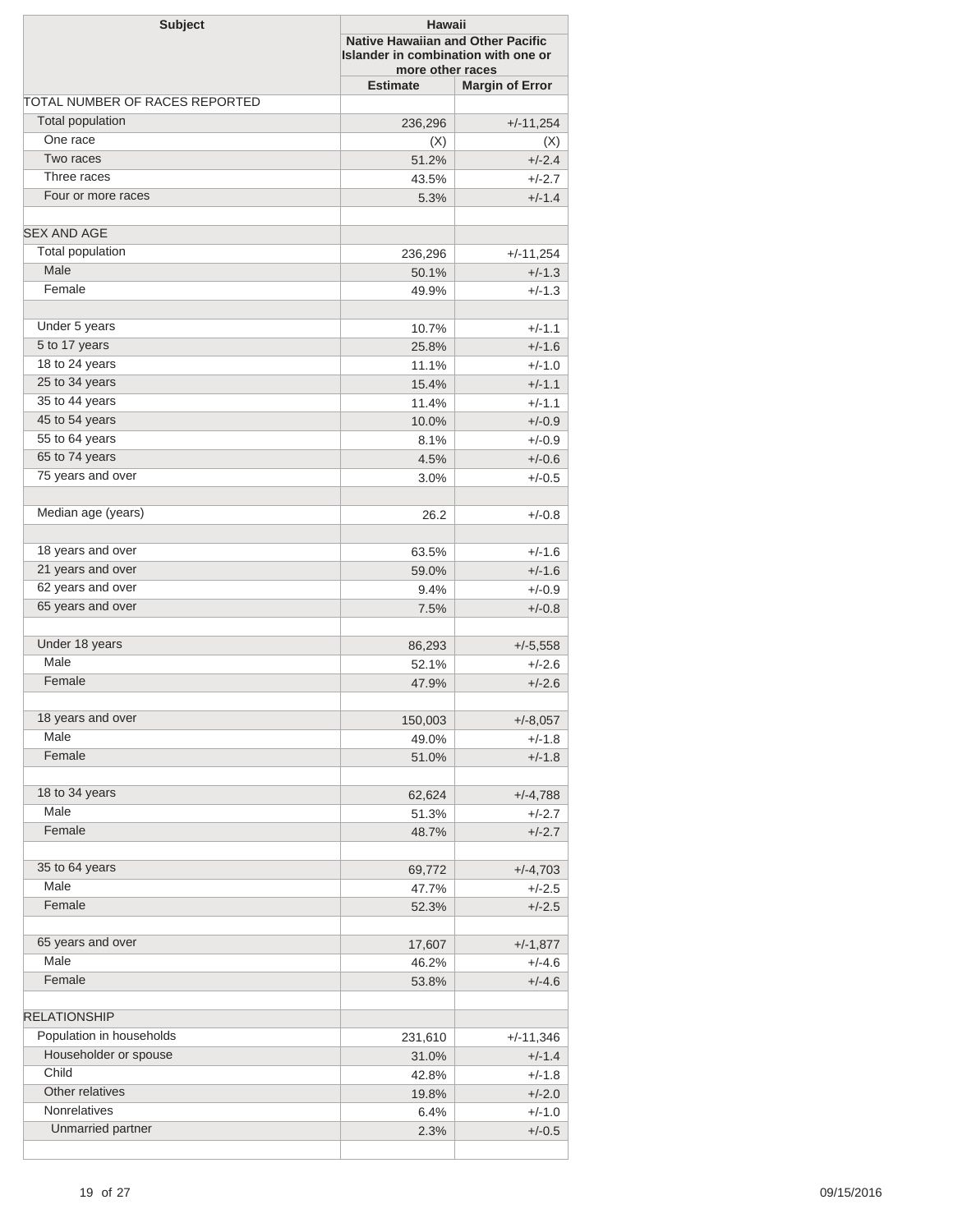| <b>Subject</b>                                          | Hawaii<br><b>Native Hawaiian and Other Pacific</b><br>Islander in combination with one or<br>more other races |                        |  |
|---------------------------------------------------------|---------------------------------------------------------------------------------------------------------------|------------------------|--|
|                                                         | <b>Estimate</b>                                                                                               | <b>Margin of Error</b> |  |
| <b>HOUSEHOLDS BY TYPE</b>                               |                                                                                                               |                        |  |
| Households                                              | 48,912                                                                                                        | $+/-3,234$             |  |
| Family households                                       | 73.8%                                                                                                         | $+/-3.0$               |  |
| With own children of the householder under 18<br>years  | 33.9%                                                                                                         | $+/-2.9$               |  |
| Married-couple family                                   | 47.0%                                                                                                         | $+/-3.5$               |  |
| With own children of the householder under 18           | 22.3%                                                                                                         | $+/-2.8$               |  |
| vears<br>Female householder, no husband present, family | 18.6%                                                                                                         | $+/-3.1$               |  |
| With own children of the householder under 18           | 8.2%                                                                                                          | $+/-1.9$               |  |
| vears<br>Nonfamily households                           | 26.2%                                                                                                         | $+/-3.0$               |  |
| Male householder                                        | 11.6%                                                                                                         | $+/-2.3$               |  |
| Living alone                                            | 6.9%                                                                                                          | $+/-1.4$               |  |
| Not living alone                                        | 4.7%                                                                                                          | $+/-1.7$               |  |
| Female householder                                      | 14.5%                                                                                                         | $+/-2.4$               |  |
| Living alone                                            | 9.1%                                                                                                          | $+/-1.8$               |  |
| Not living alone                                        | 5.4%                                                                                                          | $+/-1.7$               |  |
|                                                         |                                                                                                               |                        |  |
| Average household size                                  | 3.82                                                                                                          | $+/-0.17$              |  |
| Average family size                                     | 4.41                                                                                                          | $+/-0.19$              |  |
| <b>MARITAL STATUS</b>                                   |                                                                                                               |                        |  |
| Population 15 years and over                            |                                                                                                               |                        |  |
| Now married, except separated                           | 161,456                                                                                                       | $+/-8,580$             |  |
| Widowed                                                 | 37.9%                                                                                                         | $+/-2.1$               |  |
| <b>Divorced</b>                                         | 4.0%                                                                                                          | $+/-0.7$               |  |
|                                                         | 10.1%                                                                                                         | $+/-1.3$               |  |
| Separated<br>Never married                              | 1.1%                                                                                                          | $+/-0.4$               |  |
|                                                         | 47.0%                                                                                                         | $+/-2.1$               |  |
| Male 15 years and over                                  | 80,033                                                                                                        | $+/-4,965$             |  |
| Now married, except separated                           | 38.0%                                                                                                         | $+/-2.4$               |  |
| Widowed                                                 | 2.2%                                                                                                          | $+/-0.9$               |  |
| <b>Divorced</b>                                         | 8.9%                                                                                                          | $+/-1.6$               |  |
| Separated                                               | 0.8%                                                                                                          | $+/-0.4$               |  |
| Never married                                           | 50.0%                                                                                                         | $+/-2.6$               |  |
|                                                         |                                                                                                               |                        |  |
| Female 15 years and over                                | 81,423                                                                                                        | $+/-5,124$             |  |
| Now married, except separated                           | 37.7%                                                                                                         | $+/-2.8$               |  |
| Widowed                                                 | 5.6%                                                                                                          | $+/-1.0$               |  |
| <b>Divorced</b>                                         | 11.3%                                                                                                         | $+/-1.8$               |  |
| Separated                                               | 1.3%                                                                                                          | $+/-0.6$               |  |
| Never married                                           | 44.0%                                                                                                         | $+/-2.7$               |  |
| <b>SCHOOL ENROLLMENT</b>                                |                                                                                                               |                        |  |
| Population 3 years and over enrolled in school          | 80,558                                                                                                        | $+/-5,435$             |  |
| Nursery school, preschool                               | 9.1%                                                                                                          | $+/-1.9$               |  |
| Kindergarten                                            | 6.1%                                                                                                          | $+/-1.9$               |  |
| Elementary school (grades 1-8)                          | 44.5%                                                                                                         | $+/-2.5$               |  |
| High school (grades 9-12)                               | 21.3%                                                                                                         | $+/-2.3$               |  |
| College or graduate school                              | 18.9%                                                                                                         | $+/-2.3$               |  |
|                                                         |                                                                                                               |                        |  |
| Male 3 years and over enrolled in school                | 38,352                                                                                                        | $+/-3,424$             |  |
| Percent enrolled in kindergarten to grade 12            | 76.2%                                                                                                         | $+/-3.7$               |  |
| Percent enrolled in college or graduate school          | 14.3%                                                                                                         | $+/-2.9$               |  |
| Female 3 years and over enrolled in school              | 42,206                                                                                                        | $+/-3,435$             |  |
| Percent enrolled in kindergarten to grade 12            | 68.2%                                                                                                         | $+/-3.9$               |  |
| Percent enrolled in college or graduate school          | 23.1%                                                                                                         | $+/-3.3$               |  |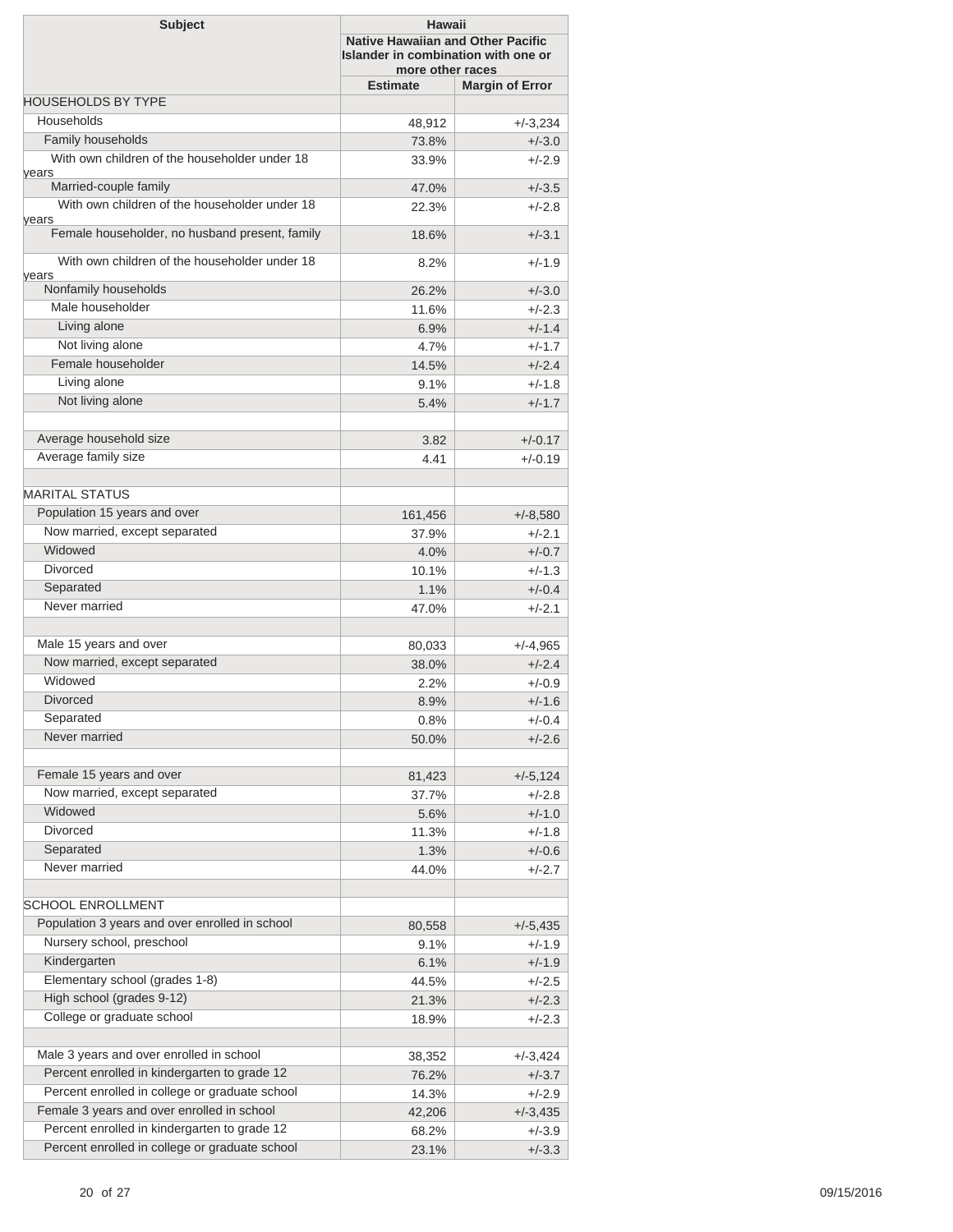| <b>Subject</b>                                                                             | Hawaii<br><b>Native Hawaiian and Other Pacific</b><br>Islander in combination with one or<br>more other races |                        |  |
|--------------------------------------------------------------------------------------------|---------------------------------------------------------------------------------------------------------------|------------------------|--|
|                                                                                            | <b>Estimate</b>                                                                                               | <b>Margin of Error</b> |  |
|                                                                                            |                                                                                                               |                        |  |
| <b>EDUCATIONAL ATTAINMENT</b>                                                              |                                                                                                               |                        |  |
| Population 25 years and over                                                               | 123,778                                                                                                       | $+/-6,662$             |  |
| Less than high school diploma                                                              | 7.1%                                                                                                          | $+/-1.1$               |  |
| High school graduate (includes equivalency)                                                | 39.1%                                                                                                         | $+/-2.6$               |  |
| Some college or associate's degree                                                         | 35.0%                                                                                                         | $+/-2.1$               |  |
| Bachelor's degree<br>Graduate or professional degree                                       | 12.2%                                                                                                         | $+/-1.4$               |  |
|                                                                                            | 6.6%                                                                                                          | $+/-1.1$               |  |
| High school graduate or higher                                                             | 92.9%                                                                                                         | $+/-1.1$               |  |
| Male, high school graduate or higher                                                       | 91.2%                                                                                                         | $+/-1.7$               |  |
| Female, high school graduate or higher                                                     | 94.6%                                                                                                         | $+/-1.5$               |  |
| Bachelor's degree or higher                                                                | 18.8%                                                                                                         | $+/-1.8$               |  |
| Male, bachelor's degree or higher                                                          | 16.0%                                                                                                         | $+/-2.4$               |  |
| Female, bachelor's degree or higher                                                        | 21.6%                                                                                                         | $+/-2.6$               |  |
| <b>FFRTILITY</b>                                                                           |                                                                                                               |                        |  |
| Women 15 to 50 years                                                                       | 57,408                                                                                                        | $+/-4,234$             |  |
| Women 15 to 50 years who had a birth in the past 12<br>months                              | 3,217                                                                                                         | $+/-818$               |  |
| Unmarried women 15 to 50 years who had a birth in<br>the past 12 months                    | 2,086                                                                                                         | $+/-736$               |  |
| As a percent of all women with a birth in the past<br>12 months                            | 64.8%                                                                                                         | $+/-12.4$              |  |
| <b>RESPONSIBILITY FOR GRANDCHILDREN UNDER 18</b><br>YEARS                                  |                                                                                                               |                        |  |
| Population 30 years and over                                                               | 105,910                                                                                                       | $+/-6,044$             |  |
| Grandparents living with grandchild(ren)                                                   | 7.5%                                                                                                          | $+/-1.1$               |  |
| Grandparents responsible for grandchildren as a<br>percentage of living with grandchildren | 25.2%                                                                                                         | $+/-7.3$               |  |
| <b>VETERAN STATUS</b>                                                                      |                                                                                                               |                        |  |
| Civilian population 18 years and over                                                      | 149,606                                                                                                       | $+/-8,053$             |  |
| Civilian veteran                                                                           | 6.0%                                                                                                          | $+/-1.0$               |  |
|                                                                                            |                                                                                                               |                        |  |
| <b>DISABILITY STATUS</b>                                                                   |                                                                                                               |                        |  |
| Total civilian noninstitutionalized population                                             | 234,398                                                                                                       | $+/-11,251$            |  |
| With a disability                                                                          | 10.3%                                                                                                         | $+/-1.3$               |  |
| Civilian noninstitutionalized population under 18 years                                    | 86,244                                                                                                        | $+/-5,556$             |  |
| With a disability                                                                          | 3.7%                                                                                                          | $+/-1.2$               |  |
| Civilian noninstitutionalized population 18 to 64 years                                    | 130,674                                                                                                       | $+/-7,745$             |  |
| With a disability                                                                          | 10.9%                                                                                                         | $+/-1.5$               |  |
| Civilian noninstitutionalized population 65 years and<br>older                             | 17,480                                                                                                        | $+/-1,863$             |  |
| With a disability                                                                          | 39.0%                                                                                                         | +/-6.3                 |  |
| RESIDENCE 1 YEAR AGO                                                                       |                                                                                                               |                        |  |
| Population 1 year and over                                                                 | 231,778                                                                                                       | $+/-11,026$            |  |
| Same house                                                                                 | 86.9%                                                                                                         | $+/-2.2$               |  |
| Different house in the U.S.                                                                | 12.9%                                                                                                         | $+/-2.2$               |  |
| Same county                                                                                | 10.6%                                                                                                         | $+/-1.9$               |  |
| Different county                                                                           | 2.3%                                                                                                          | $+/-0.8$               |  |
| Same state                                                                                 | 0.9%                                                                                                          | $+/-0.7$               |  |
| Different state                                                                            | 1.4%                                                                                                          | $+/-0.4$               |  |
| Abroad                                                                                     | 0.2%                                                                                                          | $+/-0.1$               |  |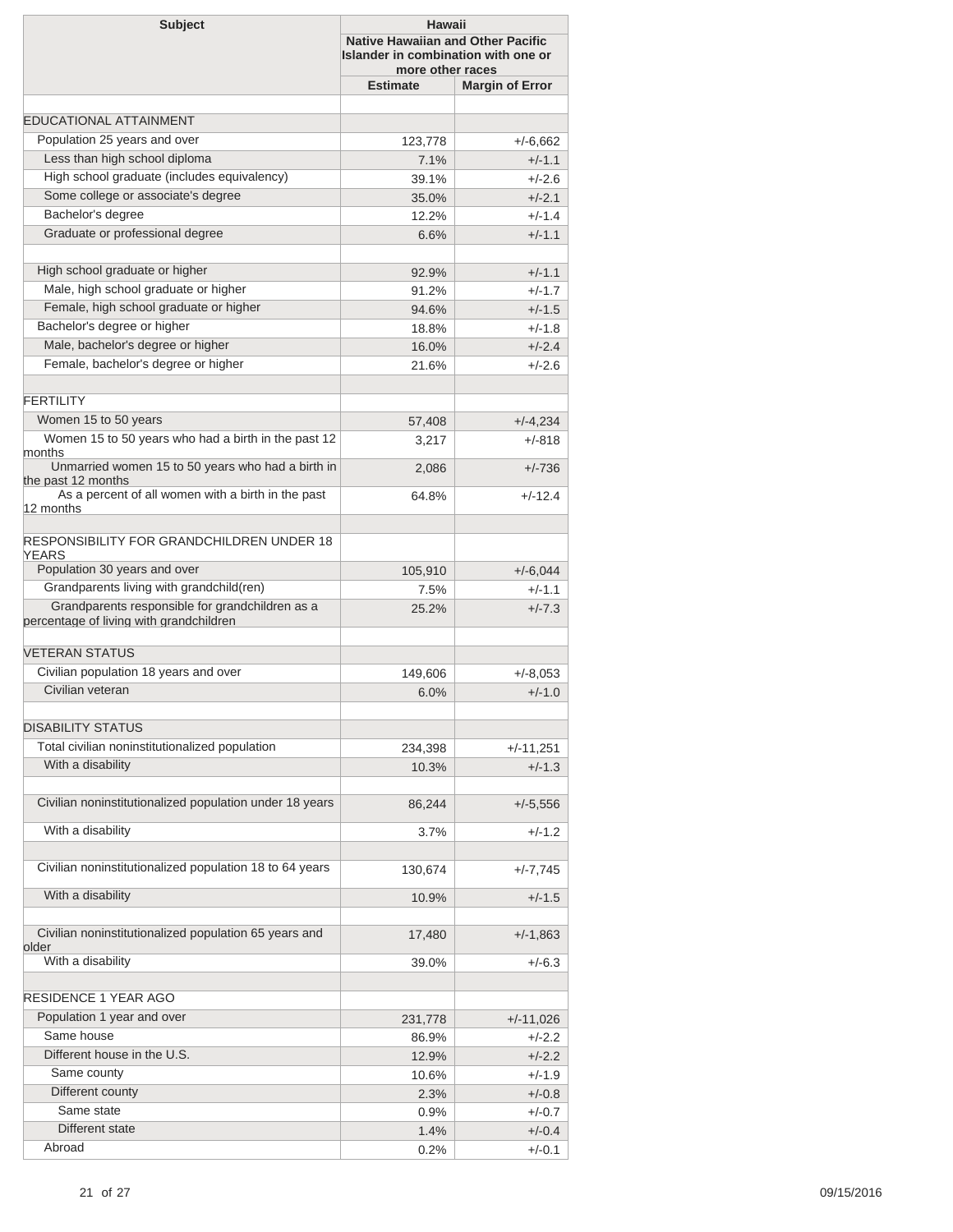| <b>Subject</b>                                                 |                 | Hawaii<br><b>Native Hawaiian and Other Pacific</b><br>Islander in combination with one or<br>more other races |  |  |
|----------------------------------------------------------------|-----------------|---------------------------------------------------------------------------------------------------------------|--|--|
|                                                                | <b>Estimate</b> | <b>Margin of Error</b>                                                                                        |  |  |
|                                                                |                 |                                                                                                               |  |  |
| PLACE OF BIRTH, CITIZENSHIP STATUS AND YEAR<br><b>OF ENTRY</b> |                 |                                                                                                               |  |  |
| <b>Native</b>                                                  | 234,090         | $+/-11,366$                                                                                                   |  |  |
| Male                                                           | 50.3%           | $+/-1.3$                                                                                                      |  |  |
| Female                                                         | 49.7%           | $+/-1.3$                                                                                                      |  |  |
|                                                                |                 |                                                                                                               |  |  |
| Foreign born                                                   | 2,206           | $+/-816$                                                                                                      |  |  |
| Male                                                           | 37.7%           | $+/-13.5$                                                                                                     |  |  |
| Female                                                         | 62.3%           | $+/-13.5$                                                                                                     |  |  |
|                                                                |                 |                                                                                                               |  |  |
| Foreign born; naturalized U.S. citizen                         | 1,263           | $+/-516$                                                                                                      |  |  |
| Male                                                           | 32.3%           | $+/-17.3$                                                                                                     |  |  |
| Female                                                         | 67.7%           | $+/-17.3$                                                                                                     |  |  |
|                                                                |                 |                                                                                                               |  |  |
| Foreign born; not a U.S. citizen                               | 943             | $+/-452$                                                                                                      |  |  |
| Male                                                           | 44.9%           | $+/-22.0$                                                                                                     |  |  |
| Female                                                         | 55.1%           | $+/-22.0$                                                                                                     |  |  |
|                                                                |                 |                                                                                                               |  |  |
| Population born outside the United States                      | 2,206           | $+/-816$                                                                                                      |  |  |
| Entered 2010 or later                                          | 7.0%            | $+/-6.5$                                                                                                      |  |  |
| Entered 2000 to 2009                                           | 21.1%           | $+/-13.3$                                                                                                     |  |  |
| Entered before 2000                                            | 71.9%           | $+/-14.8$                                                                                                     |  |  |
|                                                                |                 |                                                                                                               |  |  |
| WORLD REGION OF BIRTH OF FOREIGN BORN                          |                 |                                                                                                               |  |  |
| Foreign-born population excluding population born at           | 2,206           | $+/-816$                                                                                                      |  |  |
| sea                                                            |                 |                                                                                                               |  |  |
| Europe<br>Asia                                                 | N               | N                                                                                                             |  |  |
| Africa                                                         | $\mathsf{N}$    | N                                                                                                             |  |  |
| Oceania                                                        | N               | N                                                                                                             |  |  |
| Latin America                                                  | N.              | N                                                                                                             |  |  |
| Northern America                                               | N               | N                                                                                                             |  |  |
|                                                                | N               | N                                                                                                             |  |  |
| LANGUAGE SPOKEN AT HOME AND ABILITY TO                         |                 |                                                                                                               |  |  |
| <b>SPEAK ENGLISH</b>                                           |                 |                                                                                                               |  |  |
| Population 5 years and over                                    | 210,963         | $+/-10,512$                                                                                                   |  |  |
| English only                                                   | 89.6%           | $+/-1.6$                                                                                                      |  |  |
| Language other than English                                    | 10.4%           | $+/-1.6$                                                                                                      |  |  |
| Speak English less than "very well"                            | 1.9%            | $+/-0.6$                                                                                                      |  |  |
|                                                                |                 |                                                                                                               |  |  |
| <b>EMPLOYMENT STATUS</b>                                       |                 |                                                                                                               |  |  |
| Population 16 years and over                                   | 158,779         | +/-8,486                                                                                                      |  |  |
| In labor force                                                 | 67.0%           | $+/-1.9$                                                                                                      |  |  |
| Civilian labor force                                           | 66.8%           | $+/-2.0$                                                                                                      |  |  |
| Employed                                                       | 62.4%           | $+/-2.1$                                                                                                      |  |  |
| Unemployed                                                     | 4.4%            | $+/-0.9$                                                                                                      |  |  |
| <b>Unemployment Rate</b>                                       | 6.6%            | $+/-1.4$                                                                                                      |  |  |
| <b>Armed Forces</b>                                            | 0.3%            | $+/-0.2$                                                                                                      |  |  |
| Not in labor force                                             | 33.0%           | $+/-1.9$                                                                                                      |  |  |
|                                                                |                 |                                                                                                               |  |  |
| Females 16 years and over                                      | 79,847          | $+/-5,075$                                                                                                    |  |  |
| In labor force                                                 | 65.2%           | $+/-2.7$                                                                                                      |  |  |
| Civilian labor force                                           | 65.1%           | $+/-2.7$                                                                                                      |  |  |
| Employed                                                       | 61.3%           | $+/-2.7$                                                                                                      |  |  |
| Unemployed                                                     | 3.8%            | $+/-1.2$                                                                                                      |  |  |
| <b>Unemployment Rate</b>                                       | 5.8%            | $+/-1.8$                                                                                                      |  |  |
| <b>COMMUTING TO WORK</b>                                       |                 |                                                                                                               |  |  |
|                                                                |                 |                                                                                                               |  |  |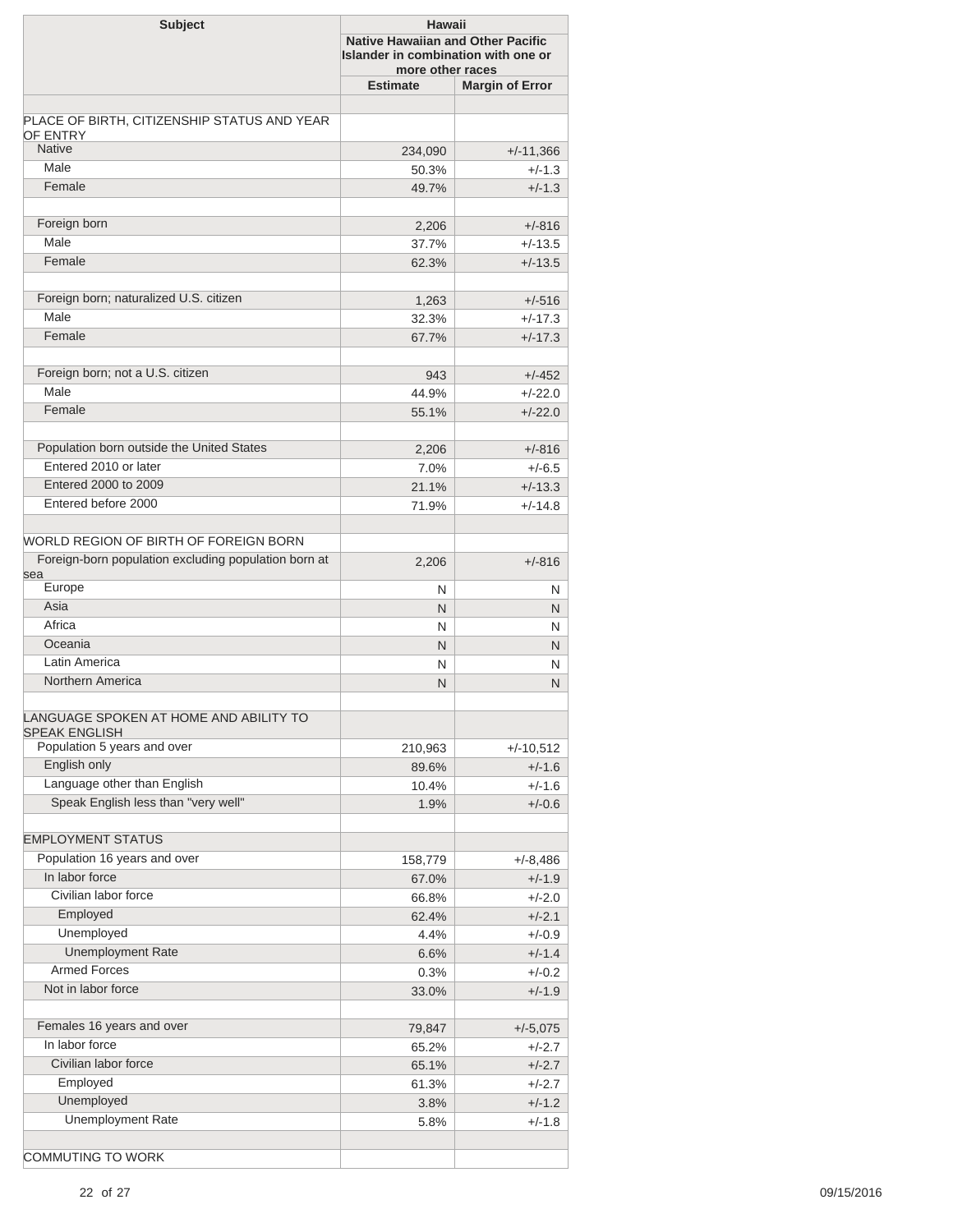| <b>Subject</b>                                                                                               | Hawaii<br><b>Native Hawaiian and Other Pacific</b><br>Islander in combination with one or<br>more other races |                        |  |
|--------------------------------------------------------------------------------------------------------------|---------------------------------------------------------------------------------------------------------------|------------------------|--|
|                                                                                                              | <b>Estimate</b>                                                                                               | <b>Margin of Error</b> |  |
| Workers 16 years and over                                                                                    | 97,233                                                                                                        | $+/-6,310$             |  |
| Car, truck, or van - drove alone                                                                             | 70.0%                                                                                                         | $+/-2.2$               |  |
| Car, truck, or van - carpooled                                                                               | 15.9%                                                                                                         | $+/-2.1$               |  |
| Public transportation (excluding taxicab)                                                                    | 5.8%                                                                                                          | $+/-1.3$               |  |
| Walked                                                                                                       | 2.4%                                                                                                          | $+/-0.8$               |  |
| Other means                                                                                                  | 2.9%                                                                                                          | $+/-0.9$               |  |
| Worked at home                                                                                               | 3.0%                                                                                                          | $+/-0.8$               |  |
| Mean travel time to work (minutes)                                                                           | 29.4                                                                                                          | $+/-1.4$               |  |
|                                                                                                              |                                                                                                               |                        |  |
| <b>OCCUPATION</b>                                                                                            |                                                                                                               |                        |  |
| Civilian employed population 16 years and over                                                               |                                                                                                               |                        |  |
| Management, business, science, and arts                                                                      | 99,081                                                                                                        | $+/-6,497$             |  |
| occupations                                                                                                  | 25.7%                                                                                                         | $+/-2.4$               |  |
| Service occupations                                                                                          | 22.7%                                                                                                         | $+/-2.2$               |  |
| Sales and office occupations                                                                                 | 28.0%                                                                                                         | $+/-1.9$               |  |
| Natural resources, construction, and maintenance                                                             | 12.8%                                                                                                         | $+/-1.9$               |  |
| occupations                                                                                                  |                                                                                                               |                        |  |
| Production, transportation, and material moving<br>occupations                                               | 10.8%                                                                                                         | $+/-1.7$               |  |
|                                                                                                              |                                                                                                               |                        |  |
| Male civilian employed population 16 years and over                                                          | 50,130                                                                                                        | $+/-3,916$             |  |
| Management, business, science, and arts                                                                      | 19.9%                                                                                                         | $+/-2.8$               |  |
| occupations<br>Service occupations                                                                           |                                                                                                               |                        |  |
|                                                                                                              | 22.6%                                                                                                         | $+/-2.6$               |  |
| Sales and office occupations                                                                                 | 16.4%                                                                                                         | $+/-2.8$               |  |
| Natural resources, construction, and maintenance<br>occupations                                              | 23.5%                                                                                                         | $+/-3.4$               |  |
| Production, transportation, and material moving                                                              | 17.5%                                                                                                         | $+/-3.0$               |  |
| occupations                                                                                                  |                                                                                                               |                        |  |
| Female civilian employed population 16 years and<br>over                                                     | 48,951                                                                                                        | $+/-3,950$             |  |
| Management, business, science, and arts                                                                      | 31.7%                                                                                                         | $+/-3.5$               |  |
| occupations                                                                                                  |                                                                                                               |                        |  |
| Service occupations                                                                                          | 22.7%                                                                                                         | $+/-3.5$               |  |
| Sales and office occupations                                                                                 | 39.8%                                                                                                         | $+/-3.4$               |  |
| Natural resources, construction, and maintenance                                                             | 1.9%                                                                                                          | $+/-0.8$               |  |
| occupations<br>Production, transportation, and material moving                                               | 3.8%                                                                                                          | $+/-1.1$               |  |
| occupations                                                                                                  |                                                                                                               |                        |  |
|                                                                                                              |                                                                                                               |                        |  |
| <b>INDUSTRY</b>                                                                                              |                                                                                                               |                        |  |
| Civilian employed population 16 years and over                                                               | 99,081                                                                                                        | $+/-6,497$             |  |
| Agriculture, forestry, fishing and hunting, and mining                                                       | 1.2%                                                                                                          | $+/-0.5$               |  |
| Construction                                                                                                 |                                                                                                               |                        |  |
|                                                                                                              | 10.2%                                                                                                         | $+/-1.7$               |  |
| Manufacturing                                                                                                | 2.7%                                                                                                          | $+/-0.8$               |  |
| Wholesale trade                                                                                              | 2.8%                                                                                                          | $+/-0.9$               |  |
| Retail trade                                                                                                 | 13.5%                                                                                                         | $+/-2.0$               |  |
| Transportation and warehousing, and utilities                                                                | 8.0%                                                                                                          | $+/-1.7$               |  |
| Information                                                                                                  | 2.3%                                                                                                          | $+/-0.9$               |  |
| Finance and insurance, and real estate and rental                                                            | 6.0%                                                                                                          | $+/-1.0$               |  |
| and leasing<br>Professional, scientific, and management, and<br>administrative and waste management services | 7.6%                                                                                                          | $+/-1.4$               |  |
| Educational services, and health care and social<br>assistance                                               | 19.1%                                                                                                         | $+/-2.0$               |  |
| Arts, entertainment, and recreation, and                                                                     | 13.7%                                                                                                         | $+/-2.0$               |  |
| accommodation and food services                                                                              |                                                                                                               |                        |  |
| Other services (except public administration)                                                                | 4.1%                                                                                                          | $+/-1.1$               |  |
| Public administration                                                                                        | $9.0\%$                                                                                                       | $+/-1.3$               |  |
|                                                                                                              |                                                                                                               |                        |  |
| <b>CLASS OF WORKER</b>                                                                                       |                                                                                                               |                        |  |
| Civilian employed population 16 years and over                                                               | 99,081                                                                                                        | $+/-6,497$             |  |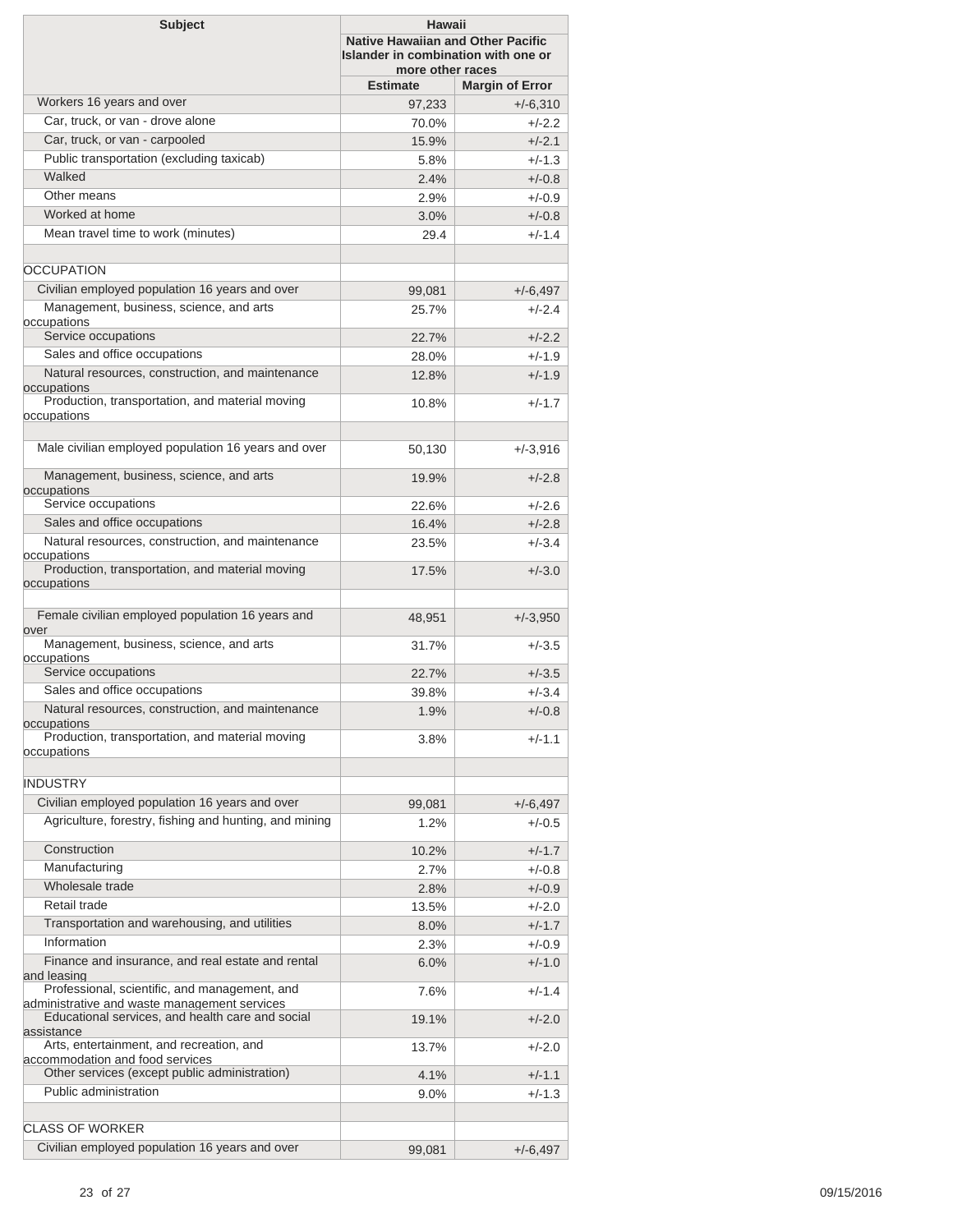| <b>Subject</b>                                                                     | Hawaii<br><b>Native Hawaiian and Other Pacific</b><br>Islander in combination with one or<br>more other races |                        |  |
|------------------------------------------------------------------------------------|---------------------------------------------------------------------------------------------------------------|------------------------|--|
|                                                                                    | <b>Estimate</b>                                                                                               | <b>Margin of Error</b> |  |
| Private wage and salary workers                                                    | 75.9%                                                                                                         | $+/-2.0$               |  |
| Government workers                                                                 | 20.5%                                                                                                         | $+/-2.0$               |  |
| Self-employed workers in own not incorporated<br>business                          | 3.5%                                                                                                          | $+/-0.7$               |  |
| Unpaid family workers                                                              | 0.1%                                                                                                          | $+/-0.1$               |  |
| <b>INCOME IN THE PAST 12 MONTHS (IN 2015</b><br><b>INFLATION-ADJUSTED DOLLARS)</b> |                                                                                                               |                        |  |
| Households                                                                         | 48,912                                                                                                        | $+/-3,234$             |  |
| Median household income (dollars)                                                  | 75,888                                                                                                        | $+/-3,625$             |  |
| With earnings                                                                      | 84.6%                                                                                                         | $+/-2.2$               |  |
| Mean earnings (dollars)                                                            | 87,965                                                                                                        | $+/-4,685$             |  |
| With Social Security income                                                        | 31.0%                                                                                                         | $+/-3.1$               |  |
| Mean Social Security income (dollars)                                              | 16,197                                                                                                        | $+/-1,280$             |  |
| With Supplemental Security Income                                                  | 6.8%                                                                                                          | $+/-1.7$               |  |
| Mean Supplemental Security Income (dollars)                                        | 9,525                                                                                                         | $+/-1,459$             |  |
| With cash public assistance income                                                 | 5.3%                                                                                                          | $+/-1.7$               |  |
| Mean cash public assistance income (dollars)                                       | 4,901                                                                                                         | $+/-1,048$             |  |
| With retirement income                                                             | 22.9%                                                                                                         | $+/-2.8$               |  |
| Mean retirement income (dollars)                                                   | 26,176                                                                                                        | $+/-2,990$             |  |
| With Food Stamp/SNAP benefits                                                      | 21.1%                                                                                                         | $+/-2.9$               |  |
| Families                                                                           | 36,118                                                                                                        | $+/-2,814$             |  |
| Median family income (dollars)                                                     | 84,845                                                                                                        | $+/-5,142$             |  |
| Married-couple family                                                              | 63.6%                                                                                                         | $+/-4.1$               |  |
| Median income (dollars)                                                            | 100,817                                                                                                       | $+/-6,286$             |  |
| Male householder, no spouse present, family                                        | 11.2%                                                                                                         | $+/-2.4$               |  |
| Median income (dollars)                                                            | 54,306                                                                                                        | $+/-11,938$            |  |
| Female householder, no husband present, family                                     | 25.3%                                                                                                         | $+/-4.1$               |  |
| Median income (dollars)                                                            | 52,260                                                                                                        | $+/-7,834$             |  |
| Individuals                                                                        | 236,296                                                                                                       | +/-11,254              |  |
| Per capita income (dollars)                                                        |                                                                                                               |                        |  |
| With earnings for full-time, year-round workers:                                   | 21,464                                                                                                        | $+/-1,146$             |  |
| Male                                                                               |                                                                                                               |                        |  |
| Female                                                                             | 37,331                                                                                                        | $+/-3,221$             |  |
| Mean earnings (dollars) for full-time, year-round                                  | 32,683                                                                                                        | $+/-3,215$             |  |
| workers:<br>Male                                                                   |                                                                                                               |                        |  |
| Female                                                                             | 56,942                                                                                                        | $+/-3,267$             |  |
| Median earnings (dollars) full-time, year-round                                    | 44,465                                                                                                        | $+/-2,714$             |  |
| workers:<br>Male                                                                   | 47,982                                                                                                        | $+/-4,252$             |  |
| Female                                                                             | 38,274                                                                                                        | $+/-3,420$             |  |
| <b>HEALTH INSURANCE COVERAGE</b>                                                   |                                                                                                               |                        |  |
| Civilian noninstitutionalized population                                           |                                                                                                               |                        |  |
| With private health insurance                                                      | 234,398                                                                                                       | +/-11,251              |  |
| With public coverage                                                               | 71.6%                                                                                                         | $+/-2.4$<br>$+/-2.7$   |  |
| No health insurance coverage                                                       | 33.6%                                                                                                         |                        |  |
| POVERTY RATES FOR FAMILIES AND PEOPLE FOR                                          | 3.3%                                                                                                          | $+/-0.7$               |  |
| WHOM POVERTY STATUS IS DETERMINED<br>All families                                  |                                                                                                               |                        |  |
| With related children of the householder under 18                                  | 10.4%<br>15.4%                                                                                                | $+/-2.4$<br>$+/-3.7$   |  |
| years<br>With related children of the householder under 5                          |                                                                                                               |                        |  |
| years only                                                                         | 6.5%                                                                                                          | $+/-5.0$               |  |
| Married-couple family                                                              | 3.6%                                                                                                          | $+/-1.5$               |  |
| With related children of the householder under 18<br>years                         | 5.1%                                                                                                          | $+/-2.3$               |  |
| With related children of the householder under 5<br>years only                     | N                                                                                                             | N                      |  |
| Female householder, no husband present, family                                     | 24.6%                                                                                                         | $+/-7.7$               |  |
| With related children of the householder under 18<br>years                         | 36.6%                                                                                                         | $+/-11.3$              |  |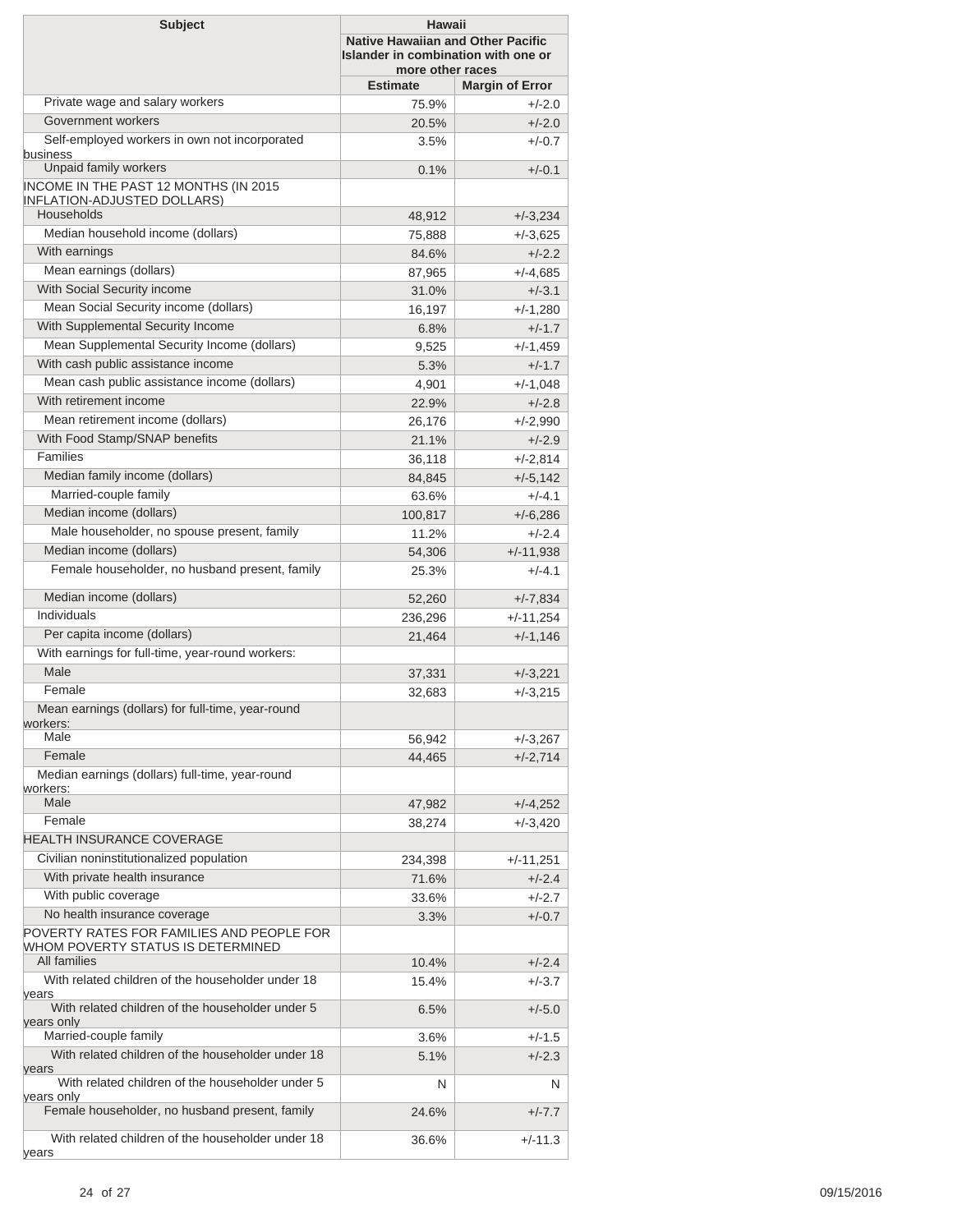| <b>Subject</b>                                                                               | <b>Hawaii</b><br><b>Native Hawaiian and Other Pacific</b><br>Islander in combination with one or<br>more other races |                        |
|----------------------------------------------------------------------------------------------|----------------------------------------------------------------------------------------------------------------------|------------------------|
|                                                                                              | <b>Estimate</b>                                                                                                      | <b>Margin of Error</b> |
| With related children of the householder under 5                                             | N                                                                                                                    | N                      |
| years only<br>All people                                                                     |                                                                                                                      |                        |
| Under 18 years                                                                               | 14.6%                                                                                                                | $+/-2.5$               |
| Related children of the householder under 18 years                                           | 18.5%                                                                                                                | $+/-4.3$               |
|                                                                                              | 18.3%                                                                                                                | $+/-4.4$               |
| Related children of the householder under 5 years                                            | 22.3%                                                                                                                | $+/-6.6$               |
| Related children of the householder 5 to 17 years                                            | 16.6%                                                                                                                | $+/-4.5$               |
| 18 years and over                                                                            | 12.4%                                                                                                                | $+/-1.9$               |
| 18 to 64 years                                                                               | 12.8%                                                                                                                | $+/-1.9$               |
| 65 years and over                                                                            | 9.3%                                                                                                                 | $+/-3.5$               |
| People in families                                                                           | 11.8%                                                                                                                | $+/-2.8$               |
| Unrelated individuals 15 years and over                                                      | 35.5%                                                                                                                | $+/-5.5$               |
| <b>HOUSING TENURE</b>                                                                        |                                                                                                                      |                        |
| Occupied housing units                                                                       | 48,912                                                                                                               | $+/-3,234$             |
| Owner-occupied housing units                                                                 | 53.8%                                                                                                                | $+/-3.2$               |
| Renter-occupied housing units                                                                | 46.2%                                                                                                                | $+/-3.2$               |
| Average household size of owner-occupied unit                                                | 3.90                                                                                                                 | $+/-0.23$              |
| Average household size of renter-occupied unit                                               | 3.72                                                                                                                 | $+/-0.24$              |
| UNITS IN STRUCTURE                                                                           |                                                                                                                      |                        |
| Occupied housing units                                                                       | 48,912                                                                                                               | $+/-3,234$             |
| 1-unit, detached or attached                                                                 | 69.0%                                                                                                                | $+/-2.9$               |
| 2 to 4 units                                                                                 | 6.8%                                                                                                                 | $+/-1.8$               |
| 5 or more units                                                                              | 23.9%                                                                                                                | $+/-2.6$               |
| Mobile home, boat, RV, van, etc.                                                             |                                                                                                                      |                        |
| YEAR STRUCTURE BUILT                                                                         | 0.3%                                                                                                                 | $+/-0.2$               |
| Occupied housing units                                                                       |                                                                                                                      |                        |
|                                                                                              | 48,912                                                                                                               | $+/-3,234$             |
| Built 2014 or later                                                                          | 0.3%                                                                                                                 | $+/-0.5$               |
| Built 2010 to 2013                                                                           | 2.8%                                                                                                                 | $+/-1.1$               |
| Built 2000 to 2009                                                                           | 14.3%                                                                                                                | $+/-2.6$               |
| Built 1980 to 1999                                                                           | 27.7%                                                                                                                | $+/-2.8$               |
| Built 1960 to 1979                                                                           | 38.7%                                                                                                                | $+/-3.2$               |
| Built 1940 to 1959                                                                           | 13.0%                                                                                                                | $+/-2.5$               |
| Built 1939 or earlier                                                                        | 3.2%                                                                                                                 | $+/-1.1$               |
| <b>VEHICLES AVAILABLE</b>                                                                    |                                                                                                                      |                        |
| Occupied housing units                                                                       | 48,912                                                                                                               | $+/-3,234$             |
| None                                                                                         | 7.2%                                                                                                                 | $+/-1.7$               |
| 1 or more                                                                                    | 92.8%                                                                                                                | $+/-1.7$               |
| <b>HOUSE HEATING FUEL</b>                                                                    |                                                                                                                      |                        |
| Occupied housing units                                                                       | 48,912                                                                                                               | $+/-3,234$             |
| Gas                                                                                          | 1.9%                                                                                                                 | $+/-0.8$               |
| Electricity                                                                                  | 28.9%                                                                                                                | $+/-2.8$               |
| All other fuels                                                                              | 3.3%                                                                                                                 | $+/-0.9$               |
| No fuel used                                                                                 | 65.8%                                                                                                                | $+/-3.2$               |
| SELECTED CHARACTERISTICS                                                                     |                                                                                                                      |                        |
| Occupied housing units                                                                       | 48,912                                                                                                               | $+/-3,234$             |
| No telephone service available                                                               | 0.7%                                                                                                                 | $+/-0.3$               |
| 1.01 or more occupants per room                                                              | 15.2%                                                                                                                | $+/-2.5$               |
| SELECTED MONTHLY OWNER COSTS AS A<br>PERCENTAGE OF HOUSEHOLD INCOME IN THE<br>PAST 12 MONTHS |                                                                                                                      |                        |
| Housing units with a mortgage (excluding units where                                         | 19,535                                                                                                               | $+/-2,001$             |
| SMOC cannot be computed)                                                                     |                                                                                                                      |                        |
| Less than 30 percent                                                                         | 60.1%                                                                                                                | $+/-5.3$               |
| 30 percent or more                                                                           | 39.9%                                                                                                                | $+/-5.3$               |
| <b>OWNER CHARACTERISTICS</b>                                                                 |                                                                                                                      |                        |
| Owner-occupied housing units                                                                 | 26,302                                                                                                               | $+/-2,189$             |
| Median value (dollars)                                                                       | 520,000                                                                                                              | $+/-26,998$            |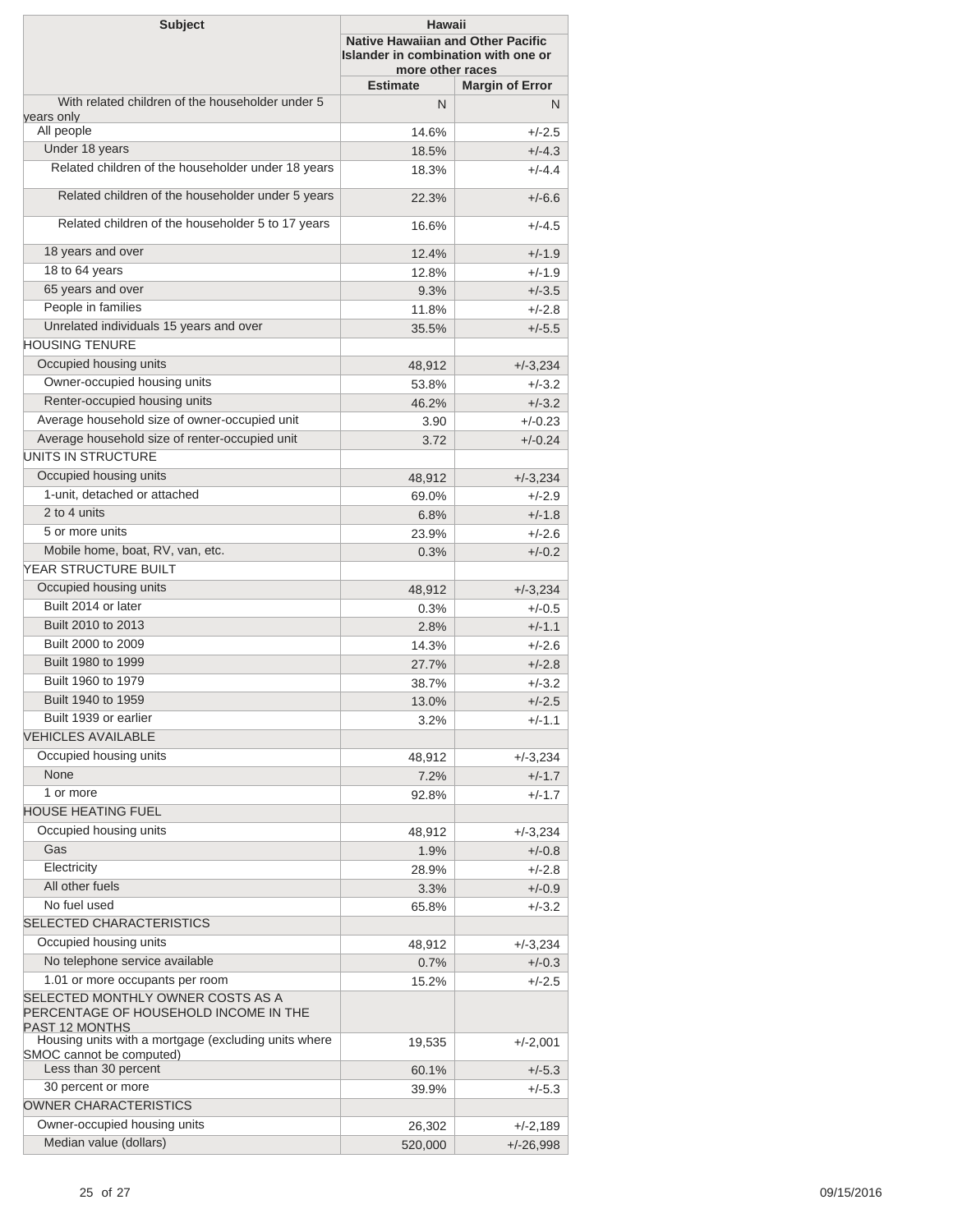| <b>Subject</b>                                                                        | Hawaii<br><b>Native Hawaiian and Other Pacific</b><br>Islander in combination with one or<br>more other races |                        |
|---------------------------------------------------------------------------------------|---------------------------------------------------------------------------------------------------------------|------------------------|
|                                                                                       |                                                                                                               |                        |
|                                                                                       | <b>Estimate</b>                                                                                               | <b>Margin of Error</b> |
| Median selected monthly owner costs with a<br>mortgage (dollars)                      | 2,209                                                                                                         | $+/-100$               |
| Median selected monthly owner costs without a<br>mortgage (dollars)                   | 461                                                                                                           | $+/-34$                |
| GROSS RENT AS A PERCENTAGE OF HOUSEHOLD<br><b>INCOME IN THE PAST 12 MONTHS</b>        |                                                                                                               |                        |
| Occupied units paying rent (excluding units where<br><b>GRAPI</b> cannot be computed) | 21,137                                                                                                        | $+/-2,291$             |
| Less than 30 percent                                                                  | 52.1%                                                                                                         | $+/-5.9$               |
| 30 percent or more                                                                    | 47.9%                                                                                                         | $+/-5.9$               |
| <b>GROSS RENT</b>                                                                     |                                                                                                               |                        |
| Occupied units paying rent                                                            | 21,428                                                                                                        | $+/-2,309$             |
| Median gross rent (dollars)                                                           | 1,265                                                                                                         | $+/-90$                |
| <b>COMPUTERS AND INTERNET USE</b>                                                     |                                                                                                               |                        |
| Total households                                                                      | 48,912                                                                                                        | $+/-3,234$             |
| With a computer                                                                       | 91.7%                                                                                                         | $+/-1.9$               |
| With a broadband Internet subscription                                                | 81.6%                                                                                                         | $+/-2.7$               |

Data are based on a sample and are subject to sampling variability. The degree of uncertainty for an estimate arising from sampling variability is represented through the use of a margin of error. The value shown here is the 90 percent margin of error. The margin of error can be interpreted roughly as providing a 90 percent probability that the interval defined by the estimate minus the margin of error and the estimate plus the margin of error (the lower and upper confidence bounds) contains the true value. In addition to sampling variability, the ACS estimates are subject to nonsampling error (for a discussion of nonsampling variability, see Accuracy of the Data). The effect of nonsampling error is not represented in these tables.

Data for the households, families, occupied housing units, owner-occupied housing units, and renter-occupied housing units lines refer to the specified race, Hispanic or Latino, American Indian or Alaska Native, or ancestry of the householder shown in the table. Data in the "Total population" column are shown regardless of the race, Hispanic or Latino, American Indian or Alaska Native, or ancestry of the person.

Due to methodological changes to data collection that began in data year 2013, comparisons of language estimates from that point to estimates from 2013 forward should be made with caution. For more information, see: Language User Note.

The Census Bureau introduced a new set of disability questions in the 2008 ACS questionnaire. Accordingly, comparisons of disability data from 2008 or later with data from prior years are not recommended. For more information on these questions and their evaluation in the 2006 ACS Content Test, see the Evaluation Report Covering Disability.

Employment and unemployment estimates may vary from the official labor force data released by the Bureau of Labor Statistics because of differences in survey design and data collection. For guidance on differences in employment and unemployment estimates from different sources go to Labor Force Guidance.

Industry codes are 4-digit codes and are based on the North American Industry Classification System 2012. The Industry categories adhere to the guidelines issued in Clarification Memorandum No. 2, "NAICS Alternate Aggregation Structure for Use By U.S. Statistical Agencies," issued by the Office of Management and Budget.

Occupation codes are 4-digit codes and are based on Standard Occupational Classification 2010.

Logical coverage edits applying a rules-based assignment of Medicaid, Medicare and military health coverage were added as of 2009 -- please see http://www.census.gov/library/working-papers/2010/demo/coverage\_edits\_final.html for more details. The 2008 data table in American FactFinder does not incorporate these edits. Therefore, the estimates that appear in these tables are not comparable to the estimates in the 2009 and later tables. Select geographies of 2008 data comparable to the 2009 and later tables are available at http://www.census.gov/data/tables/time-series/acs/1 year-re-run-health-insurance.html. The health insurance coverage category names were modified in 2010. See http://www.census.gov/topics/health/health-insurance/about/glossary.html#par\_textimage\_18 for a list of the insurance type definitions.

The category "with a broadband Internet subscription" refers to those who said "Yes" to a DSL, cable, fiberoptic, mobile broadband, satellite, or fixed wireless subscription.

While the 2015 American Community Survey (ACS) data generally reflect the February 2013 Office of Management and Budget (OMB) definitions of metropolitan and micropolitan statistical areas; in certain instances the names, codes, and boundaries of the principal cities shown in ACS tables may differ from the OMB definitions due to differences in the effective dates of the geographic entities.